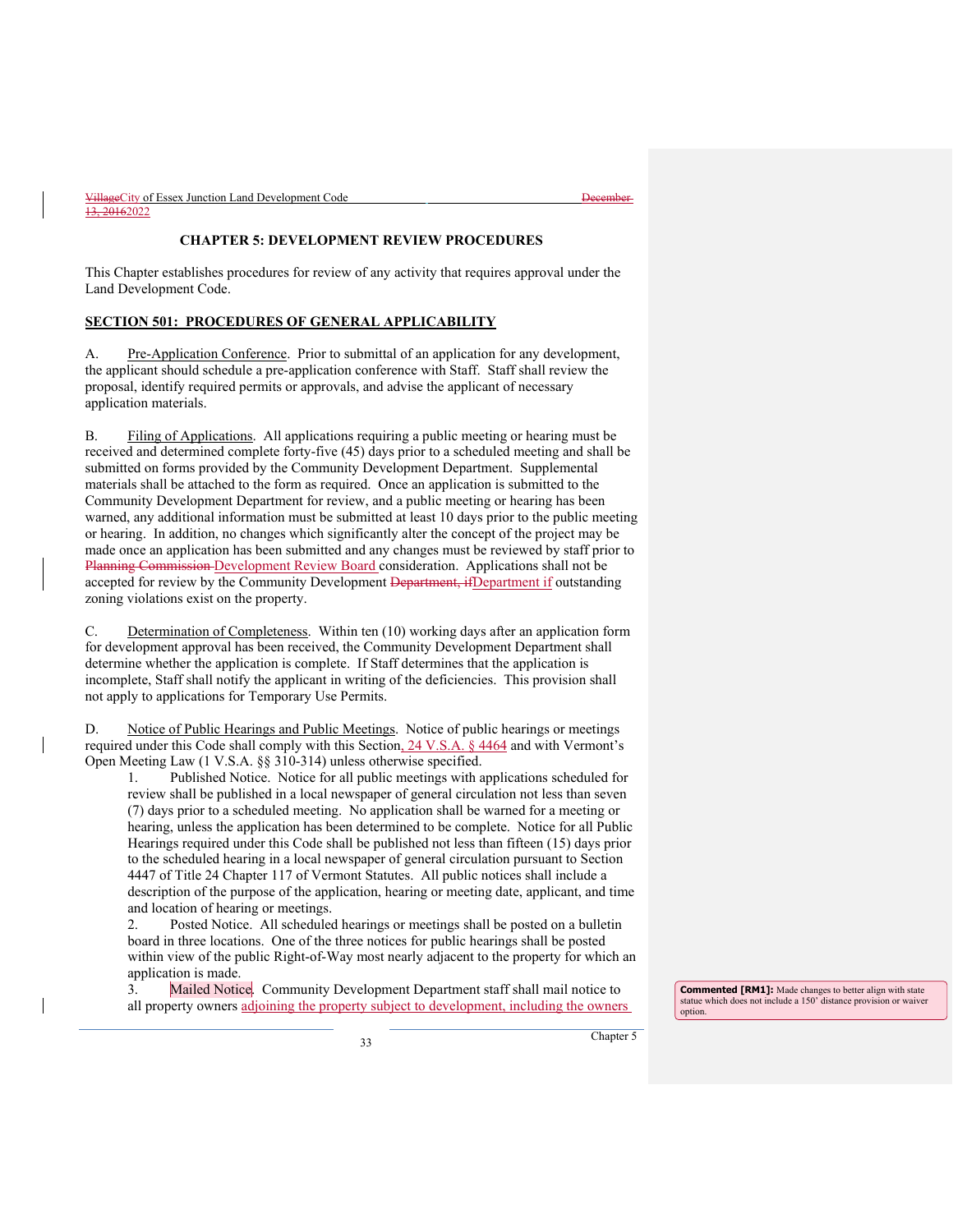| VillageCity of Essex Junction Land Development Code | <del>December</del> |
|-----------------------------------------------------|---------------------|
| 13, 20162022                                        |                     |

of properties which would be contiguous to the property subject to development but for the interposition of a highway or other public right-of-way and, in any situation in which a variance is sought regarding setbacks from a State highway, also including written notification to the Secretary of Transportationcontiguous within one hundred fifty (150) feet of the project site impacted except as specified herein. If the proposed development is located on a private street, notice shall also be sent to the owners of all properties having any rights of usage of the private street. All calculations to determine notice requirements shall exclude streets, rights of way, easements or streams. Prior to any public hearing or meeting, an applicant may request that the Commission waive the mailed notice requirement if the proposed development is located entirely on the interior of a lot and is located at least one hundred fifty (150) feet from any property line. Such a waiver shall not be granted for any subdivision application.

4. Property Notice. All applicants for any development approval which requires public notice shall, no less than seven (7) days prior to the public hearing or meeting, post a sign on the property. Said sign shall be provided by the Community Development Department and shall indicate the date, time, location and purpose of the hearing or public meeting.

5. Defects in Notice. A defect in notice not caused by an intentional or negligent act or omission of the applicant shall not be grounds for a continuance of the hearing, nor in any way affect the action taken at such hearing.

#### E. Public Hearing Procedures:

1. The Planning Commission Development Review Board shall meet two times each month on a pre-established meeting schedule, however, a meeting can be canceled on holidays or if there is nothing on the agenda.

2. Staff Report. Staff shall present a summary of the application and provide recommendations.

3. Applicant presentation. The applicant may present evidence relevant to the application. Information not relevant to the application may be disallowed by the Chair.

4. Public Input. The hearing shall be opened for public comment. Public comment is restricted to the issue before the Zoning BoardDevelopment Review Board or , TrusteesCity Council or Commission. Information not relevant to the issue at hand may be disallowed by the Chair.

5. Deliberations. The Zoning BoardDevelopment Review Board or, TrusteesCity Council or Commission shall review the application, staff recommendations, public input, and all applicable laws or regulations prior to making a decision. The decision may be postponed until a subsequent meeting and deliberations may be made in executive session.

6. Decisions. The Zoning BoardDevelopment Review Board or, TrusteesCity Council or Commission shall make its decision on all applications in a public meeting or shall provide written findings as specified below.

(a) The Board shall make and issue written findings and conclusions supporting its decision on all applications before it.

(b) The Commission shall make and issue written findings and conclusions supporting its decision on any application before it. Minutes may suffice provided the factual bases and conclusions relating to the review standards provided in conformance with this subsection.

(c) The TrusteesCity Council, at their discretion, may make and issue written

**Commented [RM2]:** You could keep this because it is allowable but I would not recommend it. Do you use minutes for your decisions now?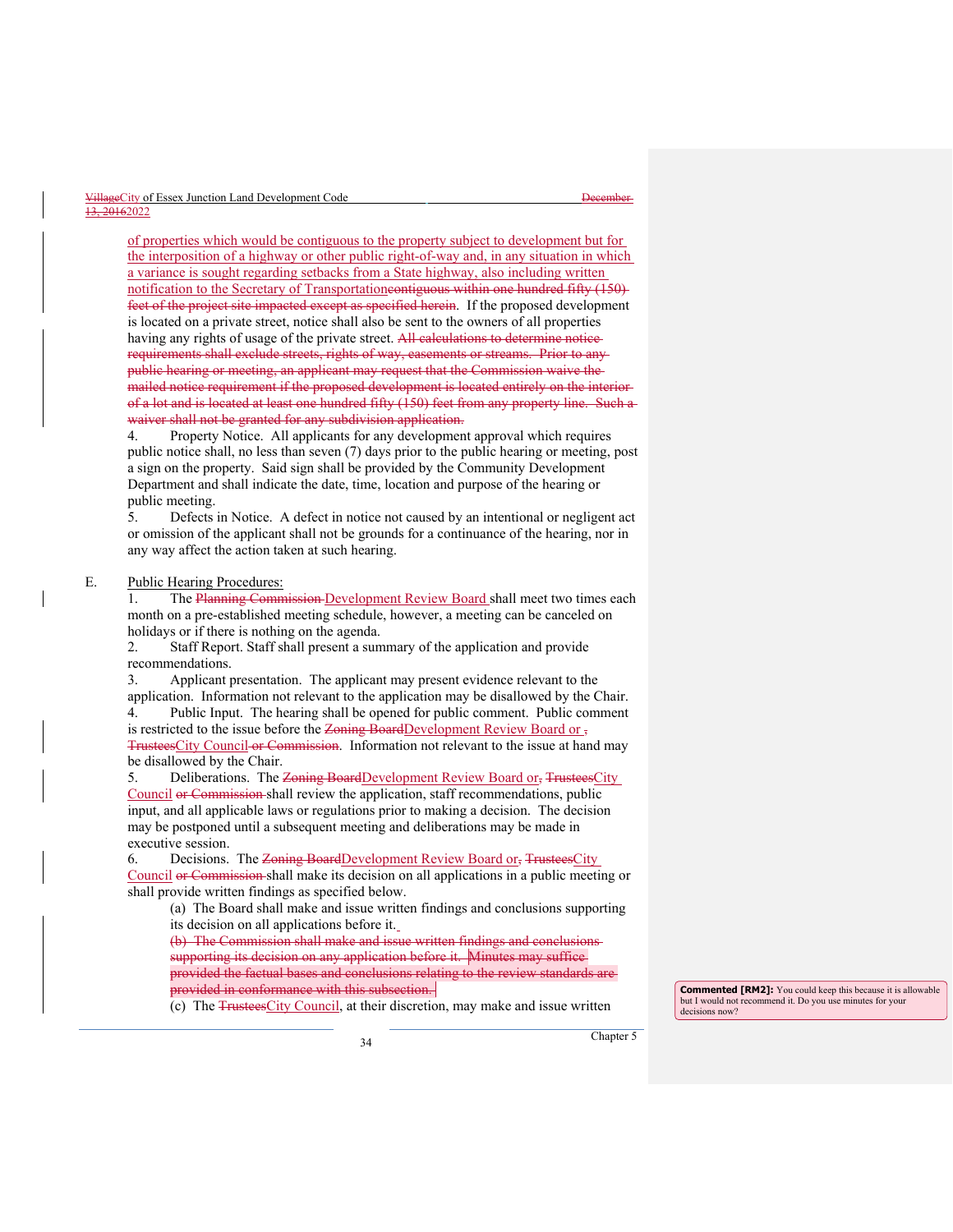findings and conclusions supporting its decision on any application or appeal before it.

F. Public Meetings. Public meetings with no applications for development approval shall be posted in two public locations not less than 48 hours prior to the scheduled meeting. The Chair shall have the authority to schedule presentations, solicit public comment, and direct the meeting in an orderly fashion.

G. Computation of Time. The time within which an action is to be completed shall be computed by excluding the first day and including the last day; if the last day is a Saturday, Sunday or legal Holiday, that day shall be excluded except as otherwise provided by Vermont Statutes.

# **SECTION 502: APPROVAL PROCEDURES FOR ACTIVITIES REQUIRING REVIEW UNDER CHAPTERS 6 AND 7**

A. Zoning Permit Requirement. A zoning permit is required for the construction of any structure, the making of any material change in the use of any structure or land, the making of a change in the intensity of use of a structure or land, or the filling of land. For the purpose of this Code, the activities identified in this section are referred to as "development activities".

1. Approval Required. Issuance of a zoning permit shall require review and approval under one or more of the following review procedures, as determined by the staff:

- (a) Permitted Use Section 502.B
- (b) Conditional Use Section 502.C
- (c) Temporary Use Section 502.D
- (d) Professional Office Development Section 502.E
- (e) Site Plans Section 502.F
- (f) Home Occupation Section 502.G
- (g) Signs Section 502.H
- (h) Accessory Apartments Section 502.I
- (i) Nonconforming Use Section 502.J
- (j) Noncomplying Structure Section 502.K
- (k) Existing Small Lots Section 502.L
- (l) Planned Unit Development (PUD) Section 502.M
- (m) Telecommunications Section 502.N
- (n) Master Plans Section 502.O

2. Application Requirements. An application for a zoning permit shall include the following:

(a) A plan, drawn to scale, showing the dimensions of the lot and all structures, required set-backs and parking spaces.

(b) A description of the proposed use or uses of the land and structures and

existing or proposed uses of adjacent lands.

(c) Any other information required by Staff to provide a clear understanding of the proposal.

(d) Applications or requests for all other permits or approvals which may be necessary (i.e. water and sewer connections).

3. Time Limitations: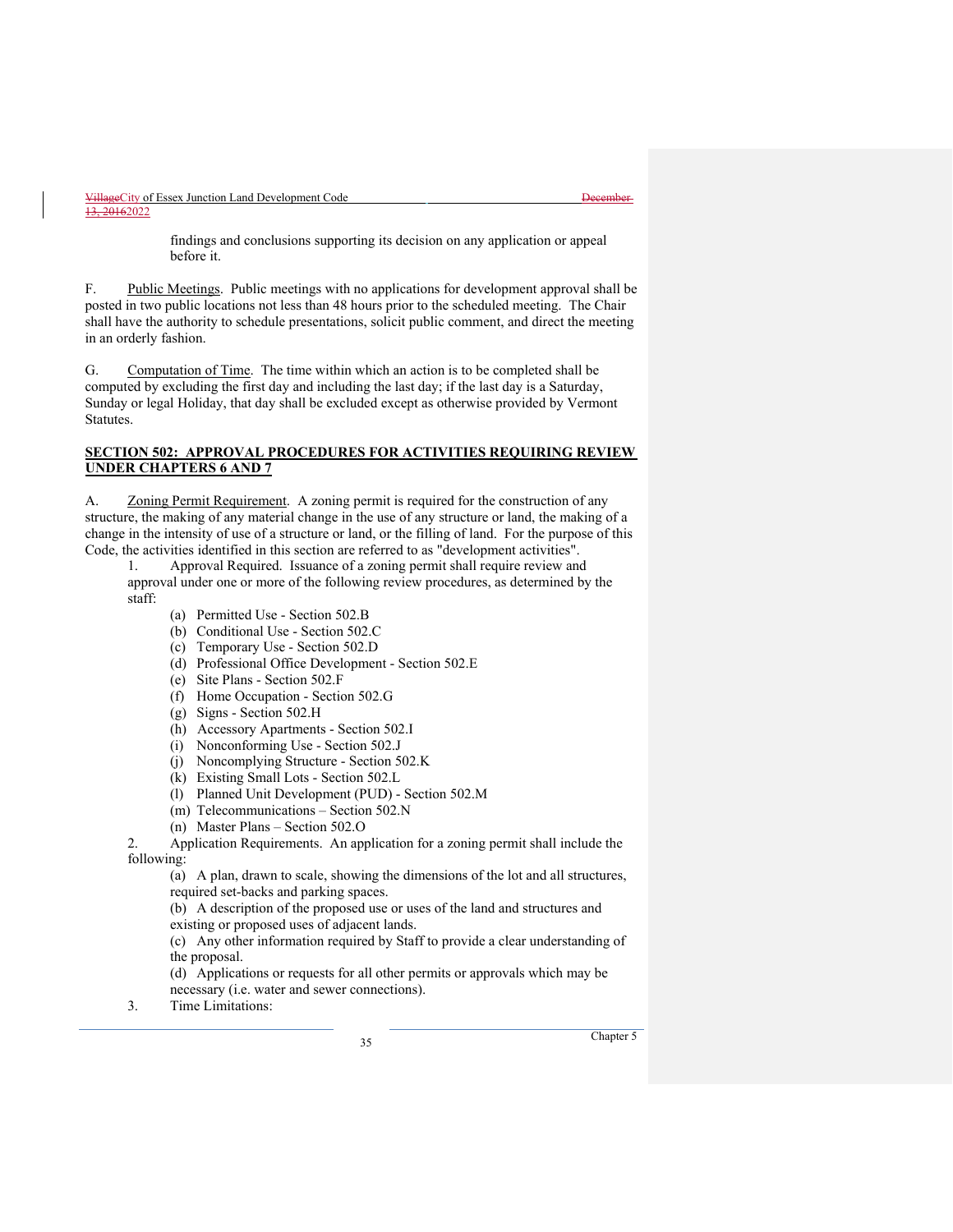| VillageCity of Essex Junction Land Development Code | t Jacombor<br><del>17000111701</del> |
|-----------------------------------------------------|--------------------------------------|
| 13, 20162022                                        |                                      |

(a) Staff shall act to approve or deny all permit applications within seven thirty  $\frac{1030}{7}$  days of receipt of a complete application. If, however, Staff determines that the application is incomplete or does not include evidence that all conditions established by the Commission or Board have been met, Staff shall notify the applicant in writing of deficiencies. If additional information or action to remedy the deficiencies is not received within  $\frac{\text{tenthirty}}{\text{t(1030)}}$  days seven (7) days</u> of the notification, Staff shall deny the permit application.

(b) Special Extension. In unusual situations where Staff determines that additional research or legal opinion is necessary for complete review of the application, Staff may extend the decision period for a period not to exceed twenty (20) days from the date of receipt of a complete application, and shall so notify the applicant in writing.

4. Approval Standards and Issuance of Permit. Staff shall issue a Zoning Permit upon determination that the applicant has obtained any approval required under Section 502.A.1 and has complied with any conditions of the approval(s) granted. Each permit shall indicate the time period within which an appeal may be taken (fifteen (15) days) and the following obligations of the permittee:

(a) To immediately post the permit on the property in a location visible from the street and to keep it posted until the development is complete.

- 5. Administrative Requirements. Upon issuance of a permit, Staff shall:
	- (a) Deliver a copy to the listers/assessor of the Town.
	- (b) Post a copy of the permit in at least one public place in the VillageCity for a period of at least fifteen (15) days after the date of issuance of the permit.

6. Denial of permit application. If Staff determines the application does not satisfy the requirements of this Code, the application shall be denied and the applicant notified in writing stating the reasons for denial.

7. Appeals. Any interested person may appeal a decision of Staff regarding a Zoning Permit by filing an appeal in accordance with Section 1702 below.

8. Reapplication. A permit may be resubmitted at any time with required additions or corrections. If the re-submittal remedies all deficiencies, and is received within thirty (30) days of the initial denial, it shall be attached to the original application and no additional fee shall be required.

9. Expiration of Permits. A zoning permit shall expire one year from the date of issuance. If the applicant has commenced work, the permit may be extended without fees for an additional year if requested in writing prior to the date of expiration and may not be renewed again. If work is not completed after two years, the applicant will be required to obtain a new permit and pay all appropriate fees in place at the time the permit application is submitted.

#### B. Approval of Permitted Uses

1. Purpose. Permitted uses are considered to be appropriate within the District in which they are located. These uses are permitted "by right" subject to the required permits and procedures specified in this Code. Review of permitted uses involves a minimal degree of discretion and requires only administrative review to determine compliance with standards applicable to the particular permitted use.

Review Requirement. Development activities involving those uses identified as "Permitted Uses" are subject to review under the standards applicable to such uses. Permitted uses, within this code are the uses designated by an "X" on the Use Table set

**Commented [JJ3]:** 10 Working Days if statute allows. Clarify "days"

**Commented [RM4R3]:** Statute is 30 days.

**Commented [RM5]:** I think this is still how this will work for now?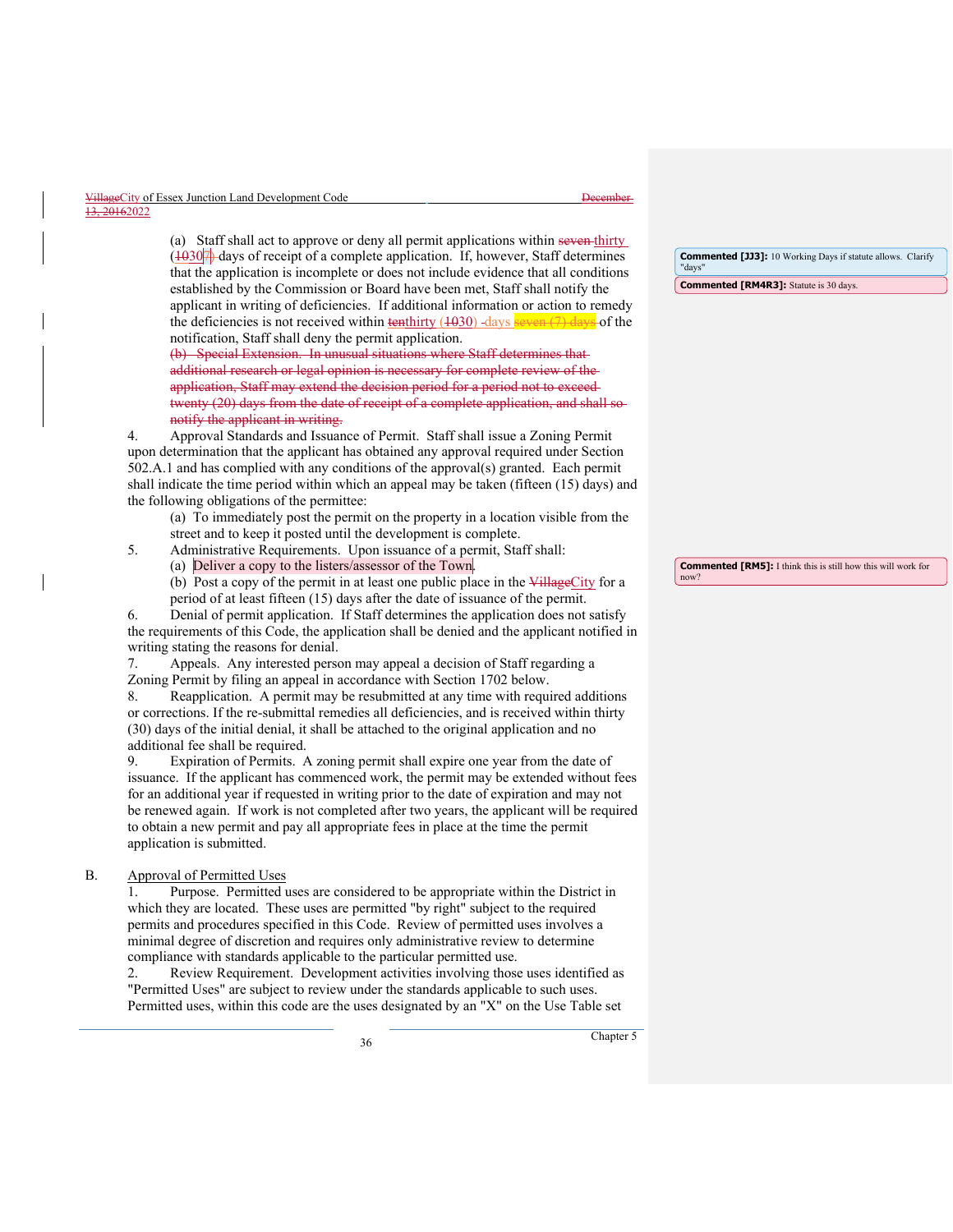forth in Section 620.

3. Approval Standards. Staff shall review an application for a permitted use to determine if it meets the dimensional requirements of Chapter 6 and the development standards of Chapter 7. Approval will be granted if staff determines that the use meets such standards.

4. Expiration of Approval. A decision approving a permitted use shall expire six (6) months from the date of approval if a zoning permit is not issued within such six-month period.

5. Appeals. Any interested person may appeal a Staff decision regarding a permitted use by filing an appeal in accordance with Section 1702.

# C. Approval of Conditional Uses:

1. Purpose. To provide a review mechanism for uses which may be allowed in a District after review by the Zoning BoardDevelopment Review Board. A Conditional Use is not a permitted use and is allowed only upon specific action by the Board on a specific application.

2. Review Requirement. Development activities involving those uses identified as "Conditional Uses" are subject to review under the standards applicable to such uses. Conditional uses, within the meaning of this Code are those uses designated by a "C" on the Use Table set forth in Section 620, below.

- 3. Approval Standards:
	- (a) The proposed use will be consistent with the Comprehensive Plan.
	- (b) The proposed use will not adversely affect the character of the neighborhood.
	- (c) The proposed use will not be detrimental to adjoining properties.

(d) The proposed use will not negatively affect the public health, safety, or welfare.

- (e) The design of the proposed use will minimize any potential adverse impacts.
- (f) Specific standards for the proposed use as listed within Chapters 6 and 7 of this Code shall be met.

(g) The proposed use will not adversely affect traffic on streets in the vicinity of the project.

(h) The proposed use will not adversely affect the capacity of existing or planned public infrastructure.

(i) The proposed use will not adversely affect the utilization of renewable energy resources.

4. Conditional Use Application Requirements. Conditional use applications must include all submittal requirement listed in Section 502.I.4 for Site Plan Applications unless staff determines such information is not necessary.

5. Public Hearings. The Board shall convene a public hearing for consideration of all Conditional Use applications.

6. Action by the Zoning Board Development Review Board of Adjustment. The Board shall deny, approve or approve with conditions all applications within sixty fortyfive  $(6045)$  days of the closing of the public hearing. Failure to act within this period shall be deemed approval. The Board shall issue written findings and conclusions supporting its decision on all applications; and the decisions shall include any conditions or restrictions established to ensure that all standards will be met.

7. Expiration of Approval. A decision approving a conditional use shall expire one two (2) years from the date of approval if a zoning permit is not issued within such one

**Commented [RM6]:** State statute now includes another provision: "A multiunit dwelling project consisting of four or fewer units located in a district allowing multiunit dwellings may not be denied solely due to an undue adverse effect on the character of the area affected." However the LDC doesn't require Conditional Use of any multifamily project, so that's great and this edit isn't needed here.

**Commented [RM7]:** This needs to be a 45 days.

**Commented [RM8]:** Statute change in 2022 now requires two years.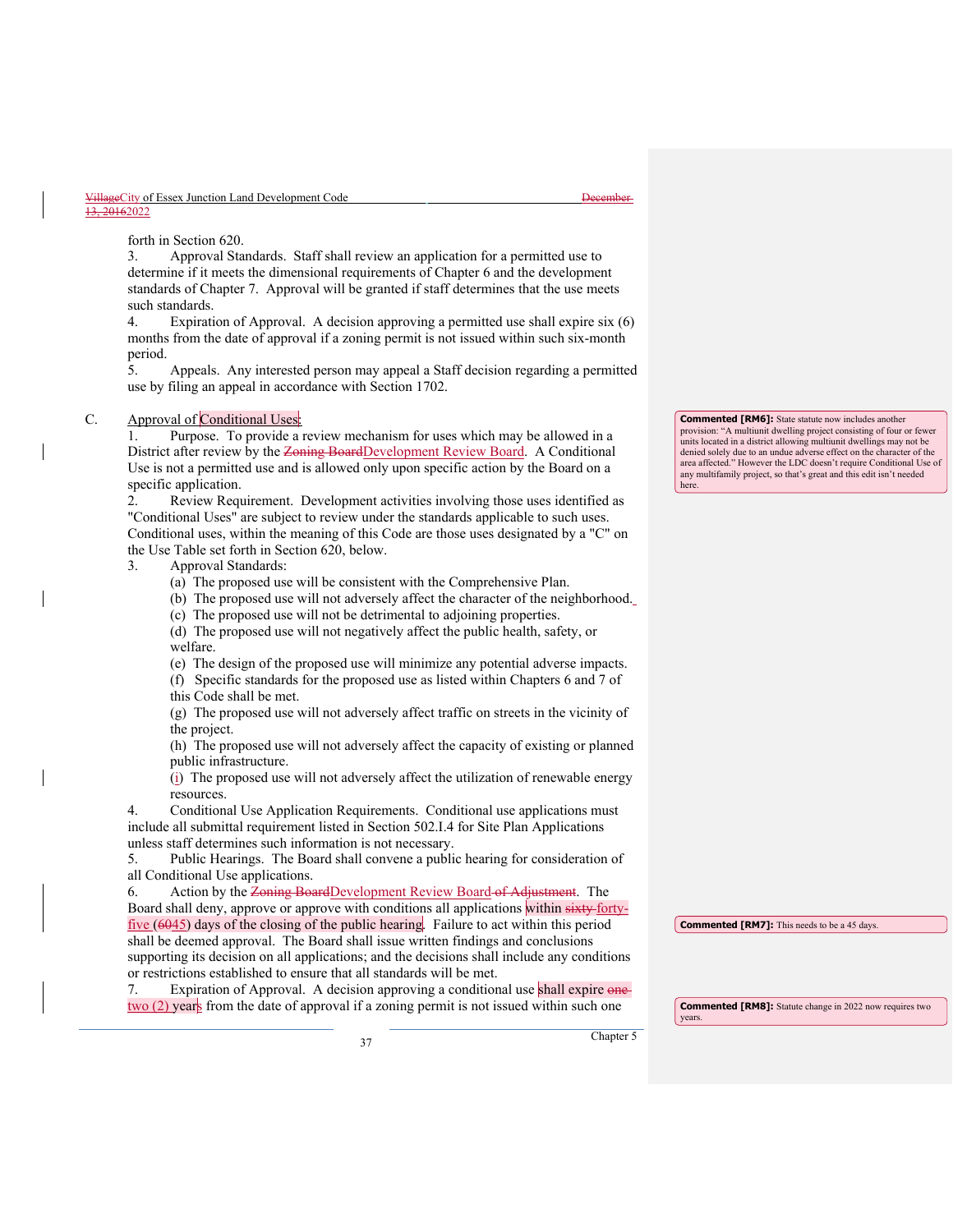year period.

8. Appeal. Any interested person may appeal a decision regarding conditional use by filing an appeal in accordance with Section 1706 below.

D. Approval of Temporary Uses

1. Purpose. Within any district there are uses that may be appropriate on a temporary or limited basis. It is the intent of this Code to allow these uses on a limited basis.

2. Review Requirement. Activities involving those uses identified as "Temporary Uses" are subject to review under the standards applicable to such uses. Temporary Uses include: temporary activities authorized in the Planned Exposition District as specified in Section 612; activities identified as "temporary" in the land use table at Section 620; the temporary parking of a vehicle for sale in accordance with Section 703(I); the temporary parking of storage trailers and boxes in accordance with Section 703(J) and temporary outdoor commercial activities in accordance with Section 706(G); the temporary sale of personal goods at garage or yard sales in accordance with Section 706(M).

3. Application Requirements. All applications for a Temporary Use Permit shall be submitted on forms provided by the Community Development Department. The application shall include:

(a) Description and location of the proposed use.

(b) Proposed duration of the use, (including time needed to set up materials,

stands, products, or any structures which are to be used.)

(c) Location of any proposed signs.

(d) A description and map of circulation and parking areas.

(e) A description of the potential impact of the use on any public infrastructure or public services, including fire protection and police protection.

4. Approval Standards. Staff shall review all applications for Temporary Use Permits. Staff will issue permits upon finding that the application meets the requirements of applicable sections of this Code. Staff may place conditions upon any approval in the following areas:

(a) Time limits may be established for any use.

(b) Measures to ensure adequate parking, limit signs and traffic control.

(c) The location of any proposed temporary use may be restricted for public safety purposes.

(d) Conditions to ensure conformance with performance standards set forth in Section 718 and other applicable provisions of this Code.

5. Review Times. Staff shall review all applications for Temporary Use Permits within three (3) working days of receipt, excluding weekends and Holidays. This time limitation shall not apply if the application is incomplete.

6. Expiration of Permits. Permits shall expire as specified at the time of issuance. No time extensions shall be granted. Each activity shall require application for a new permit except as expressly provided herein.

7. Appeal of Denial. Any interested person may appeal a decision regarding a temporary use by filing an appeal in accordance with Section 1702 below.

# E. Professional Office Development.

1. All activities involving professional office development as defined in Section 723 shall be reviewed pursuant to procedures set forth in this Section. All proposed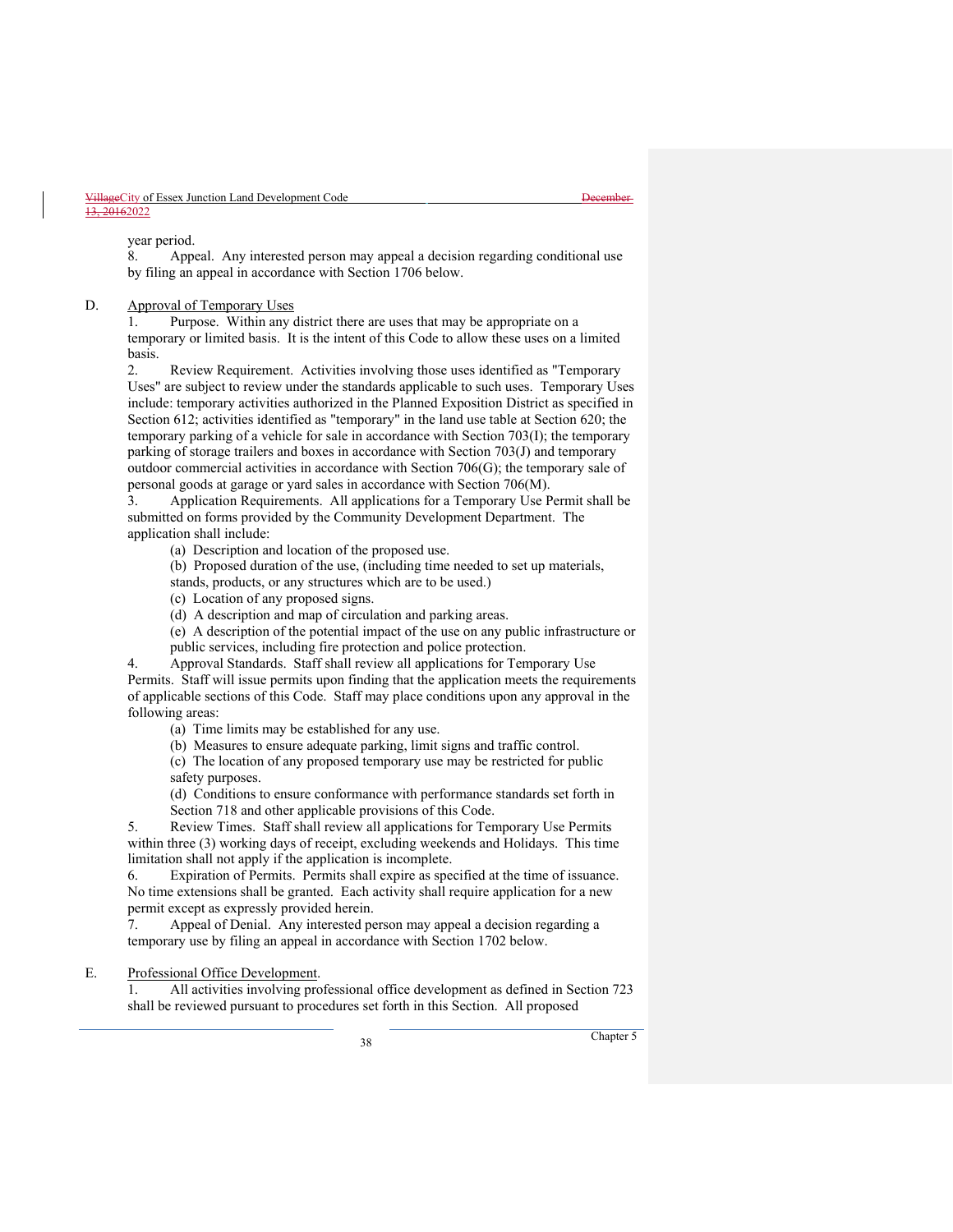professional office development shall be reviewed by the Planning Commission-Development Review Board to determine if it is an acceptable use.

2. Review Standards. An application for professional office development shall meet the general standards applicable to permitted uses and the specific standards set forth in Section 723.

3. Expiration of Approval. An approval for Professional Office Development shall expire in accordance with terms set forth in the approval.

4. Appeals. Any interested person may appeal a decision of the **Development** Review BoardBoard of Adjustment regarding professional office development in accordance with the procedures set forth in Section 1706 below.

# F. Approval of Site Plans

1. Purpose. To provide procedures for the timely and efficient review of applications for Site Plan approval.

2. Review Requirement. Development activities involving any use except activity involving a one family or a two family dwelling unit are subject to review at a Public Meeting under the standards applicable for site plans.

3. Conceptual Site Plan. A Conceptual Site Plan Review is required for the proposal of three (3) or more housing units on a single lot. The purpose of the Conceptual Site Plan Review is to discuss initial project feasibility and to give the applicant the right to proceed. Detailed engineering studies are not required but sufficient data shall be submitted to enable the Commission to review the merits of the proposal.

(a) Review of a Conceptual Plan shall require a public meeting.

(b) The Commission may approve or deny a Conceptual Plan, and may make suggestions to be included when the Final Site Plan is prepared.

(c) Approval of a Conceptual Plan authorizes the applicant to proceed to the next steps of the approval process, but does not commit the Commission to further approvals.

(d) Submittal requirements. The Conceptual Plan application shall include sufficient information to enable the Commission to review the merits of the application and to determine that all Code standards will be met. At a minimum, the submittal shall include:

(i) The project name, address and legal description; name, address and telephone number of the developer and project design professionals. (ii) The approximate location of all proposed land uses including the number of dwelling units and/or the number, type and typical square footage of non-residential buildings, and total square footage of the project.

(iii) The proposed height and number of stories of each building.

(iv) A sketch of a typical structure.

(v) The approximate location of proposed roads, parking areas,

sidewalks, bikeways, fire lanes and other proposed circulation elements and patterns.

(vi) A landscape concept showing typical planting schemes, types of planting materials and general locations of major landscaping items such as berms, ponds, retaining walls or other man-made improvements. (vii) The approximate location and size of proposed curb cuts on public or private streets, and the size and type of all interior curb cuts. (viii) The approximate location and size of all common improvements,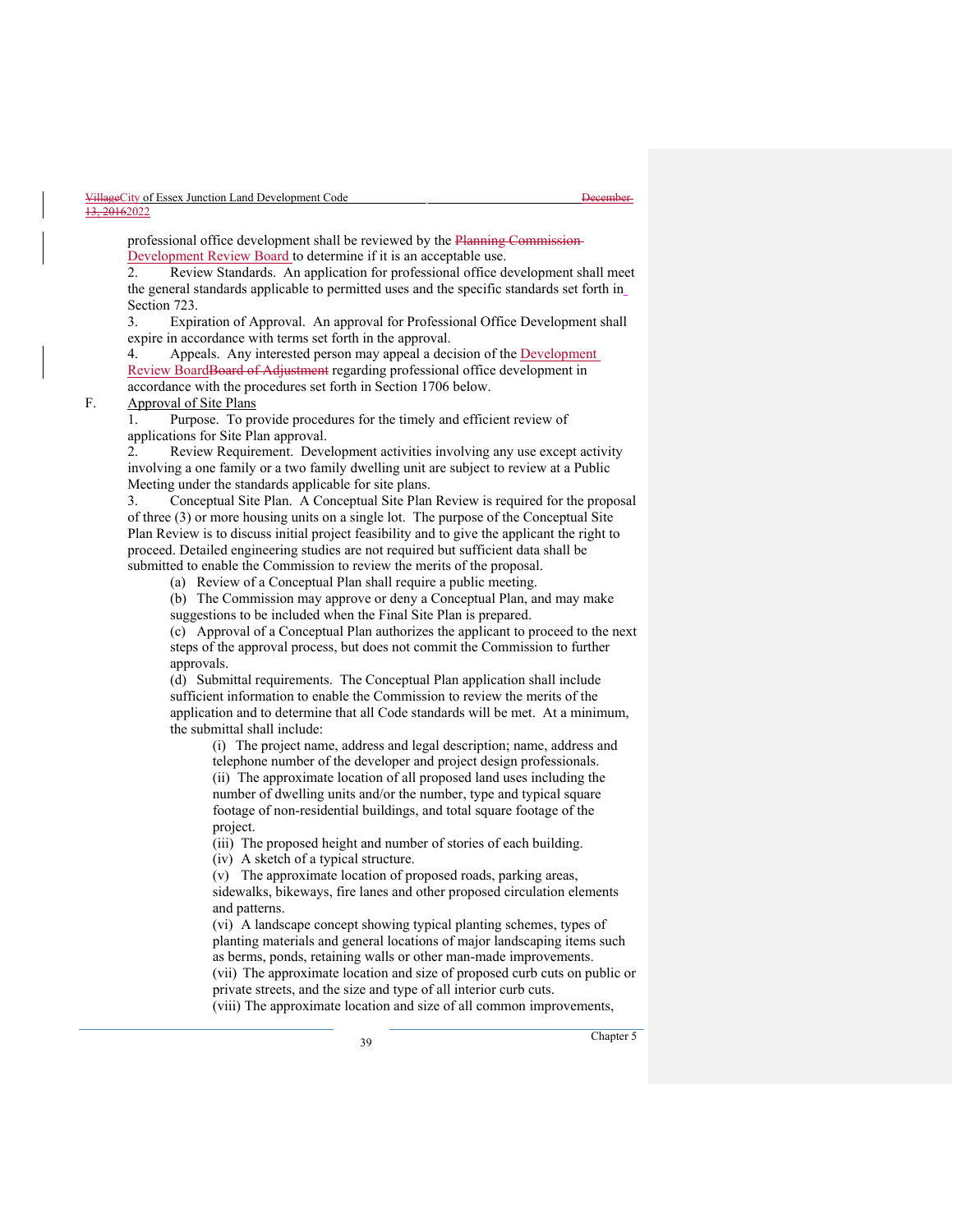|           | VillageCity of Essex Junction Land Development Code | Dacambar.<br><del>17000111701</del> |
|-----------|-----------------------------------------------------|-------------------------------------|
| 10.015000 |                                                     |                                     |

 $0162022$ 

common open space and lands to be dedicated to public ownership. (ix) An estimate or projected use of public infrastructure, including a preliminary statement regarding traffic, sewer, and water demand impacts. and stormwater runoff mitigation, etc.

(x) Information on surrounding properties, including land uses, zoning, ownership and traffic patterns.

(xi) The height, size, location and typical sketches of proposed signs and fencing, if any.

(xii) A preliminary analysis of drainage proposals, including a topographical map of the project area.

(xiii) An indication of proposed setbacks and minimum distances between proposed structures.

(xiv) A written request for any waivers to any standards contained in this Code, along with a justification for the request.

(xv) Any other information deemed pertinent to the review of the specific Conceptual Plan.

 $(xv)(xvi)$  Whenever a proposed site plan involves access to a State highway or other work in the State highway right-of-way such as excavation, grading, paving, or utility installation, the application for site plan approval shall include a letter from the Agency of Transportation confirming that the Agency has reviewed the proposed site plan and determined whether a permit is required under 19 V.S.A. § 1111. If the Agency determines that a permit for the proposed site plan is required under 19 V.S.A. § 1111, then the letter from the Agency shall set out any conditions that the Agency proposes to attach to the permit required under 19 V.S.A. § 1111.

4. Site Plan Application Requirements. The applicant shall submit a Site Plan, drawn to scale (including a north arrow) and documentation to include the following:

(a) A vicinity map drawn to scale which clearly shows the site in relationship to the surrounding property and specifies adjoining land use and zoning.

(b) Name, address and phone number of developer and all professionals working on the project.

(c) A survey of the property prepared by a Land Surveyor licensed to practice in the State of Vermont which shows existing or proposed rights-of-way and easements. This is required for projects that involve new buildings. Staff may require a survey for additions of over five hundred (500) square feet if the addition is within ten (10) feet from any required setback line or for other projects, which staff determines a survey is necessary due to the size, scope and cost of the project.

(d) Total land area and location, size, height, and number of stories of all existing and proposed structures and the distance from all structures to the nearest property line.

(e) Location and dimensions of existing and proposed easements, streets, driveways, and infrastructure.

(f) Clear delineation of roads and infrastructure to be reviewed for acceptance as public at the completion of the project.Provide clear identification of infrastructure proposed to be turned over to the Municipality as public infrastructure. Draft legal documents (which may include an irrevocable offer of

**Commented [RM9]:** Statutory change – 24 VSA Section 4416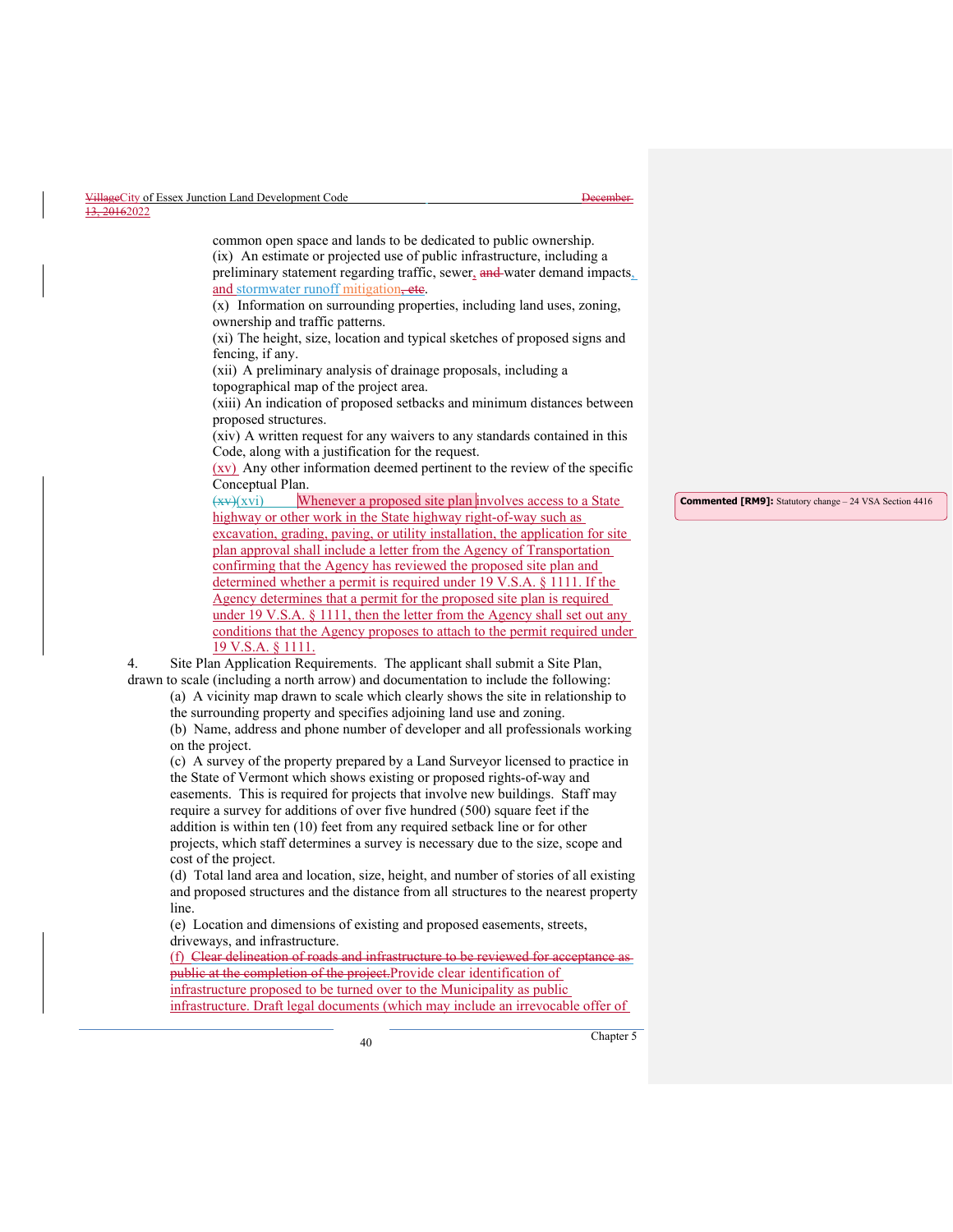| VillageCity of Essex Junction Land Development Code                                                                   | <b>December</b> |                                                                 |
|-----------------------------------------------------------------------------------------------------------------------|-----------------|-----------------------------------------------------------------|
| 13, 20162022                                                                                                          |                 |                                                                 |
| dedication, easement deed, quit claim or warranty deeds) shall be submitted for                                       |                 |                                                                 |
| proposed public infrastructure.                                                                                       |                 |                                                                 |
| $(fg)$ Description of proposed use and floor areas of all structures and calculations                                 |                 |                                                                 |
| of parking and loading requirements.                                                                                  |                 |                                                                 |
| $\frac{(\frac{h}{b})}{\Delta}$ A topographic map showing final ground contours at no more than two (2)                |                 |                                                                 |
| foot intervals if staff determined that such information is necessary.                                                |                 |                                                                 |
| (hi) Identification of existing natural features including rock outcroppings,                                         |                 |                                                                 |
| wetlands, areas of excessive slope, and tree groupings.                                                               |                 |                                                                 |
| (i) A detailed Landscape Plan by a landscape design professional. The Landscape                                       |                 |                                                                 |
| Plan shall specify the type, size, quantity and location of all plant materials,                                      |                 |                                                                 |
| existing and proposed.<br>$(\frac{ik}{\hbar})$ Lighting plan pursuant to Section 704.                                 |                 |                                                                 |
| (kl) Impact analysis to include traffic generation and impact on public and/or                                        |                 |                                                                 |
| private infrastructure.                                                                                               |                 |                                                                 |
| (Im) Proposed engineering design standards for all improvements required by this                                      |                 |                                                                 |
| Code.                                                                                                                 |                 |                                                                 |
| $(n)$ — As necessary, a traffic study.                                                                                |                 |                                                                 |
| $(m0)$ Written request for waivers of any requirements of this Code.                                                  |                 |                                                                 |
| (op) Location of any proposed new water or sewer service connections-with clear                                       |                 |                                                                 |
| delineation of infrastructure to be reviewed proposed for acceptance as publicat-                                     |                 |                                                                 |
| the completion of the project.                                                                                        |                 |                                                                 |
| $(\overline{pq})$ Proposed development schedule and phasing request, if applicable.                                   |                 |                                                                 |
| $\left(\frac{q_1}{r}\right)$ Location and type of all proposed or required screening or buffering.                    |                 |                                                                 |
| (FS) Elevation of existing and proposed structures and any proposed change to                                         |                 |                                                                 |
| height of existing structures.<br>(st) Location and type of all proposed signs.                                       |                 |                                                                 |
| (tu) PPhosphorus loads and removal calculations for generated on site plus-                                           |                 |                                                                 |
| removal calculation for and stormwater infrastructure must be provided being                                          |                 | Formatted: English (United States)                              |
| proposed utilizing HydroCAD.                                                                                          |                 |                                                                 |
| (vt) Whenever a proposed site plan involves access to a State highway or                                              |                 | <b>Commented [RM10]:</b> Statutory change - 24 VSA Section 4416 |
| other work in the State highway right-of-way such as excavation, grading,                                             |                 |                                                                 |
| paving, or utility installation, the application for site plan approval shall                                         |                 |                                                                 |
| include a letter from the Agency of Transportation confirming that the                                                |                 |                                                                 |
| Agency has reviewed the proposed site plan and determined whether a permit is                                         |                 |                                                                 |
| required under 19 V.S.A. § 1111. If the Agency determines that a permit for                                           |                 |                                                                 |
| the proposed site plan is required under 19 V.S.A. $\S$ 1111, then the letter from                                    |                 |                                                                 |
| the Agency shall set out any conditions that the Agency proposes to attach to                                         |                 |                                                                 |
| the permit required under 19 V.S.A. § 1111.<br>(w) Other additional information requested by Staff to provide a clear |                 |                                                                 |
| understanding of the project.                                                                                         |                 |                                                                 |
| Review Standards. All applications for Site Plan approval shall be reviewed for<br>5.                                 |                 |                                                                 |
| neighborhood compatibility, effect on public infra-structure, traffic generation, public                              |                 |                                                                 |
| health, safety and welfare, and the General Development Standards specified in Chapter 7                              |                 |                                                                 |
| of this Code. The location of fire lanes shall be reviewed by the Fire Chief.                                         |                 |                                                                 |
| Approval Conditions. The Commission may consider and impose conditions and<br>6.                                      |                 |                                                                 |
| safeguards with respect to the adequacy of traffic access, of circulation and parking, of                             |                 |                                                                 |

7. Actions by Planning Commission Development Review Board. The

 $\overline{\phantom{a}}$ 

landscaping and screening, and to protect the utilization of renewable energy resources.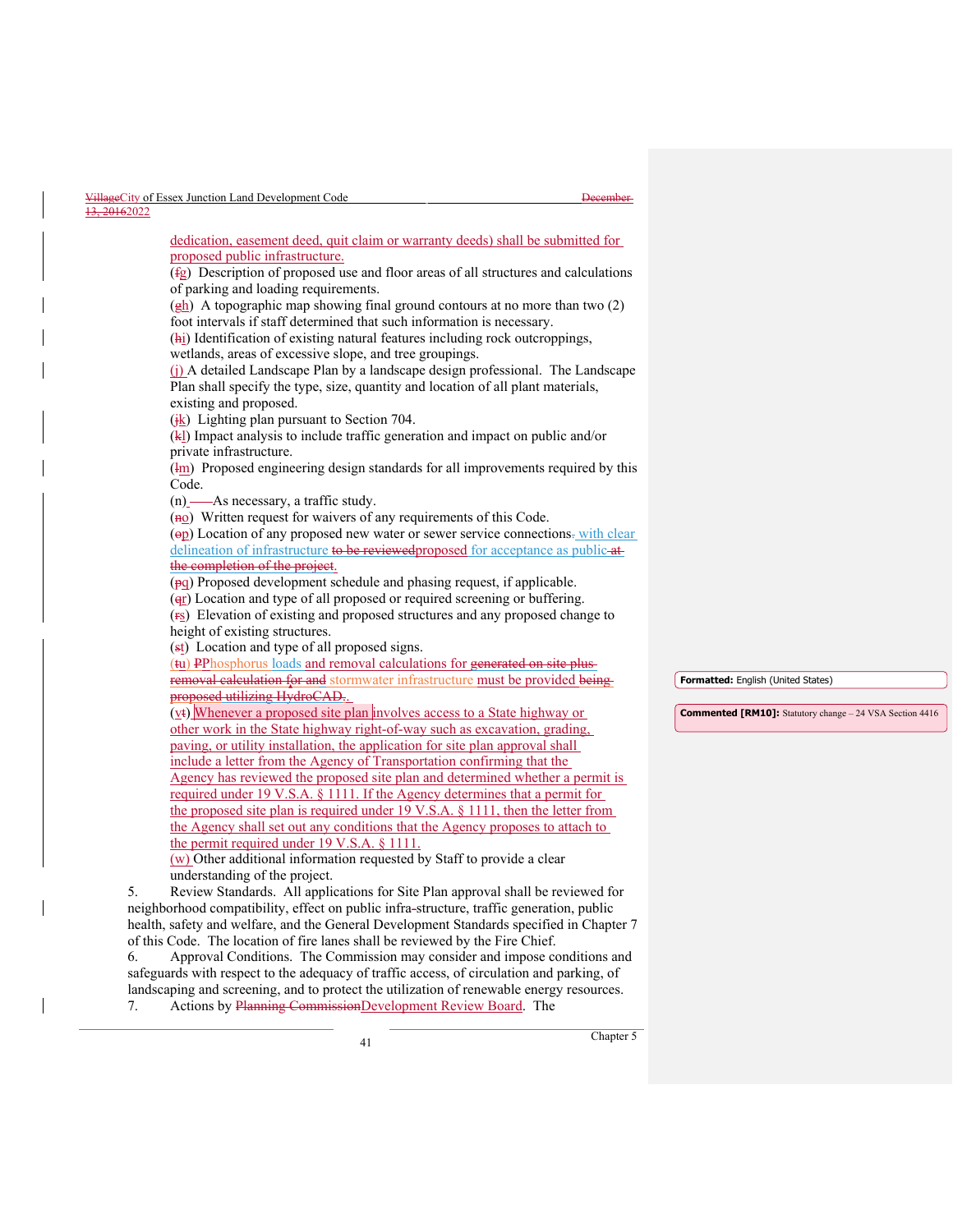| VillageCity of Essex Junction Land Development Code | t Jacombor<br><del>17000111701</del> |
|-----------------------------------------------------|--------------------------------------|
| 13, 20162022                                        |                                      |

BoardCommission shall review all applications for approval except as provided herein. The Commission Board may table an application pending further information from the applicant. The application shall be denied if the applicant does not submit the requested information within the time specified by the CommissionBoard. The Commission-Board may deny, approve, or approve with conditions, any application within sixty (60forty-five  $(45)$  days after the public comment periodhearing is closed. Failure to act within this time period shall be deemed approval.

8. Exceptions/Waivers. Upon receipt of a written request, the Commission-Board may consider and grant waivers to Site Plan standards as authorized in Chapter 7 of this Code.

9. Expiration of Approval. Site Plan approval shall expire **one two** (+2) years after approval if a Zoning Permit application has not been made. Staff may approve an extension not to exceed six (6) months upon receipt of a written request prior to expiration of the initial approval by the CommissionBoard.

10. Appeal of Denial. An applicant may appeal a decision denying approval of a site plan by filing an appeal as specified in Section 1707 of this Code.

11. Site Plan Amendments/Minor Developments. Amendments to approved Site Plans shall be classified by Staff as a major or minor amendment based upon the following criteria:

(a) Major amendment. A major amendment requires review of the proposed changes by the Commission Board and includes the following changes:

> (i) Any change in land use density or intensity which requires increased parking or loading spaces.

(ii) Any proposed change which would result in the elimination or removal of existing landscaping required by the CommissionBoard.

(iii) Any proposed change which would require the relocation of

driveways or curb cuts on any public street or right-of-way.

(iv) Any proposed change which would require a waiver of any provision of this Code.

(v) Any change in location of structures which would reduce the approved setback.

(vi) Any major change in the location of landscape areas, sidewalks or bike paths.

(vii) Other proposed changes as determined by Staff which would alter the intent of findings.

(b) Minor amendment/development. A minor amendment or development application requires Staff review and approval. Staff may approve changes to existing sites where no site plan is on file (minor development) if the proposed change meets the criteria below. Applications for a minor development shall include only a zoning permit application. Any proposed development on a site with no approved site plan on file that doesn't meet the criteria below, shall submit a new site plan application for approval by the CommissionBoard. Approval of changes to a property without an approved site plan on file does not constitute an approved site plan and any future changes that don't meet the criteria below are subject to full site plan review by the Commission. Staff reserves the right to defer applications to the Planning Commission Development Review Board which would significantly alter the existing site. Minor amendments/developments include the following changes:

**Commented [RM11]:** Statute change in 2022 now requires two

years.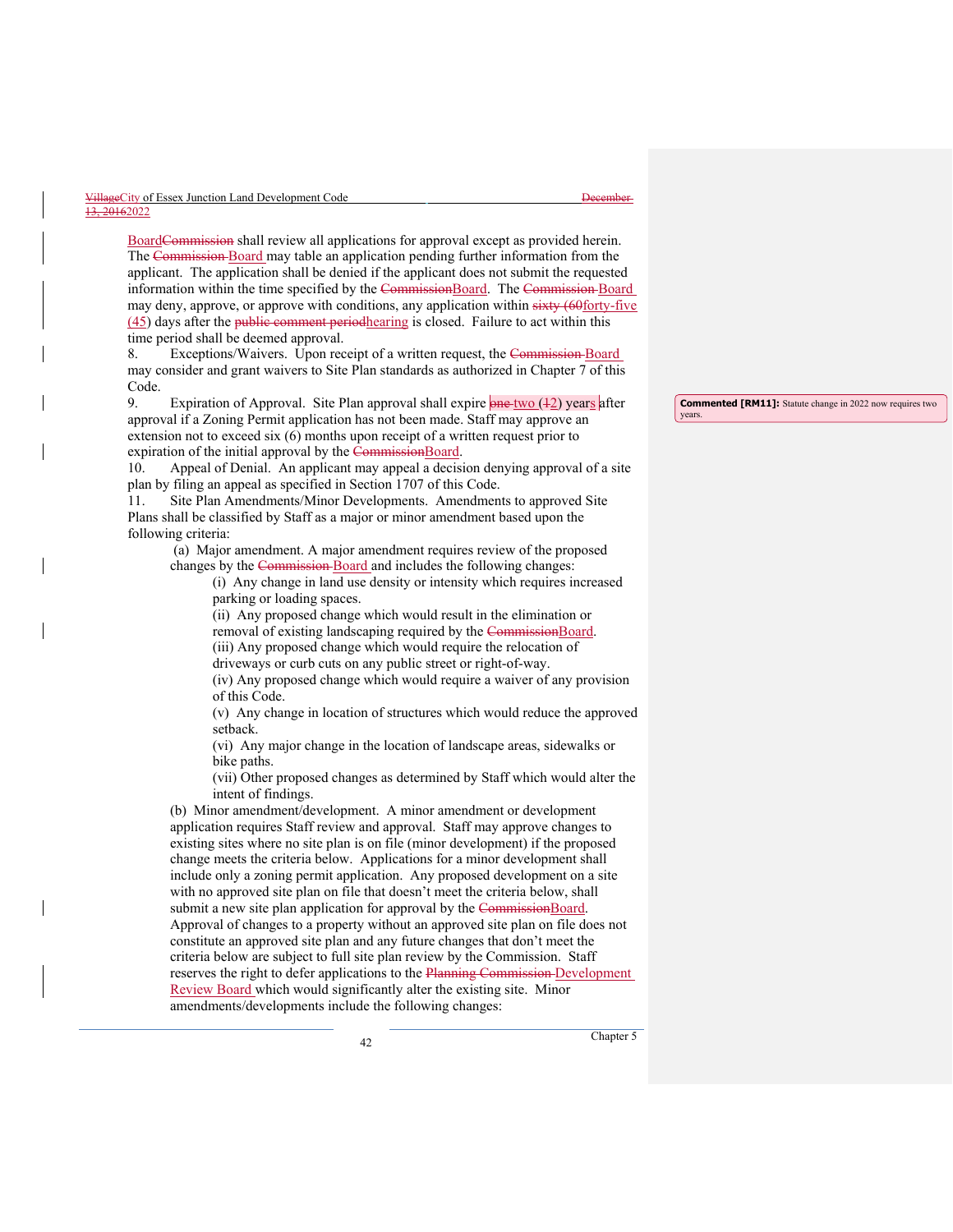(i) Any change in land use density or intensity which does not result in an increased requirement for parking or loading spaces.

(ii) Any engineering design changes as approved by the VillageCity Engineer.

(iii) Any addition of less than five hundred (500) square feet if the addition meets all of the requirements of this Code and does not involve a change of use which exceeds required parking, traffic or infrastructure demands. Any addition which meets the requirements of Section 611.G. (iv) Any change in lighting plans which meet the requirements of this Code.

(v) Minor changes in location of landscaped areas, sidewalks or bikepaths.

(vi) Substitution of proposed planting materials from the approved planting list provided that the substitution does not change the overall design concept approved by the CommissionBoard.

(vii) Minor changes in the location of structures.

(viii) Other minor changes as determined by Staff which do not alter the concept of the development, or the development as approved by the CommissionBoard.

# 12. Appeals.

(a) Any interested person may appeal a Commission Board decision regarding a Site Plan by filing an appeal in accordance with the procedures of Section 1707. (b) Any interested person may appeal a Staff decision classifying a Site Plan Amendment or acting on a minor amendment by appealing to the Commission Board pursuant to Section 1704.

# G. Approval of Home Occupations

1. Purpose. To provide a process for expeditious review of applications for Home Occupation Permits.

2. Review Required. Any proposed Home Occupation as defined by this Code shall require a Home Occupation Permit.

3. Permit Application. Applications shall be made on forms supplied by the Community Development Department.

4. Standards of Review. Any application for Home Occupation Permit shall meet the provisions of Section 711. Staff shall approve or deny an application for a Home Occupation within three (3) days of receipt, and may establish conditions in any or all of the following areas:

- (a) Hours of operation
- (b) Expiration dates
- (c) Parking
- (d) Signs

5. Appeals. Any interested person may appeal a decision regarding a Home Occupation Permit to the Board of AdjustmentDevelopment Review Board pursuant to Section 1702 below.

6. Expiration of Permit. Home Occupation approvals shall expire sixty (60) days from the date of approval if not implemented.

# j

H. **Approval of Signs Commented [RM12]:** May need some changes to this.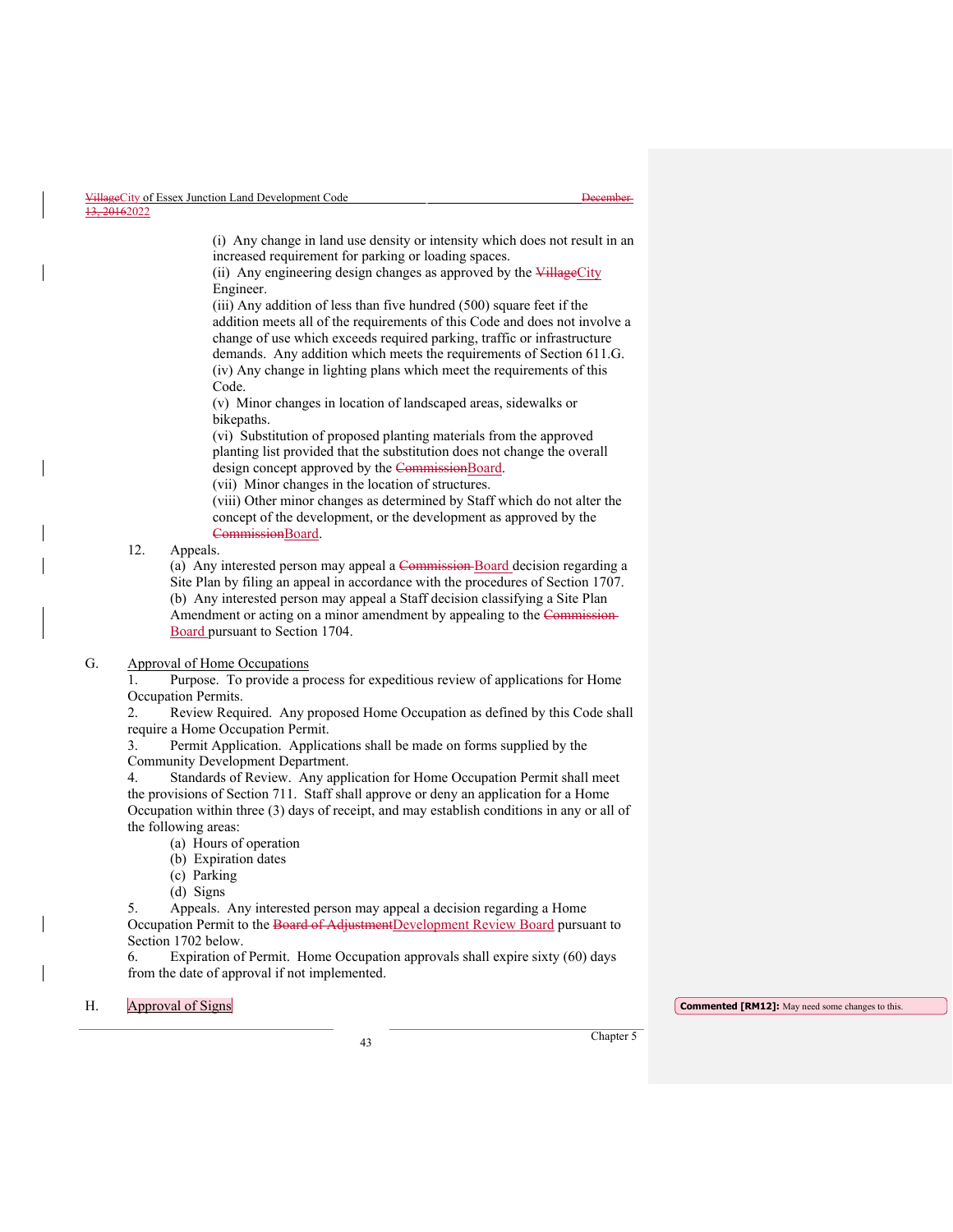1. Intent and Purpose. The intent and purpose of this sign ordinance is as follows: (a) To regulate advertising and identification signs in order to preserve, protect, and promote the public health, safety and general welfare. (b) To recognize the business community's need for business identification and advertising and the similar need for a well-maintained and attractive appearance. (c) To ensure that the public is not endangered or distracted by the unsafe, disorderly, indiscriminate or unnecessary use of signs. (d) To protect property values in and between residential, commercial and industrial uses by reducing visual clutter and preventing blighting influences. (e) To promote traffic safety by reducing visual distractions to motorists. (f) To coordinate the type, placement and physical dimensions of signs within different zoning districts. 2. Sign Permits: (a) No sign may be constructed, erected, moved, enlarged, illuminated or altered without a sign permit, except as specifically provided in this Code. (b) Staff shall act to approve or deny all sign permit applications within three (3) working days of receipt of a complete application. The Planning Commission Development Review Board shall review and approve sign location associated with site plan applications being reviewed by the Development Review BoardPlanning Commission. All site plan applications before the Planning Commission Development Review Board shall include a sign for review unless a new or modified sign is not part of the project. Staff shall review all sign permit applications that would not otherwise require review by the Development Review BoardPlanning Commission. (c) Repainting or changing messages on a sign shall not, in and of itself,

constitute an alteration of a sign. If plans submitted for a zoning permit include sign plans in sufficient detail to determine whether the proposed sign or signs comply with the provisions of this Code issuance of the requested Zoning Permit shall constitute approval of the proposed sign or signs if approval is specifically stated on the zoning permit.

(d) Sign Permit Applications:

(i) Applications shall be made by the owner of record, or authorized agent, and shall be issued to the owner of record.

(ii) Sign permit applications shall include a drawing to scale indicating the following:

(aa) The proposed sign.

(bb) All existing signs maintained on the premises.

(cc) A plan which designates setbacks and the location of the proposed sign; a building facade drawing and a landscaping plan if the sign is free-standing.

(dd) Specifications for wiring, construction, and lighting. Drawings shall be of sufficient clarity to show the extent of the work.

3. Signs Allowed Without a Permit. Signs allowed without a permit under this paragraph shall be exempt from the provisions of Section 714 of this Code.

(a) Signs not exceeding two (2) square feet in area that are customarily associated with residential use, such as signs giving property identification names or numbers or names of occupants; signs on mailboxes or newspaper tubes; and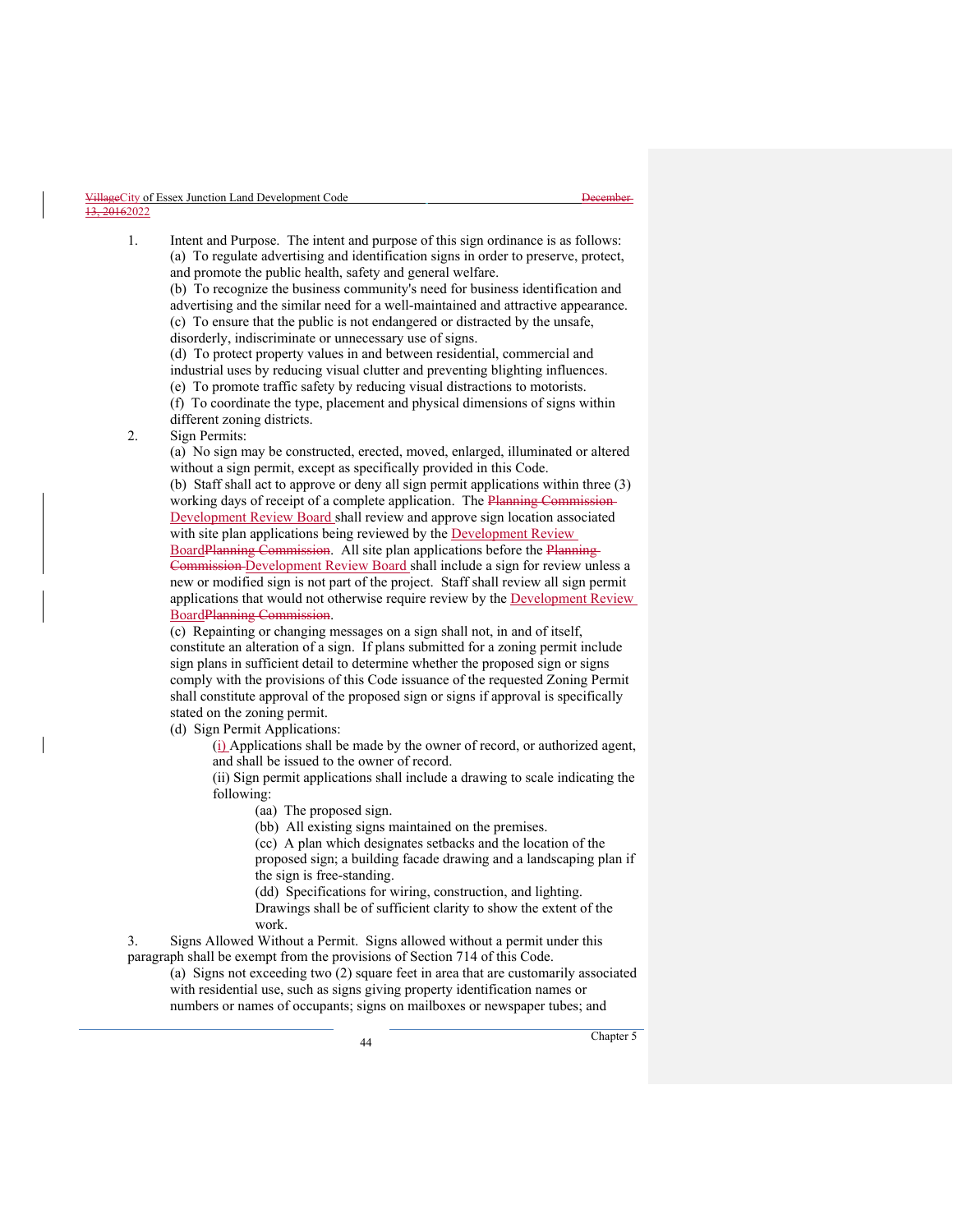|           | VillageCity of Essex Junction Land Development Code | Dacambar.<br><del>17000111701</del> |
|-----------|-----------------------------------------------------|-------------------------------------|
| 10.015000 |                                                     |                                     |

#### 20162022

signs posted on private property relating to private parking or warning the public against trespassing or danger from animals; home occupation signs pursuant to the standards as contained herein.

(b) Signs erected by or on behalf of or pursuant to the authorization of a governmental body, including legal notices, identification and informational signs, and traffic, direction, or regulatory signs.

(c) Official warning signs of a non-commercial nature erected by public utilities. (d) Flags, pennants, balloons or insignia of non-profit or government

organizations if not displayed as a commercial promotion or as an advertising device.

(e) Integral decorative or architectural features of buildings so long as such features do not contain letters, trademarks, motorized parts or lights.

(f) Signs prohibiting or restricting parking, or directing and guiding traffic on private property, not exceeding four square feet and with no advertising or logos. (g) Church bulletin boards, church identification signs and church directional signs that are not internally illuminated, do not exceed sixteen (16) square feet in area and satisfy the following location limitations:

(i) The sign is not located less than ten (10) feet from a property line.

(ii) There is not more than one sign along any front lot line.

(h) Signs painted on or otherwise permanently attached to currently licensed motor vehicles which are clearly incidental to the customary use of the vehicle. (i) Temporary signs pursuant to Section 714.

#### 4. Appeals.

(a) Any interested person may appeal a Board decision regarding a Site Plan by filing an appeal in accordance with the procedures of Section 1707. (b) Any interested person may appeal a Staff decision classifying a Site Plan Amendment or acting on a minor amendment by appealing to the Board pursuant to Section 1704.

ls. Any interested person may appeal a decision regarding a sign to the Zoning-Board of Adjustment in accordance with the provisions of Section 1702 below.

5. Expiration of Permit. A sign permit shall expire if not erected within one (1) year from the date of approval.

# I. Approval of Accessory Apartments

1. Purpose. To provide a mechanism for Zoning Administrator Commission review and approval of proposals to create accessory apartments in any Residential District. 2. Review Requirement. Any accessory apartment shall be reviewed as specified by the procedures in this section.

3. Review Procedures. The zoning administrator may approve accessory apartments in accordance with the standards specified in Section 721. within or attached to an existing single family home provided it meets all the required standards including but not limited to setbacks, sewage capacity, parking and is wholly within the existing footprint and/or envelope of the existing dwelling. The zoning administrator may defe any accessory apartment application to the Planning Commission for review and approval. Applications submitted for review by the Planning Commission shall be eviewed at a public meeting.<br>L. Review Standards. All ac

ory apartments shall be reviewed under the  $_0$  mdards specified in Section 721.

**Formatted:** Indent: Left: 0.5"

**Commented [RM13]:** These should not ever have to be reviewed by the Planning Commission. They should be treated just like a single family home.

**Commented [RM14]:** Deleted partially b/c its redundant, and partially because it's not in line with Section 721.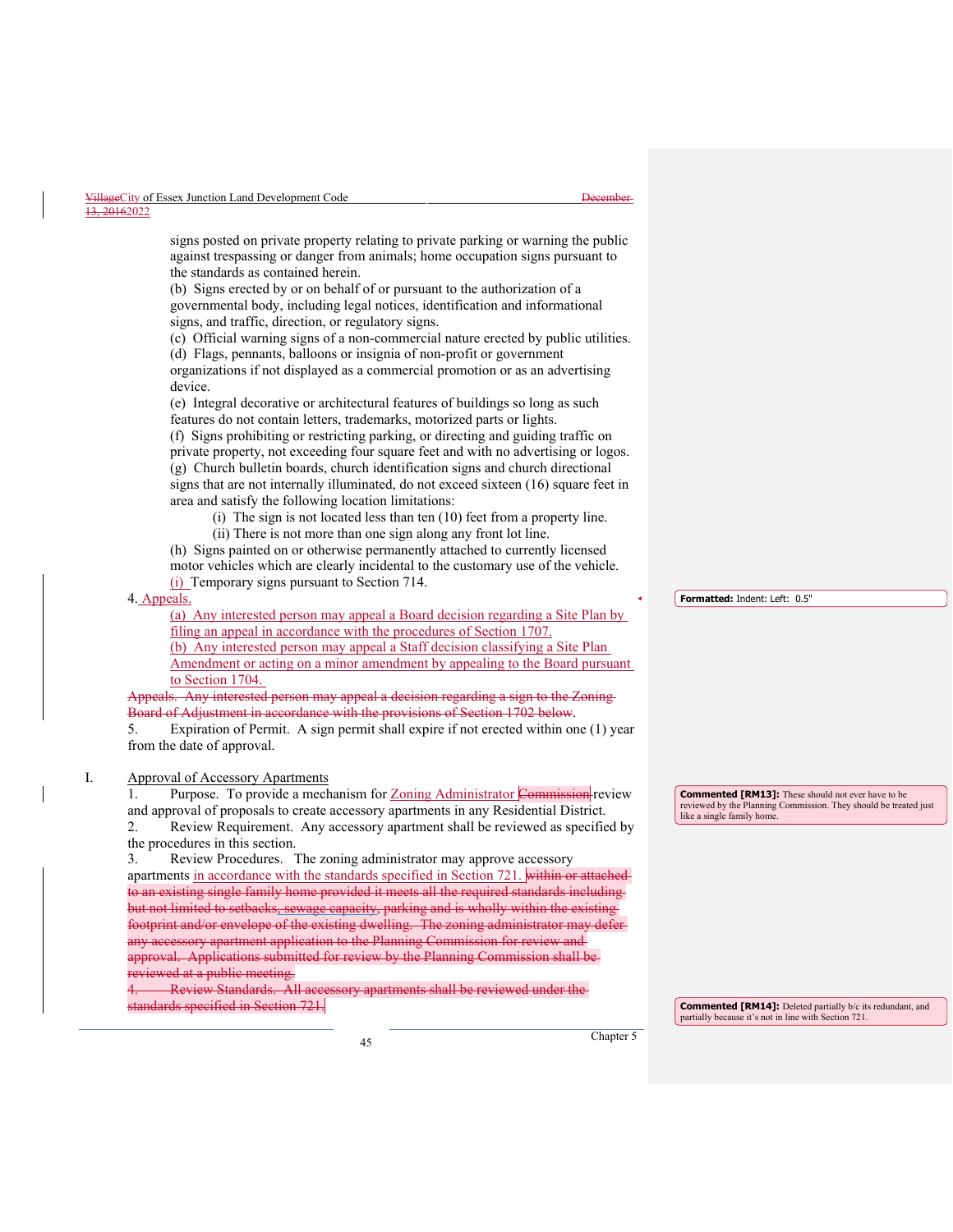| VillageCity of Essex Junction Land Development Code | Dacambar<br><del>17000111701</del> |
|-----------------------------------------------------|------------------------------------|
| 13, 20162022                                        |                                    |

5. Submittal Requirements. Sufficient information shall be submitted to enable the Commission Zoning Administrator to determine the possible impact of the proposal on all abutting residentially-zoned properties. The following minimal requirements shall be met.

(a) A plot plan which shows all existing structures, dimensions and distances from structures to property lines.

(b) The location of existing and proposed parking.

(c) The location of existing and proposed landscaping and screening.

(d) A drawing showing the existing structure arrangement and proposed location and arrangement of the accessory apartments, including room dimensions and entrances.

6. Conditional Waivers. The Commission may place conditions on any application d necessary to protect the residential character of the neighborhood.

Effect of Approval. The Commission may stipulate time limitations on anyapproval. The following time standards shall apply, unless specified otherwise by the Commission.

(a) Initial approval shall be for one year of occupancy. At the request of an abutter, a re-hearing shall be scheduled before the Planning Commission at the next available meeting. The abutter(s) who request a re-hearing shall present concrete evidence that conditions have not been met and that the approval should therefore be rescinded.

(b) If no hearing request is filed by an abutter, the accessory apartment shall be approved for one additional year.

(c) Alteration to the accessory apartment or failure to meet any Commission conditions shall void the permit.

8. Appeals. Any interested person may appeal a Zoning Administrator decision regarding a permitted use by filing an appeal in accordance with Section 1702Appeals. Any interested person may appeal a Planning Commission decision regarding an accessory apartment in accordance with the provisions of Section 1707 below.

Expiration of Approval. Approval of an accessory apartment shall expire when the  $if a Zoning$  Permit expiresapplication is not received within one  $(1)$  year from the date of approval.

J. Approval of Activities Regarding Nonconforming Uses

1. Review Requirement. Any use of land or buildings lawfully existing on the effective date of this Code which is not allowable under this Code in the District where it is located shall be considered a nonconforming use and may be maintained subject to the provision of Chapter 8.

2. Appeals:

(a) Any interested person may appeal a Staff decision regarding a nonconforming use to the Board of AdjustmentDevelopment Review Board in accordance with the provisions of Section 1702 below.

(b) Any interested person may appeal a Board of AdjustmentDevelopment

Review Board decision regarding a non-conforming use in accordance with the provisions of Section 1706 below.

3. Expiration of Approval. Approvals regarding nonconforming uses shall expire if not implemented within one (1) year from the date of approval.

**Commented [RM15]:** All of this is deleted b/c the approval process should not be any more involved then a zoning permit application and approval for a single family home.

**Commented [RM16]:** The approval in and of itself should be a Zoning Permit, just like a Single Family home.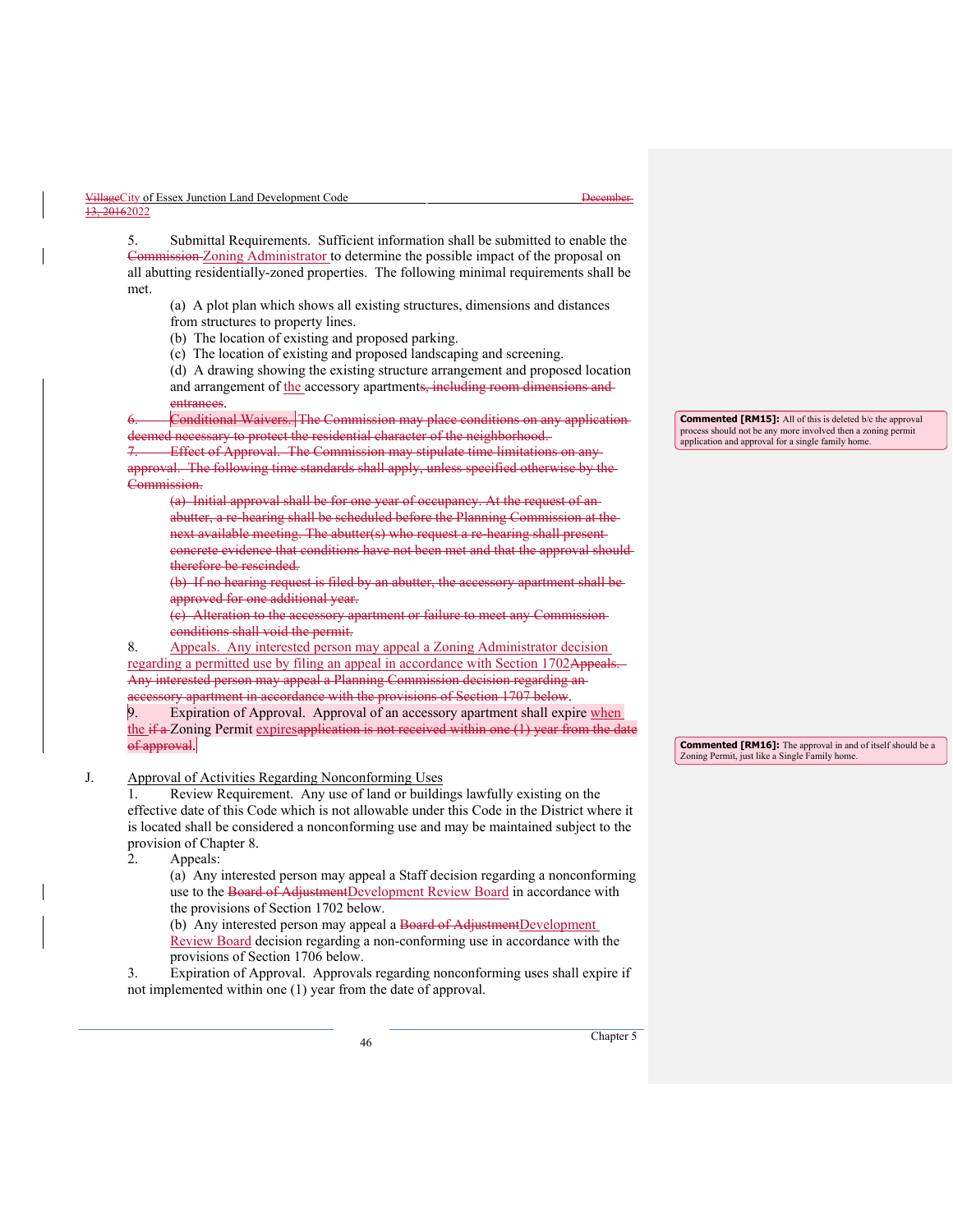| VillageCity of Essex Junction Land Development Code | t Jacombor<br><del>17000111701</del> |
|-----------------------------------------------------|--------------------------------------|
| 13, 20162022                                        |                                      |

K. Approval of Activities Regarding Non-complying Structures

1. Review Requirement. Any structure, existing on the effective date of this Code, which does not conform to the dimensional requirements of this Code shall be considered as a non-complying structure. Such structure may continue to be occupied, subject to the provisions of Chapter 8.

2. Appeals. Any interested person may appeal a decision regarding a noncomplying structure as specified in Chapter 17.

3. Expiration of Approval. Approvals regarding non-complying structures shall expire if a Zoning Permit application is not received within one (1) year from the date of approval.

L. Approval of Development Activities on Existing Small Lots. Any lot that is legally subdivided, is in individual and separate and nonaffiliated ownership from surrounding properties, and is in existence on the date of enactment of this bylaw, may be developed for the purposes permitted in the district in which it is located, even though the small lot no longer conforms to minimum lot size requirements of the new bylawAny lot in individual and separate and non-affiliated ownership from surrounding properties in existence on the effective date of this Code may be developed for the purposes permitted in the District in which it is located, even though not conforming to minimum lot size requirements, if such lot is not less than one-eighth acre in area and has a minimum width or depth dimension of forty feet. This provision shall not exempt development on such lots from other provisions of this Code.

M. Planned Unit Development (PUD). The objective of the Planned Unit Development (PUD) is to permit flexibility in the application of land development regulations to encourage compact, pedestrian-oriented development and redevelopment, and to implement the policies of the municipal plan, such as the provision of affordable housing. If flexibility is needed to achieve these objectives, the City may approve waivers in accordance with 723.B. In this way the City may grant the developer a desirable flexibility and at the same time not only protect, but enhance the welfare of the residents and other users of a development as well as the rest of the community. Planned Unit Developments are intended tomay be used to facilitate development of areas designated for residential, mixed, or single use to achieve the objective stated herein. on the general plan by permitting greater flexibility and, consequently, more creative and imaginative designs for the development of such areas than generally is possible under conventional zoning or subdivision regulations. These regulations are further intended to promote more economical and efficient use of the land while providing a harmonious variety of choices, a higher level of urban amenities, and preservation of natural and scenic qualities of open spaces.

1. Activities involving Planned Unit Development shall be reviewed in accordance with this section. An application for a Planned Unit Development shall be submitted and reviewed in accordance with the procedures of Section 511. A proposal for a Planned Unit Development must also be reviewed under

Section 723.

2. Review Standards. An application for a Planned Unit Development shall be reviewed under the applicable standards of Section 723.

3. Expiration of approval. An approval for a Planned Unit Development shall expire in accordance with terms set forth in the approval.

4. Appeal. Any interested person may appeal a decision of the Planning-Commission Development Review Board regarding a Planned Unit Development in accordance with the procedures set forth in Section 1707 below.

**Commented [RM17]:** I'm changing this to reflect the new statutory language in full. Also there are no vacant lots at this previous size listed.

**Formatted:** Font: Times New Roman, 12 pt

**Commented [RM18]:** RM edited based on comments from PC that the previous proposed objective wasn't quite right.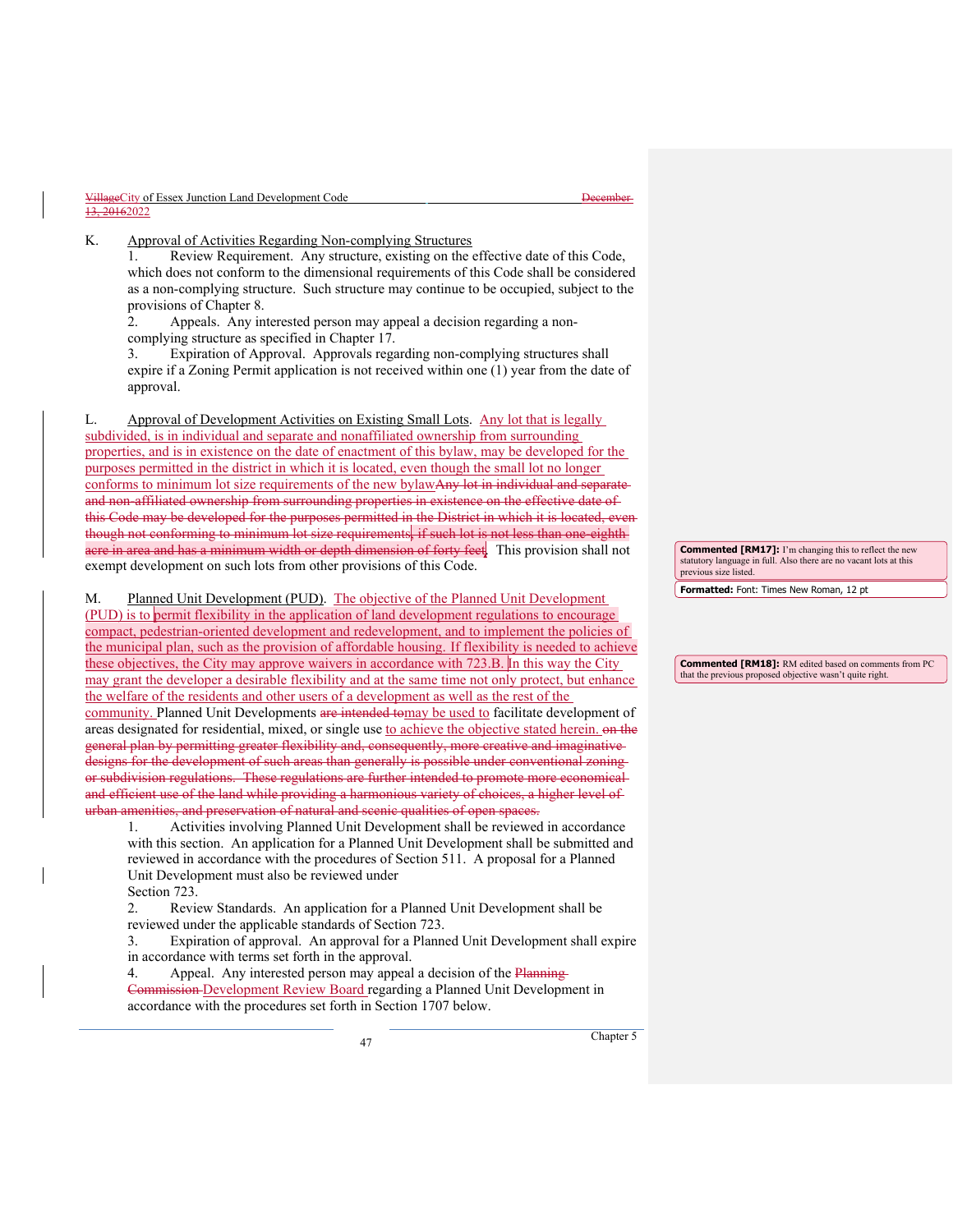#### N. Telecommunications

1. Authority. Pursuant to 24 V.S.A. § 4414(12), the Planning Commission-Development Review Board shall have the authority to regulate construction, alteration, development, decommissioning and dismantling of Wireless Telecommunication Facilities in the VillageCity of Essex Junction.

2. Purpose. The purpose of this bylaw is to promote the public health, safety, welfare, and convenience of the residents of the VillageCity of Essex Junction, while accommodating the telecommunication needs of the VillageCity's residents.

3. Consistency with Federal and State Law; Severability. This bylaw is intended to be consistent with the Telecommunications Act of 1996 and Title 24, Chapter 117 of Vermont Statutes Annotated. If any section of this bylaw is held by a court of competent jurisdiction to be invalid, such finding shall not invalidate any other part of this bylaw.

Permit Application Requirements. In addition to information otherwise required in the VillageCity of Essex Junction's Land Development Code, applicants shall include the following supplemental information:

 Every Wireless Telecommunication Facility and Small Scale Facility permit application shall include:

(a) The applicant's legal name, address and telephone number. If the applicant is not a natural person, the applicant shall provide the state in which it is

incorporated and the name and address of its resident agent.

(b) The name, title, address and telephone number of the person to whom correspondence concerning the application should be sent.

(c) The name, address and telephone number of the owner or lessee of the property on which the Wireless Telecommunication Facility will be located.

A Small Scale Facility permit application shall also include:

 A final site and building plan and, where applicable, a report indicating the structure's suitability for the telecommunications facility, and that the proposed method of affixing the antenna or other device to the structure complies with standard engineering practices. Complete details of all fixtures and couplings and the exact point(s) of attachment shall be indicated.

Every Wireless Telecommunications Facility permit application shall include:

(a) The names and addresses of all adjoining property owners. Adjoining property owners shall be determined without regard to any public Right-of-way. (b) A vicinity map showing the entire vicinity within a thousand (1000) foot radius of the Facility, including the location of any tower, topography, public and private roads and driveways, buildings and structures, utilities, water bodies, wetlands, landscape features, historic sites and necessary wildlife habitats. It shall indicate the property lines of the proposed Facility site parcel and all easements or rights of way needed for access from a public way to the Facility.

(c) The location of the Facility on a USGS Topographic Map or a GIS-generated map compatible with Vermont Center for Geographic Information (VCGI) standards and encompassing the area within at least a two (2) mile radius of the proposed tower site.

(d) Elevations and proposed site plans of the Facility showing all facades and indicating all exterior materials and colors of towers, buildings and equipment, as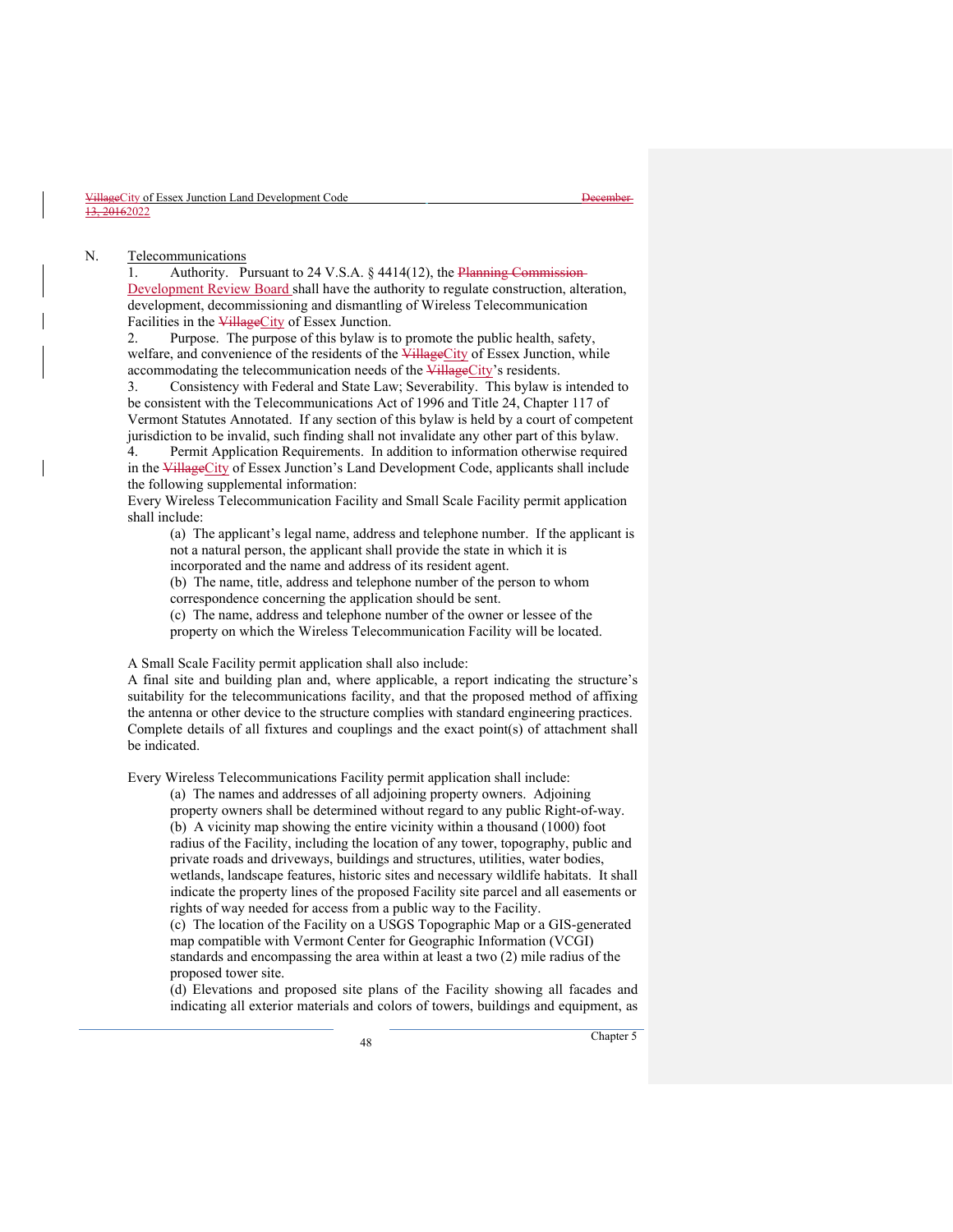well as all landscaping, utility wires, guy wires and screening. (All plans shall be drawn at a minimum scale of one  $(1)$  inch = fifty  $(50)$  feet).

(e) In the case of a site that is forested, the approximate average elevation of the existing vegetation within fifty (50) feet of any tower base.

(f) Construction sequence and time schedule for completion of each phase of the entire project.

(g) A report from a qualified engineer that:

(i) Describes any tower's design and elevation,

(ii) Documents the elevation above grade for all proposed mounting positions for antennas to be collocated on a tower and the minimum distances between antennas,

(iii) Describes a tower's capacity, including the number, elevation and types of antennas that the tower is proposed to accommodate.

(iv) In the case of new Facilities, demonstrates that existing towers and structures within five (5) miles of the site cannot reasonably be modified to provide adequate coverage and adequate capacity to the community.

(v) Describes potential changes or additions to existing structures or towers that would enable them to provide adequate coverage.

(vi) Describes the output frequency, number of channels and the power output per channel for each antenna. In the alternative, a coverage map may be provided.

(vii) Demonstrates the Facility's compliance with the standards set forth in this bylaw or other applicable standards.

(viii) Provides proof that at the proposed Facility site the applicant will be in compliance with all FCC regulations, standards and requirements, and includes a statement that the applicant commits to continue to maintain compliance with all FCC regulations, standards and requirements for radio frequency radiation (RFR).

(ix) Includes such other information as determined by the Planning Commission Development Review Board or Zoning Board of Adjustment to evaluate the application.

(h) A letter of intent committing the Facility owner and its successors to permit shared use of any tower if the additional users agree to meet reasonable terms and conditions for shared use, including compliance with all applicable FCC regulations, standards and requirements and the provisions of this bylaw and all other applicable laws.

(i) In the case of an application for additional antennas or other equipment to be installed on an existing Facility, a copy of the executed contract with the owner of the existing structure.

(j) To the extent required by the National Environmental Policy Act (NEPA) and as administered by the FCC, a complete Environmental Assessment (EA) draft or final report describing the probable impacts of the Facility, or a written statement by the applicant that an EA is not required is not required for the facility.

5. Permit Required. Wireless Telecommunication Facilities may be permitted or conditional uses as indicated in the Use Chart in Section 620. No installation or construction of, or significant addition or modification to, any Wireless

Telecommunication Facility shall commence until a permit has been issued by the Zoning Administrator. Site Plan review by the Planning Commission Development Review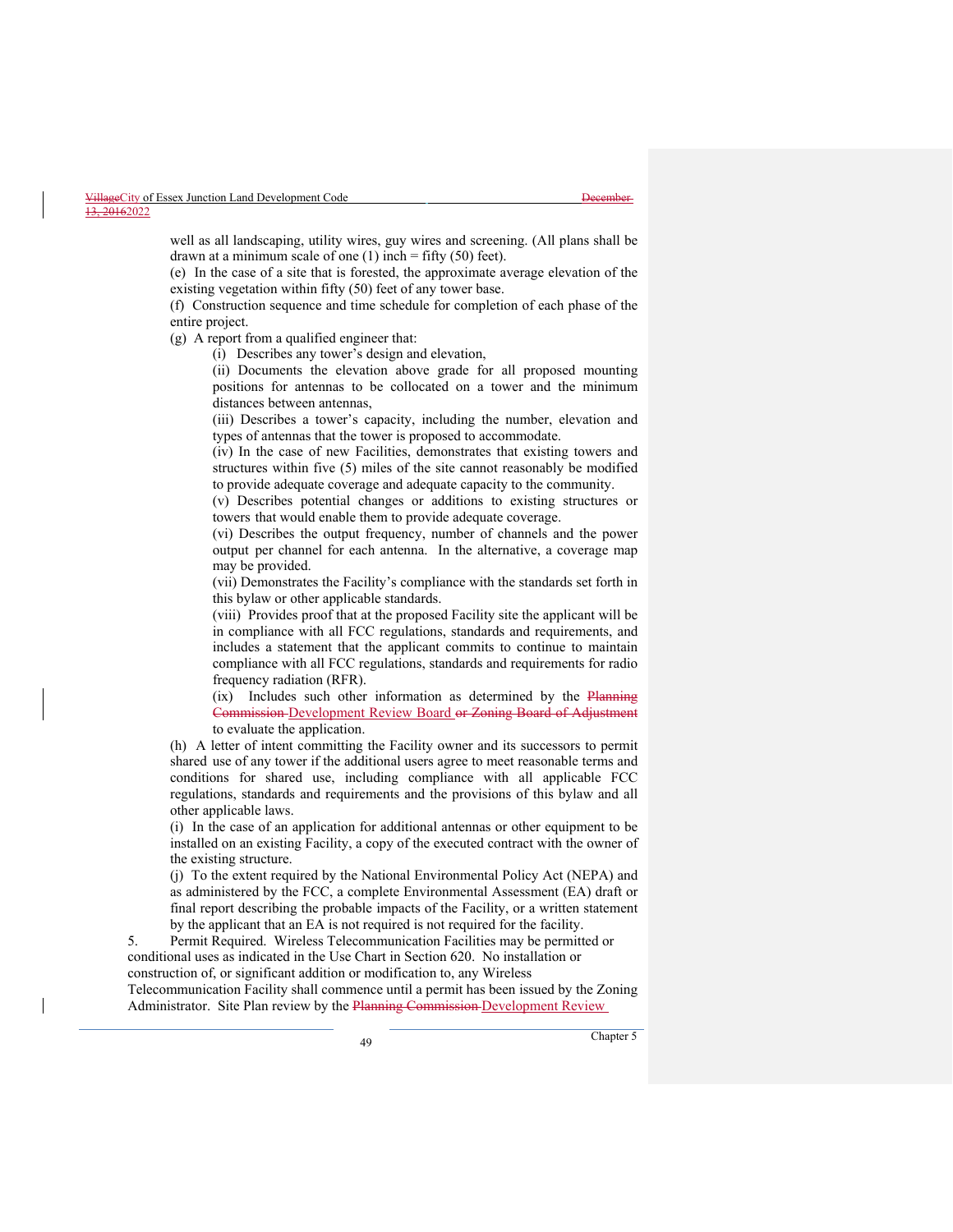Board is required for all Wireless Telecommunications Facilities, including Small Scale Facilities not exempted below.

6. Exemptions. No permit shall be required for a Wireless Telecommunication Facility or Small Scale Facility that:

 (a) Is used exclusively for municipal radio dispatch service or emergency radio dispatch service.

(b) Is used solely for amateur radio activities as long as it is on the site of the business or home being served and is less than thirty six (36) feet in height, measured from grade.

 (c) Antennae and satellite dishes that do not exceed 1 meter in diameter or height. The height shall be measured from grade if mounted on the ground or from the top of the structure if mounted on an existing structure.

7. Independent Consultants. Upon submission of an application for a Wireless Telecommunication Facility permit, the Planning Commission Development Review Board may retain independent consultants whose services shall be paid for by the applicant. These consultants shall be qualified professionals in telecommunications engineering, structural engineering, monitoring of electromagnetic fields and such other fields as determined by the Development Review BoardPlanning Commission. The

consultant(s) shall work at the Development Review Board Planning Commission's direction and shall provide the Planning Commission Development Review Board reports and assistance, as the Planning Commission Development Review Board deems necessary to review an application.

#### O. Master Plans

1. Purpose. To guide long-term development on larger properties and allow for public input early in the process as a means to limit negative impacts resulting from incremental planning and development. The master plan process is an opportunity to address the long-term vision and conceptual design for development of buildings, land uses, infrastructure and conservation/preservation through integrative design. Master plans are an opportunity to discuss early design concepts with the Planning Commission-Development Review Board prior to the formal permitting process. A formal approval of the Master Plan by the Planning Commission Development Review Board is not a guarantee that the development moving forward will gain Planning Commission-Development Review Board approval, rather it is an indication that the general concept of the Master Plan is in keeping with the VillageCity's vision for the District moving forward. The Master Plan shall address the following:

- (a) Land uses;
- (b) Land subdivision;
- (c) Streets, parking, and open space;
- (d) Preservation of significant natural, historical or cultural features;
- (e) Stormwater management;

(f) Urban form and urban design including the relationships between buildings, streets, open spaces, and parking areas;

- (g) Connections to adjacent areas and networks;
- (h) Significant natural and/or historic features; and
- (i) Development phasing.

2. Review Procedures. All Master Plans shall be reviewed by the Commission at a public meeting. Approval of a master plan is not a guarantee of future development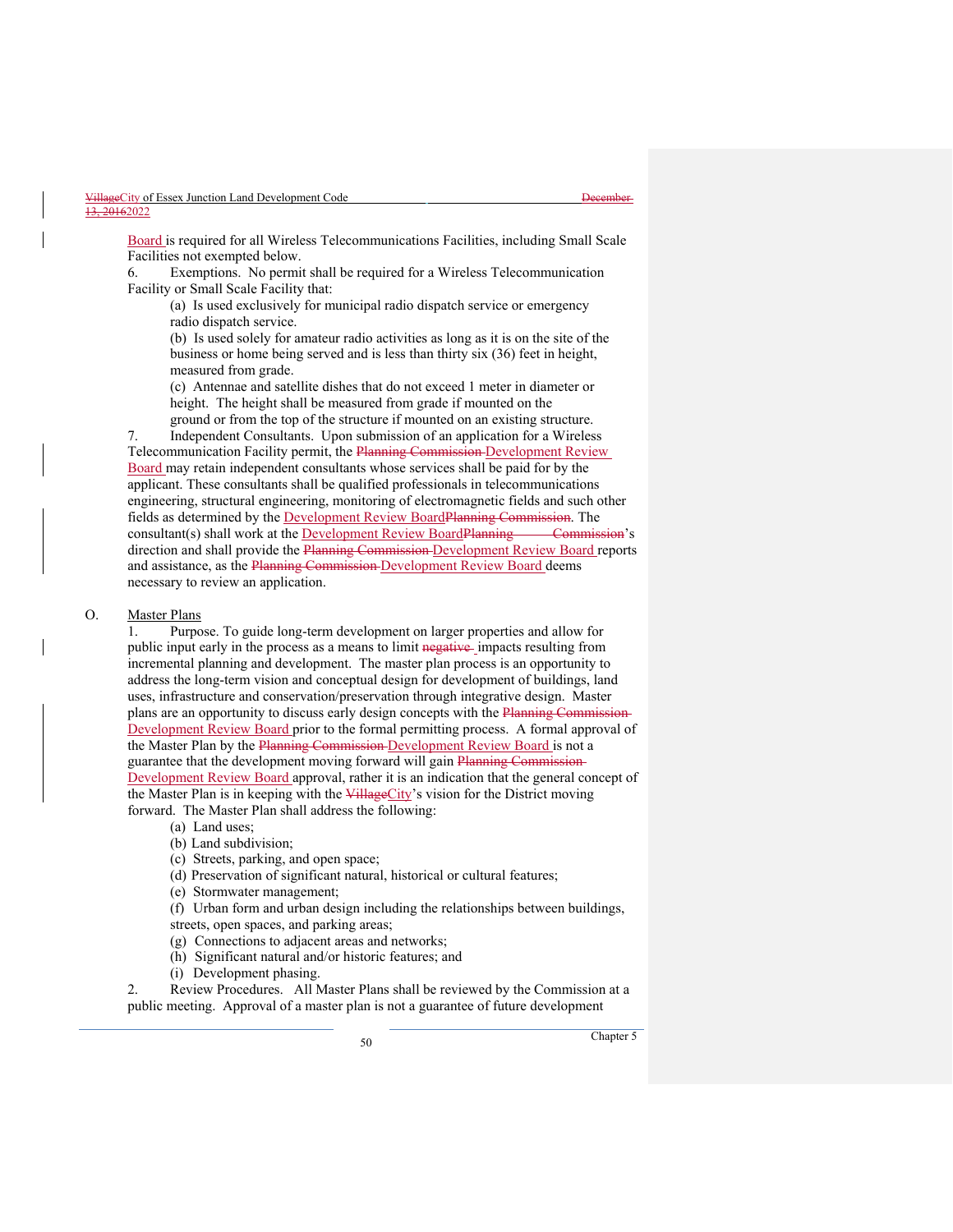approvals on the site.

- 3. Submittal Requirements:
	- (a) A map in plan view that addresses the items listed in Section 502.R.1. (b) Supporting documentation to include:
		- (i) Land uses by gross building square footage
			- (ii) Total number of units by type and overall density
			- (iii) Amount of open space and uses
			-
			- (iv) Building typologies
			- (v) Amount and location of parking

(vi) Vignettes, sketches, 3D models or other visual media to assist in representing the master plan proposal (optional or as required by the Planning Commission).

(vii) A statement describing the design intent for the master plan including the important physical relationships that influenced the proposed design including, but not limited to, natural features, connections, urban form, views, nodes, public transit, access and pedestrian mobility and connection to adjacent areas.

#### **SECTION 503: SUBDIVISIONS**

A. Purpose. To provide a mechanism for the timely review of applications for subdivision approval and to ensure that the development standards of this Code are met.

B. Classification. Staff shall review each subdivision application and classify it as a lot consolidation, minor subdivision or major subdivision. An applicant may request that the Development Review BoardCommission review the classification as determined by Staff. The classification criteria are as follows:

1. Lot Consolidation or Boundary Adjustment. An application for a lot

consolidation or boundary adjustment shall be reviewed and approved by staff.

2. Minor Subdivision. A minor subdivision includes the platting of five (5) or fewer lots or minor adjustments to the lot lines of three (3) or more lots. A minor subdivision shall require Sketch Plan and Final Plat approval.

3. Major Subdivision. A major subdivision is any proposal not classified as a Consolidation or Minor Subdivision. A major subdivision requires approval of a Sketch Plan, Preliminary Plat, and Final Plat.

# C. Public Meetings/Public Hearings

1. An application for Sketch Plan Approval shall be considered by the Development Review BoardCommission at a Public Meeting.

2. Applications for Preliminary Plat or Final Plat approval shall be considered by the Development Review BoardCommission at a public hearing.<br>3. The applicant, or duly authorized agent, is encouraged

The applicant, or duly authorized agent, is encouraged to attend all meetings and hearings for review of the application. The Development Review BoardCommission may delay action on any application if the owner/agent fails to attend scheduled meetings or hearings.

D. Waivers. Any request to waive or alter any requirement of this Code shall be made in writing at the time of application.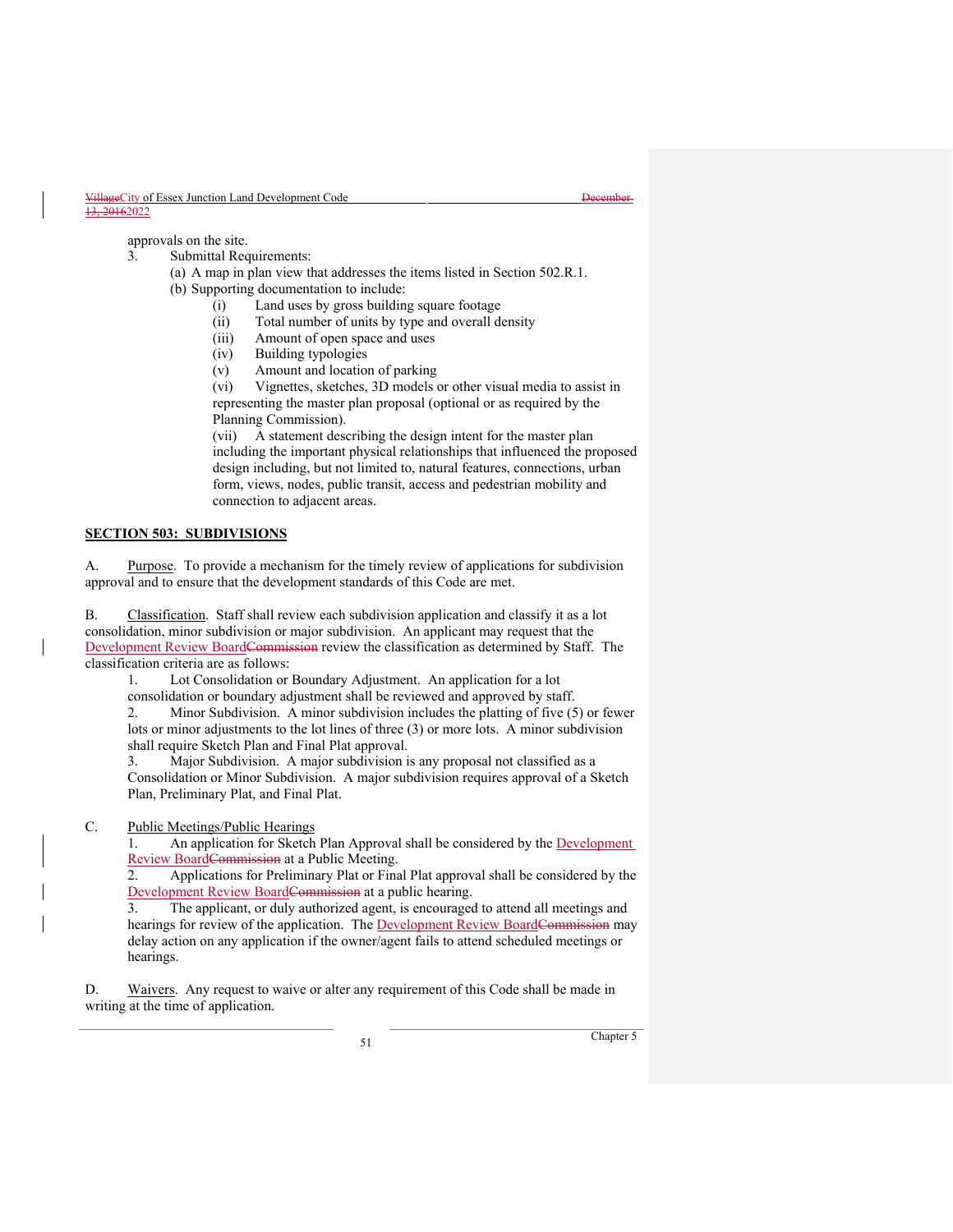E. General Standards of Review. The Development Review BoardCommission shall generally review all applications for neighborhood compatibility, effect on adjoining undeveloped land, public infrastructure impact and the general public health, safety, and welfare.

F. Concurrent Reviews. An application for Subdivision approval may be reviewed concurrently with an application for Site Plan, Planned Development, or Conditional Use approval. Concurrent review does not ensure that the applications will not be denied.

G. Effects of Approval or Denial. Final approval of a subdivision authorizes the applicant to apply for any development permit required by this Code.

H. Application Submittal Requirements. Applications submitted for approval shall contain the material specified below. In addition, any request to alter or waive any Code requirements shall be included in writing as a part of the application.

1. Lot Division or Lot Consolidation. An application for a Lot Division or Lot Consolidation shall include the following:

(a) Written request to waive or alter any requirement of this Code, if any.

(b) A survey certified by a surveyor licensed to practice in the State of Vermont.

(c) The location of existing and proposed lot lines.

(d) Certification and signature of the owner(s) of record.

(e) The location of all existing or proposed structures and distance between structures and lot lines.

2. Boundary Adjustments. An application for approval of a Boundary Adjustment shall include two reproducible drawings suitable for filing in the land records which shall meet the requirements of 27 VSA 1403 and two copies of a survey prepared by a licensed surveyor which depicts the two lots with the adjusted boundary and the following endorsements:

| "Boundary Adjustments, approved by the <del>Village</del> City of Essex |         |        |                                                     |
|-------------------------------------------------------------------------|---------|--------|-----------------------------------------------------|
| Junction on the                                                         | dav of  |        | $, 20$ , meets all $\overline{\text{Village}}$ City |
| Code requirements. Signed this                                          |         | day of | $\ldots$ 20                                         |
| By                                                                      | . Title |        |                                                     |

3. Sketch Plan. An application for Sketch Plan approval shall be submitted prior to submission of a Preliminary Plat. The Development Review BoardCommission shall review the sketch plan to determine general compliance with this Code and good urban design techniques. These techniques include but are not limited to designs that do the following: maximize open space and connectivity, are economically viable in the long term, are cohesive with existing surroundings, are connected to the landscape, and are environmentally conscious. The Development Review BoardCommission shall prepare written findings which clearly express the results of their review of an application. Sketch Plan approval authorizes the applicant to proceed with the Subdivision process. However, Sketch Plan approval does not guarantee Preliminary or Final Plat approval, if further investigation reveals that engineering or design standards cannot be met. An application for Sketch Plan approval shall include the following:

(a) A survey of the subdivision site certified by a surveyor licensed to practice in the State of Vermont.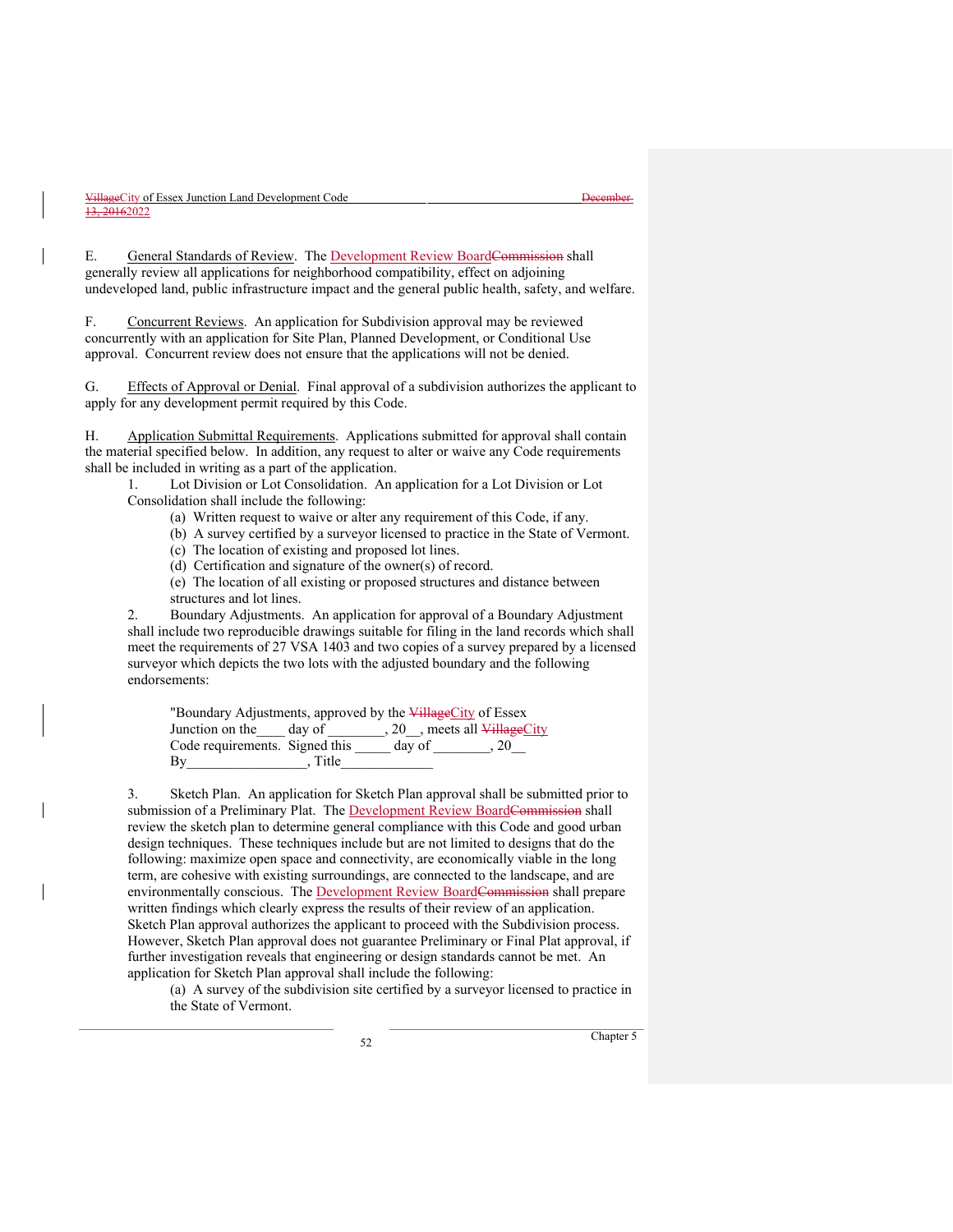(b) Approximate location of existing and proposed lot lines and area of the property to be subdivided.

(c) Name, address, and signature of the owner of record.

(d) The general location of all existing or proposed structures and distance between structures and lot lines.

(e) General description of proposed engineering techniques for stormwater management using AutoCAD for input and output calculation and -phosphorus removal calculation or use of STP calculator found on DEC website.

(f) Proposed method to provide water and sewer service.

(g) Approximate location of existing and/or proposed easements.

(h) Approximate location of any land proposed to be donated to the VillageCity.

(i) Approximate location of any land to be held in common ownership.

(j) Proposed method to ensure maintenance of any common improvements or lands in common ownership.

(k) General description and proposed methodology for analyzing traffic impact if deemed necessary by the Development Review BoardCommission.

(l) Other information as necessary to fully inform the Development Review BoardCommission of the extent of the development.

(m) Whenever a proposed subdivision is adjacent to a State highway, the application for subdivision approval shall include a letter from the Agency of Transportation confirming that the Agency has reviewed the proposed subdivision and determined whether a permit is required under 19 V.S.A. § 1111. If the Agency determines that a permit for the proposed subdivision is required under 19 V.S.A. § 1111, then the letter from the Agency shall set out any conditions that the Agency proposes to attach to the permit required under 19 V.S.A. § 1111.

4. Preliminary Plat. Approval of a Preliminary Plat authorizes the applicant to make application for Final Plat approval. The Development Review Board Commission shall prepare written findings which identify any conditions of approval or other recommendations of the Commission. The Development Review BoardCommission shall issue its decision and findings within forty-five (45) days of the completion of the meeting hearing at which it was reviewed unless the application was continued. The findings may require submittal of additional information to the Development Review BoardCommission or Staff prior to acceptance of an application for Final Plat approval. An application for Preliminary Plat approval shall include the proposed plat and a written statement providing any required information which is not on the proposed plat. At a minimum, the following information is required.

(a) A vicinity map which shows the site in relation to surrounding property and adjacent zoning/land use.

(b) The location and boundary lines of the subdivision and all proposed lots and a map or statement describing contiguous property in which the owner has an interest.

(c) The name, location and width of existing or proposed streets or right of ways within and contiguous to the proposal. For proposed streets, the application shall include plan, profile and grading plan and clear identification of those streets intended proposed to be turned over to the Municipality as public infrastructure. Draft legal documents (which may include an irrevocable offer of dedication, easement deed, quit claim or warranty deeds) shall be submitted for proposed public infrastructure.

**Commented [RM19]:** New statutory change, may not need last sentence in all of these sections.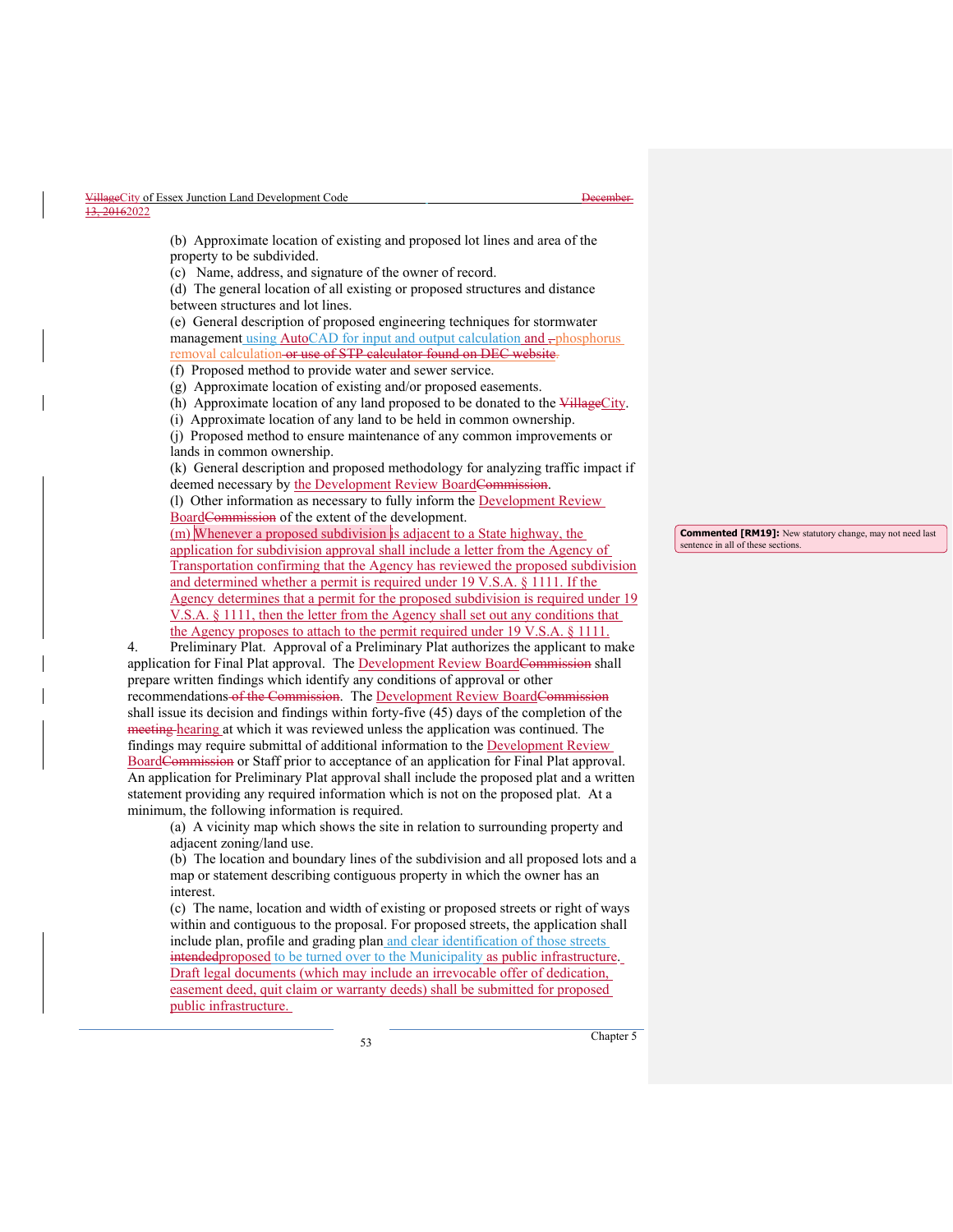structure within or contiguous to the proposal. The location of any above ground utilities or facilities including fire hydrants. Provide clear identification of theosestreets iinfrastructure ntendedproposed to be turned over to the Municipality as public infrastructure. Draft legal documents (which may include an irrevocable offer of dedication, easement deed, quit claim or warranty deeds) shall be submitted for proposed public infrastructure. The applicant shall submit all calculations supporting the storm water system design and fire flow requirements. (e) The location and width of all proposed and existing easements. (f) The location and type of lighting fixtures. (g) Topographic survey with contour at no more than two (2) foot intervals by a surveyor or engineer licensed to practice in the State of Vermont. (h) The approximate location of existing trees, or tree groupings, excessive slopes, wetlands, waterways and significant natural features within 200 feet of the proposed development. (i) The location and dimensions of all lots and the square footage of each. (j) The location and dimensions of parks or open land under common ownership or land proposed for dedication to the VillageCity. (k) The location and dimensions of any buffer or screening area, including the location and height of proposed fencing and/or hedges. (l) The location, dimensions, and construction material of all sidewalks, pedestrian ways, and bikepaths. (m) Identification of any proposed development phasing recommended or required by Sketch Plan approval.

(d) The location and size of sewers, water mains, storm drains, and other infra-

(n) Traffic impact study if required by the Development Review BoardCommission.

(o) Written description of the proposed design concept.

(p) Other material as required by the Development Review BoardCommission as a condition of Sketch Plan approval.

(q) Whenever a proposed subdivision is adjacent to a State highway, the application for subdivision approval shall include a letter from the Agency of Transportation confirming that the Agency has reviewed the proposed subdivision and determined whether a permit is required under 19 V.S.A. § 1111. If the Agency determines that a permit for the proposed subdivision is required under 19 V.S.A. § 1111, then the letter from the Agency shall set out any conditions that the Agency proposes to attach to the permit required under 19 V.S.A. § 1111.

5. Final Plat. No Final Plat shall be submitted which is not in substantial compliance with the Preliminary Plat and any conditions of approval of the Preliminary Plat. The Development Review BoardCommission shall, within forty-five (45) days of the meetingclose of the hearing, approve, modify and approve or disapprove such plat, unless the application was continued. The grounds for disapproval and/or any conditions to approval shall be included in a written notice of decision. A Final Plat shall conform to all Public Works Specifications and shall include the following:

(a) Two (2) reproducible drawings which meet the requirements of 27 VSA 1403 which are suitable for recording in the land records. The scale shall be of sufficient size to show all detail and shall be stated and graphically illustrated on every sheet depicting any of the lands subdivided. A north arrow shall appear on

**Commented [RM20]:** New statutory change, may not need last sentence in all of these sections.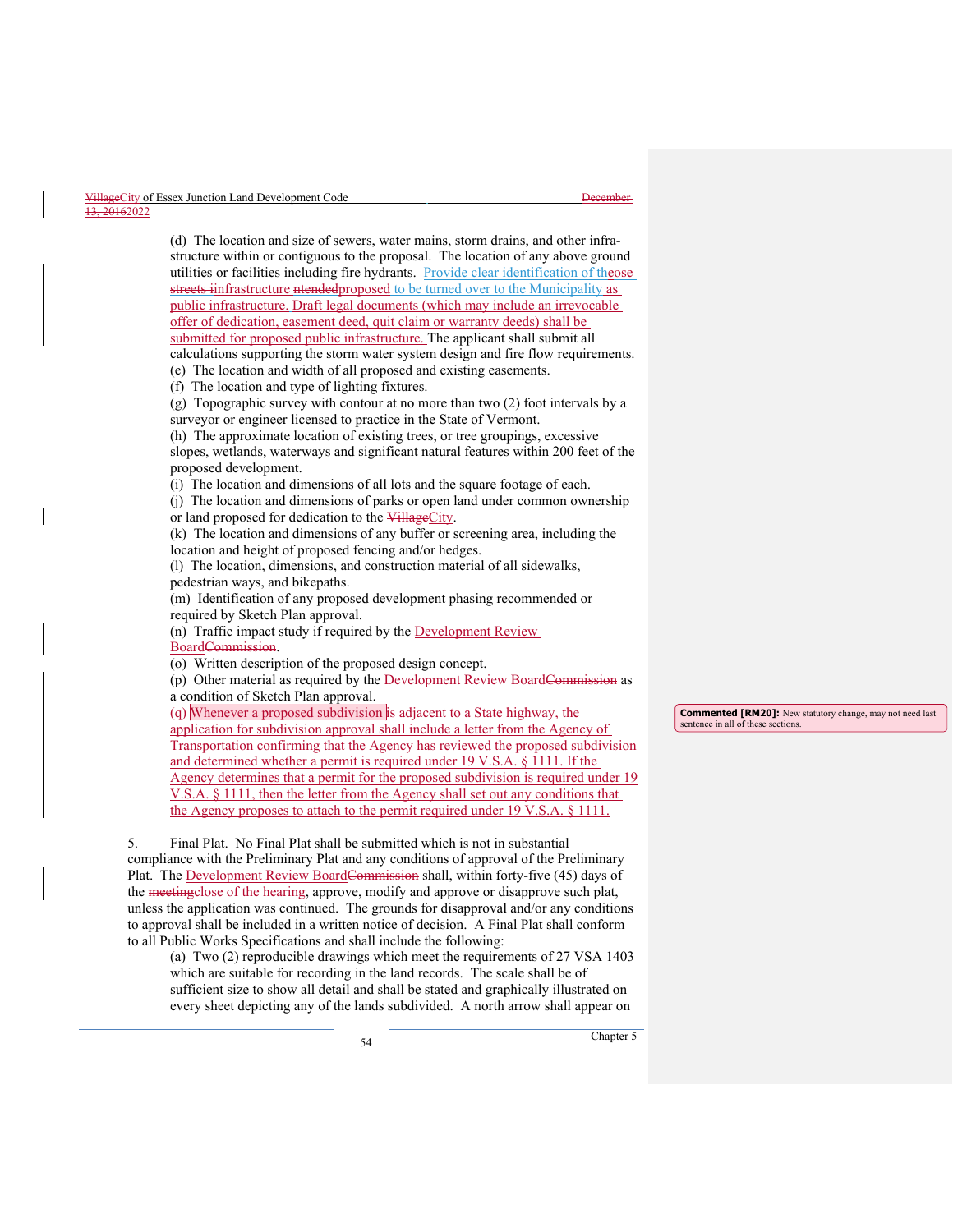each sheet.

(b) The name of the subdivision shall appear on each sheet. All streets shall be clearly named.

(c) Each plat shall be surveyed with all property boundaries clearly marked. Each lot shall be clearly numbered and all property boundaries clearly delineated. (d) The property description sufficiently complete so that, without reference to the plat, the starting point and all boundaries of the subdivision can be located. (e) Permanent Control points shall be shown on the Plat and tied to the Vermont Coordinate system NAD83 as defined in VSA1, Chapter 17, Section 671-679. The surveyor shall certify that the Permanent Control points have been set and the date that they were set.

(f) The final plat shall be submitted in digital form in one of the following options in order of preference:

- i. GIS geospatial data. Either a geodatabase or shapefile format. Must be in Vermont State Plane Meters, NAD83 (NSRS or most current).
- If sub-part i is not possible, the plat shall be submitted as Coordinated CAD data in Vermont State Plane Coordinates, US Survey Feet, Grid Zone 4400, NAD 83(2011) epoch 2010.0, NAVD 88 (geoid12b).

If sub-parts i and ii are not possible, supply 3 values of State Plane Coordinates on the plan(s).

GIS Geospatial data. eodatabase or shape file in VT State Plane Meters NAD83 (NSRS or most current)

Coordinated DAD data- Vermont State Plane Coordinates, US Survey Feet, Grid one 4400, NAD 83(2011) eoch 2010.0, NAVD 88 (geogrid12b) Supply 3 values of state plane coordinates on the plans.

(f) Location, width, and names of all streets, waterways, or other right of ways shall be shown.

(g) Location and width of all easements shall be shown.

(h) All lot and subdivision lines shall clearly show dimensions, curvature and radii. Curvilinear lots shall show the radii, arc distances, and central angles or radii, chord, and chord bearing, or both. Radial lines will be so designated. Direction or non-radial lines shall be indicated.

(i) The centerline of all streets shall be shown with distance, angles and bearings. (j) Any areas dedicated or donated to the  $\frac{1}{4}$  VillageCity shall be clearly designated with distance, angles and bearings.

(k) A licensed land surveyor shall include a certification signed and sealed on the plat.

6. Construction Drawings. Construction drawings shall be submitted with all Final Plat applications. The construction drawings shall include engineering details of all improvements to the property. Sufficient detail shall be provided to allow review and inspection of the subdivision during construction. The VillageCity shall have the authority to request additional details as necessary to review the plans for conformance to this Code, accepted engineering practice, and other standards or guidelines which may hereafter be adopted.

<sup>55</sup> Chapter 5

**Formatted:** Highlight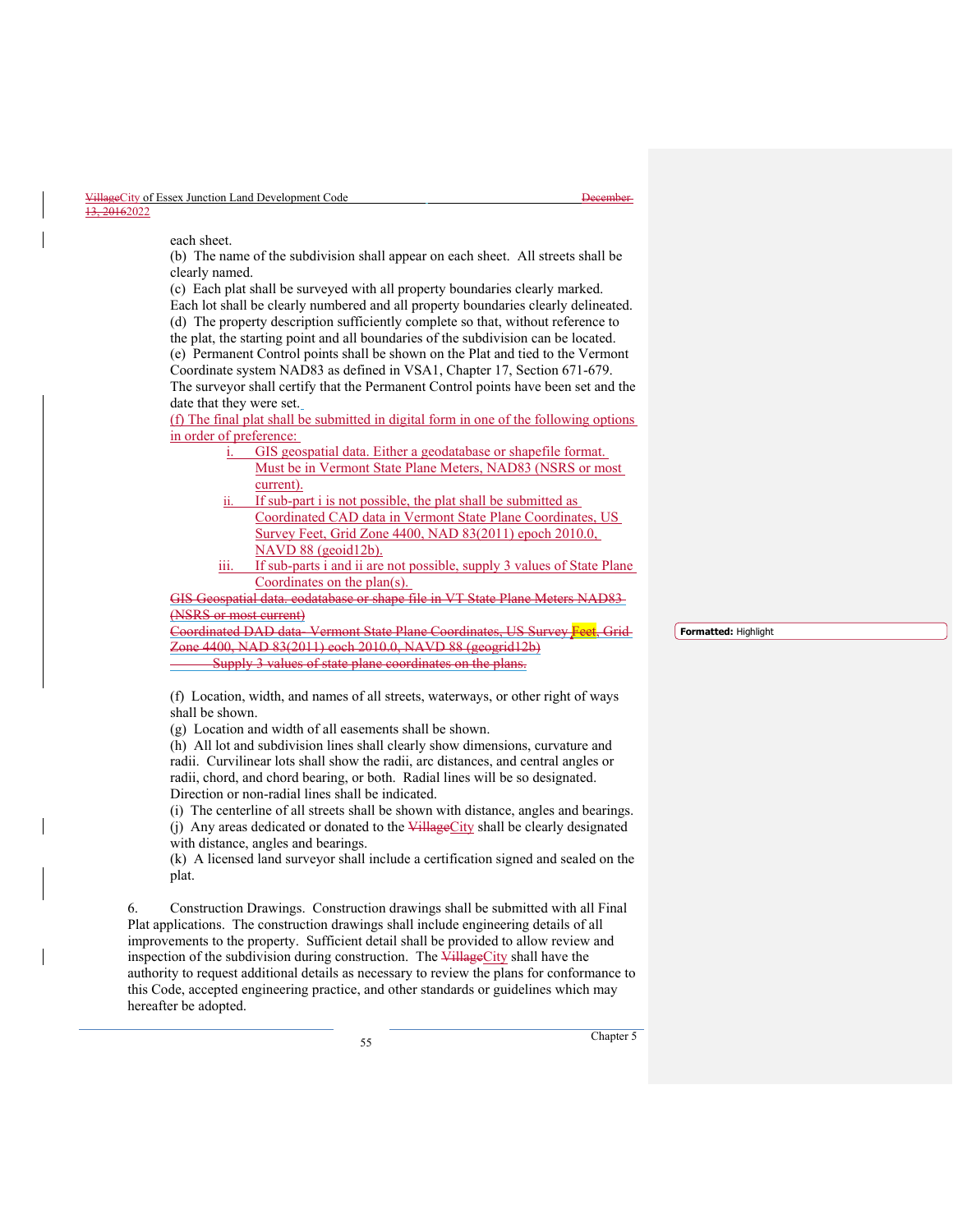ageCity of Essex Junction Land Development Code 13, 20162022

7. As-Built Plans. As-built Plans shall be submitted within six (6) months of the completion of the subdivision or phase thereof. Final inspection shall not occur prior to receipt of as-builts. The VillageCity shall not accept any street or other public improvements for maintenance prior to submittal of as-built plans. All final deeds and easements needed for transference of roads and/or infrastructure to the municipality shall be submitted to the Community Development Department, with copies for the City Engineer, Public Works Superintendent, and/or Water Quality Superintendent as applicable for review and consideration of processing to the City Council for acceptanceAll deeds and easements needed for transference of roads and/or infrastructure to the municipality shall be submitted to the Development Department for review and consideration of processing to the TrusteesCity Council for acceptance. The applicant shall submit one set of reproducible drawings suitable for recording in the land records.

## I. Time Limitations

Sketch Plan. Within one (1) year of approval of a Sketch Plan, a Preliminary Plat shall be submitted for review by the Development Review BoardCommission. If application for a time extension is received prior to the Preliminary Plat submittal date, staff may approve a time extension not to exceed six (6) months.

2. Preliminary Plat. Within one (1) year of approval, a Final Plat shall be submitted for review by the Development Review BoardCommission. If application for time extension is received prior to the Final Plat submittal date, the **Development Review** BoardCommission may approve a time extension not to exceed six (6) months. Failure to submit a Final Plat or request a time extension shall negate Sketch Plan approval. 3. Final plat. Construction shall commence on any Final Plat approved within two (2) years of approval. Failure to initiate construction shall negate Final Plat approval and the applicant shall reapply for Subdivision approval. The **Development Review** Board Commission may grant an extension of up to two (2) years if the applicant

demonstrates diligent pursuit of financing or other permits and demonstrates inability to control the delay. Consolidated Applications. Applicants may request that the Development Review

BoardCommission consider applications for Sketch Plan Approval, Preliminary Plat approval and/or Final Plat Approval simultaneously with a single application. The Development Review BoardCommission, however, may determine that separate reviews are required.

K. Filing of Approved Subdivision Final Plat. The approval of a final Subdivision Plat shall expire in ninety (90) days, unless the plat has been duly recorded by the applicant with the office of the Essex Town Clerk with a copy provided to the Town Assessor. No plat shall be recorded with the Town Clerk until it has been approved by the Development Review BoardC and such approval is endorsed in writing on such plat by the **Development Review** BoardCommission Chair or Clerk. Endorsement shall not take place until all required plats, construction drawings and supporting documents have been submitted to Staff and determined to be complete and accurate. If submittals are not complete and accurate within ninety (90) days, the subdivision approval shall be void and the application shall be resubmitted for final approval.

L. Plat Void if Revised after Approval. No changes, erasure, modification, or revision shall be made on any subdivision plat after approval has been given by the Development Review

**Commented [CM21]:** I am fine with who it is being submitted to but do want to make sure the relevant departments are also given copies as it will make a lot of the SW inspection work easier do the road if we have these easily accessible in our system for reference.

**Commented [RM22R21]:** Done

**Commented [RM23]:** I believe this process will stay the same, right?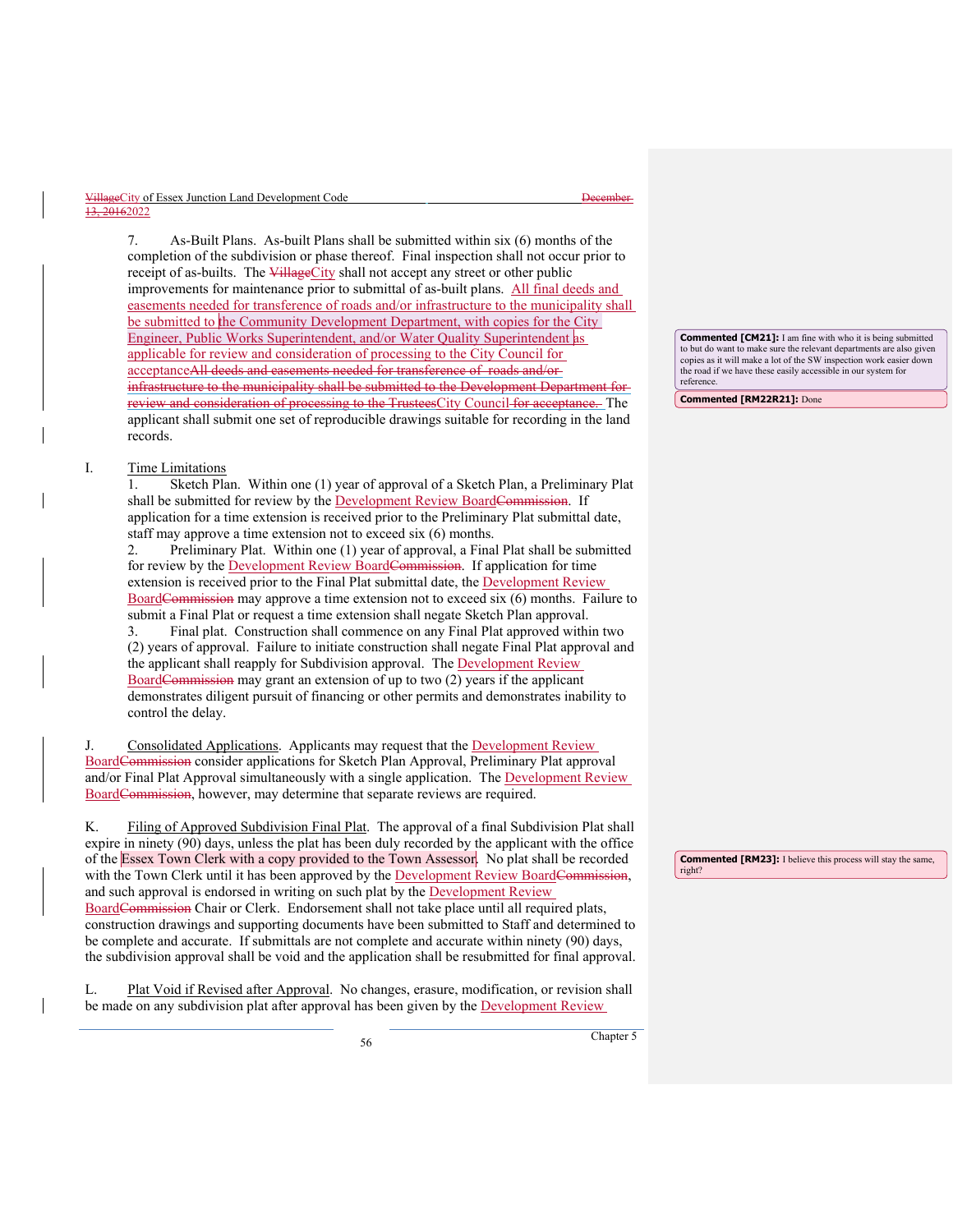BoardCommission and endorsed in writing on the plat, unless said plat is first resubmitted to the Development Review BoardCommission for approval of such modifications after public hearing with the exception of boundary adjustments pursuant to Section 503B. If such subdivision plat is recorded without complying with this requirement, the plat shall be considered null and void. Any change in a previously approved and recorded subdivision plat shall be resubmitted for approval pursuant to this Code.

#### M. **Appeals**.

1. Any interested person may appeal a Planning Commission Development Review Board decision regarding a subdivision by filing an appeal in accordance with the procedures of Section 1707 below.<br>2. Any interested person may

Any interested person may appeal a Staff decision classifying a subdivision by appealing to the Planning Commission Development Review Board pursuant to Section 1704 below.

# **SECTION 504: APPROVAL OF ACTIVITIES INVOLVING PUBLIC SEWERS**

A. Review Requirement. Activities involving uncovering or making any connections with or openings into, or using, altering, or disturbing any public sewer or appurtenance thereof, or proposing a new discharge into a public sewer or a substantial change in the volume or character of pollutants that are being discharged into such sewer shall require review in accordance with the procedures of this section.

B. Review Standards. Activities reviewed under this section shall comply with the standards set forth in Chapter 11.

C. Application Requirements**.** Applications for the connection of any use or structureof one (1) single family home shall require a plan prepared by a licensed potable water and wastewater system designer in accordance with the State of Vermont Environmental Protection Rules, Chapter 1, Wastewater System and Potable Water Supply Rules, described in [Subchapter 7 -](https://dec.vermont.gov/sites/dec/files/dwgwp/designerlicense/pdf/subch7designerlicensing.effective2007.09.29.pdf)  [Designer Licensing](https://dec.vermont.gov/sites/dec/files/dwgwp/designerlicense/pdf/subch7designerlicensing.effective2007.09.29.pdf) (https://dec.vermont.gov/water/licensed-designers). eertified site technician. Applications for the connection of any use or structure other than one (1) single family homeshall require a plan prepared and stamped by a registered engineer certified to practice in the State of Vermont.

D. Review Procedures. Staff shall review all applications for completeness within three (3) days of receipt. The Public Works Superintendent and Water Quality Superintendent or their designee shall review and approve, approve with conditions, or deny within seven  $(7)$ ten  $(10)$ days.

E. Appeals. Any interested party may appeal a decision of the Director to the TrusteesCity Council in accordance with the provisions of Section 1705.

F. Expiration of Approvals. Approvals and capacity shall expire one (1) year from the date permits are issued unless an extension is requested. Any capacity granted will expire in 3 years-

# **SECTION 505: APPROVAL OF ACTIVITIES INVOLVING PRIVATE SEWERS**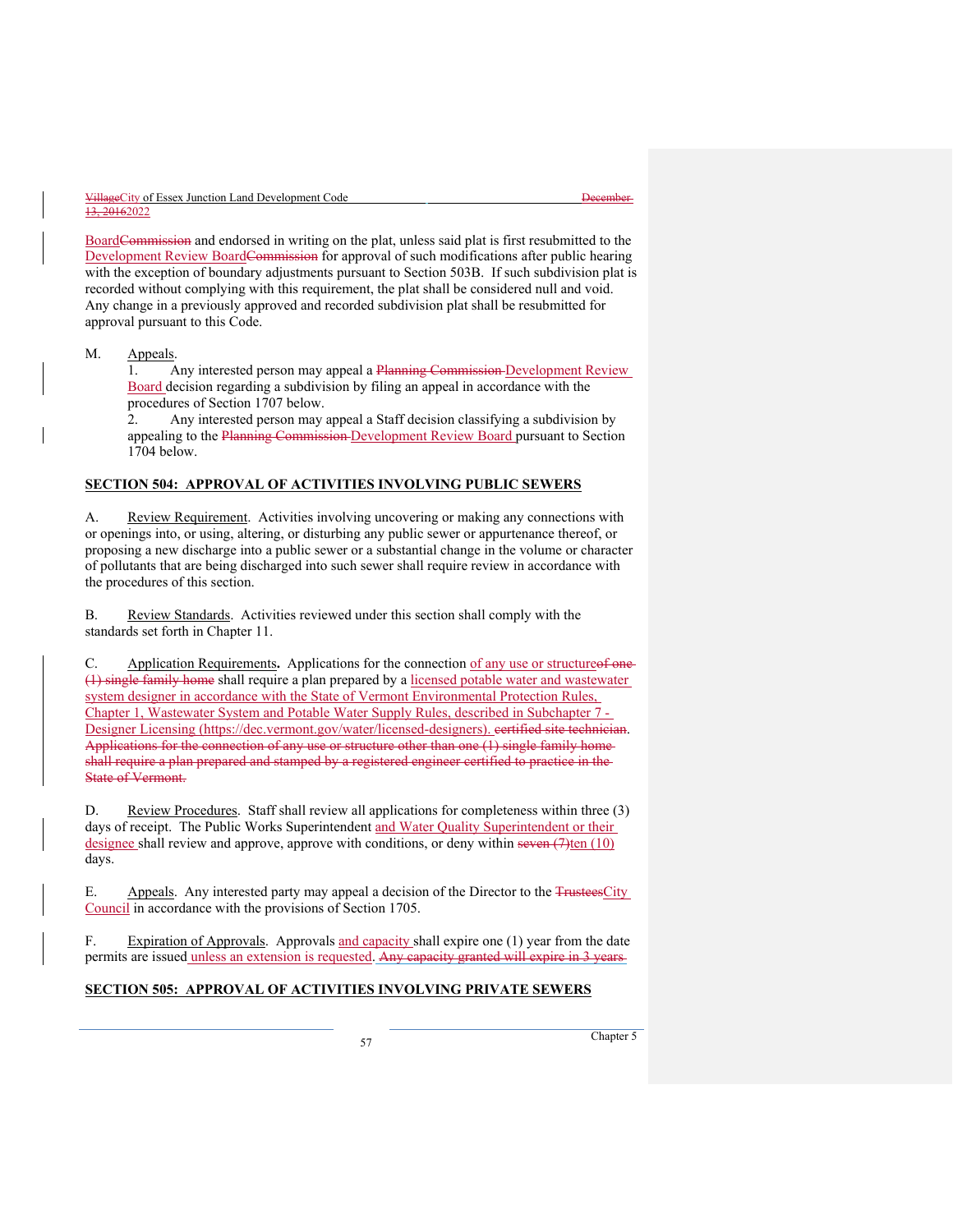A. Review Requirement. Activities involving construction of a private sewage disposal system or private sewer or connection to any such system shall require review in accordance with the procedures of this section.

B. Review Standards. Activities reviewed under this section shall comply with the standards set forth in Chapter 11.

C. Review Procedures. All applications for private sewers shall be reviewed by the Development Review BoardCommission and approved by the TrusteesCity Council.

D. Appeals. Any interested party may appeal a decision regarding a private sewer as specified in Chapter 17.

E. Expiration of Approvals. Approvals and capacity shall expire one (1) year from the date permits are issued unless an extension is requested. Any capacity granted will expire in 3 years

# **SECTION 506: APPROVAL OF WAIVERS TO STANDARDS OF SECTION 718.B**

A. Review Required. Activities involving the conduct of a circus, carnival, menagerie, entertainment, concert, exhibition or similar activity shall be reviewed in accordance with the procedures of this section.

B. Review Standards. Activities reviewed under this section shall comply with the standards set forth in this Code.

C. Review Procedures. Staff shall review all applications to determine necessity of waivers under the provisions of this Code.

D. Appeals/Waivers. The TrusteesCity Council shall review all waiver requests. Waivers may be granted for one event or for multiple events. The TrusteesCity Council may authorize waivers for the same activity on one or more occasions, or for one or more years.

1. Upon written request, the TrusteesCity Council may grant a waiver from the provisions of Section 718.B for any activity which has received approval required herein, and:

(a) Is a type of activity which cannot comply with the standards of this Code.

(b) Can not occur at a time when the activity would comply with the standards of this Code.

(c) Is a non-routine activity which is proposed to occur for a specified period of time.

2. When granting a waiver under this Section, the TrusteesCity Council may attach reasonable conditions to minimize the impact of the waiver on adjoining properties. Such conditions may include but are not limited to:

(a) The time in which the activity may occur;

(b) Maximum sound limits which may not be exceeded;

(c) The posting of a bond to insure compliance with the terms of the waiver; and

(d) Requirements to use particular equipment or procedures to minimize sound.

(e) Hours of operation.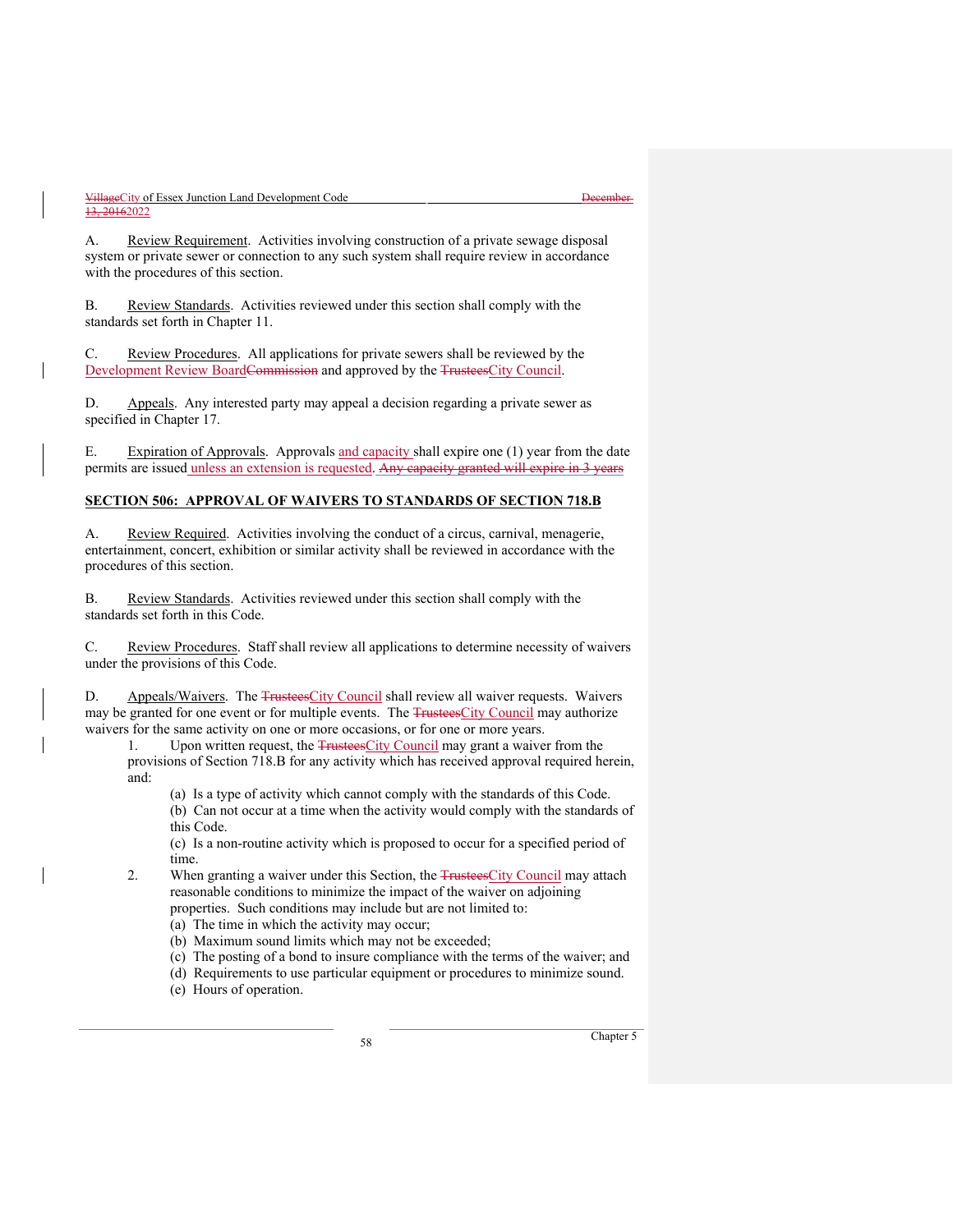E. Appeals. An individual who proposes an activity which Staff determines will result in sound in excess of the standards of Section 718.B may appeal such decision to the Board of TrusteesCity Council in accordance with the procedures of Section 1705.

#### **SECTION 507: APPROVAL OF ACTIVITIES INVOLVING PUBLIC WATER LINES**

A. Review Requirement. Activities involving uncovering or making any connections with or openings into, or using, altering, or disturbing any public water line or appurtenance thereof shall require review in accordance with the procedures of this section.

B. Review Procedures and Standards. The Public Works Superintendent shall review and approve, approve with conditions, or deny within seven  $(7)$ ten  $(10)$  days an application to construct or connect to a public water line. The Director shall review an application under the standards set forth in Chapter 14.

C. Expiration of Approvals. Approvals and capacity shall expire one (1) year from the date permits are issuedissued unless an extension is requested. Any eapacity granted will expire in 3years

D. Appeals. An applicant for approval under this Section may appeal a decision of the Public Works Superintendent to the Board of TrusteesCity Council in accordance with the provisions of Section 1705.

# **SECTION 508: APPROVAL OF ACTIVITIES INVOLVING PRIVATE WATER SUPPLY**

A. Review Requirement. Activities involving use of a private water supply or construction of or making any connections with or openings into, or using, or altering any private water line shall require review in accordance with the procedures of this Section.

B. Review Procedures and Standards

1. An application to establish a private water supply shall be submitted to the Boardof TrusteesCity Council for its review at a regular or special meeting. The City CouncilBoard may approve the application if it meets the standards of Section 1416. The decision of the City CouncilBoard shall be final.

2. The Public Works Superintendent shall review and approve, approve with conditions, or deny within seven  $(7)$ ten  $(10)$  days an application to construct or connect to a private water line. The Director shall review an application under the standards set forth in Section 1416.

C. Expiration of Approvals. Approvals shall expire one (1) year from the date permits are issued.

D. Appeals. An applicant for approval of a private water line under this Section may appeal a decision of the Public Works Superintendent to the Board of TrusteesCity Council in accordance with the provisions of Section 1705.

# **SECTION 509: ACTIVITIES INVOLVING ACCESS TO PUBLIC ROADS**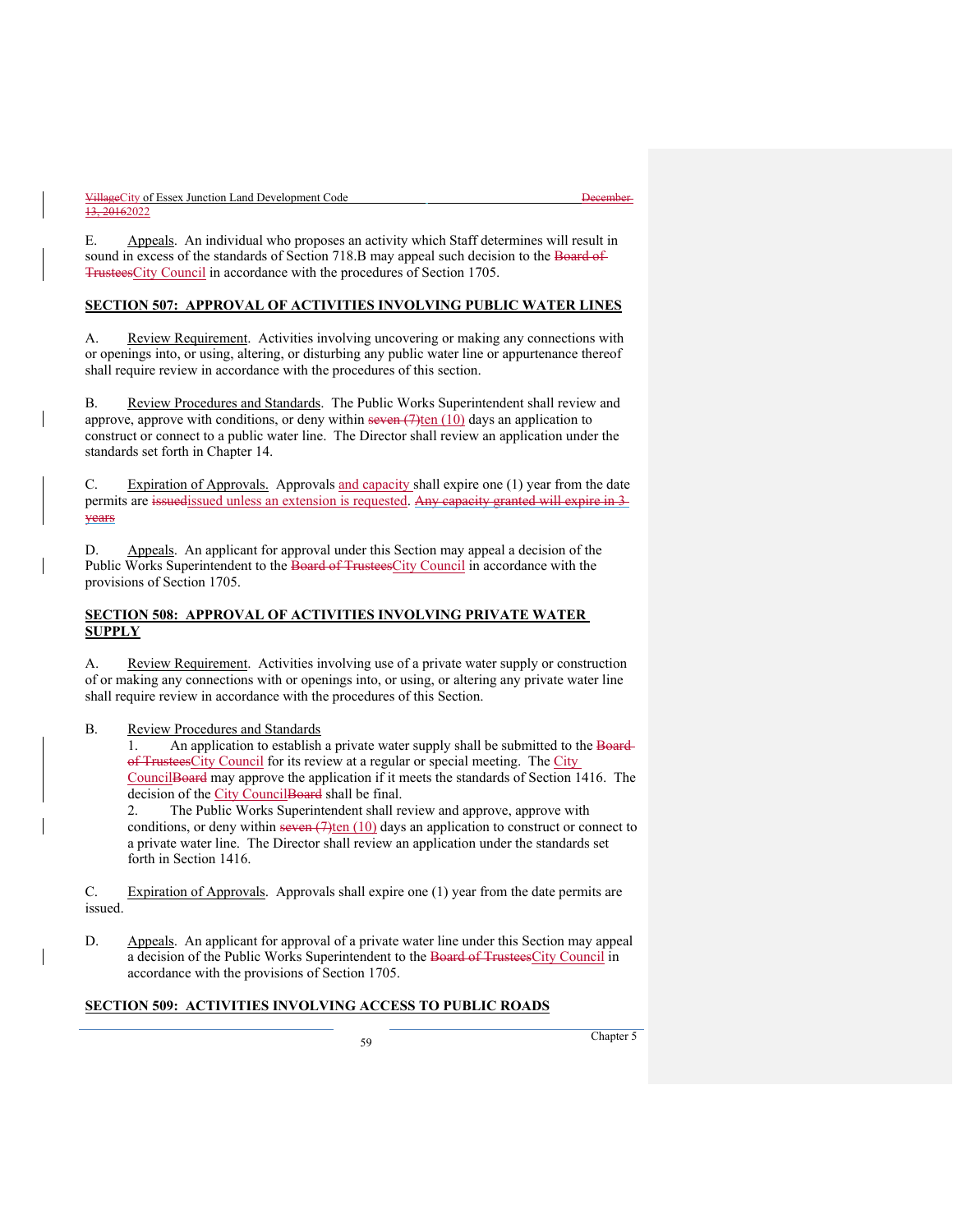A. Review Required. Activities involving opening, constructing, or reconstructing any driveway, entrance, or approach into a public road Right-of-way; obstructing, altering, or changing a ditch, culvert, or drainage course that drains a public roadway; depositing material or placing improvements in a public Right-of-way; or altering lands adjacent to a public Right-ofway to divert surface waters onto the Right-of-way shall require review in accordance with the procedures of this Section.

#### B. Review Procedures and Standards

1. Except as provided in subsection 2, below, an application for any activity regulated under this Section shall be submitted to the Board of TrusteesCity Council for its review at a regular or special meeting. The Board of TrusteesCity Council shall review the application under the standard set forth in Section 705. The decision of the Board of TrusteesCity Council shall be final.

2. Board of TrusteeCity Council approval for any activity regulated under this Section shall not be required if such activity is reviewed by Staff, the Commission or the Board of AdjustmentDevelopment Review Board under the provisions of Chapters 6, 7 or 9 of this Code.

3. The Board of TrusteesCity Council may revoke or modify any approval authorizing any activity regulated under this Section after sending written notice of intent to take such action to any affected property owner. The Board of TrusteesCity Council shall consider such action at a regular or special meeting of the Board of TrusteesCity Council and provide any affected property owner notice of such meeting and an opportunity to present information at such meeting. The Board of TrusteesCity Council shall review such proposed action under the standards set forth in Section 705. The Board of TrusteesCity Council shall render its decision in writing, which decision shall be final. The Board of Trustees City Council shall send a copy of the decision to any affected property owner.

# C. Application Requirements.

1. A scale drawing showing existing and proposed curb cuts including dimensions and radii.

2. A statement describing the purpose of the proposed curb cut changes.

3. Name and address and telephone number of applicant and any professional consultants.

D. Expiration of Approvals. Approvals shall expire one (1) year from the date of approval.

# **SECTION 510: ISSUANCE OF CERTIFICATES OF OCCUPANCY**

A. Purpose. To provide a mechanism for Staff review of all applications for Certificates of Occupancy to ensure that all Code requirements and development conditions are satisfied prior to occupancy of any structure.

B. Requirement for Certificate of Occupancy. No building hereafter erected, and no building hereafter altered, which is vacant during the process of alteration, shall be occupied or used, in part or in whole, until a Certificate of Occupancy has been issued certifying that the building conforms to all approved plans and specifications, and to all provisions of this Code. If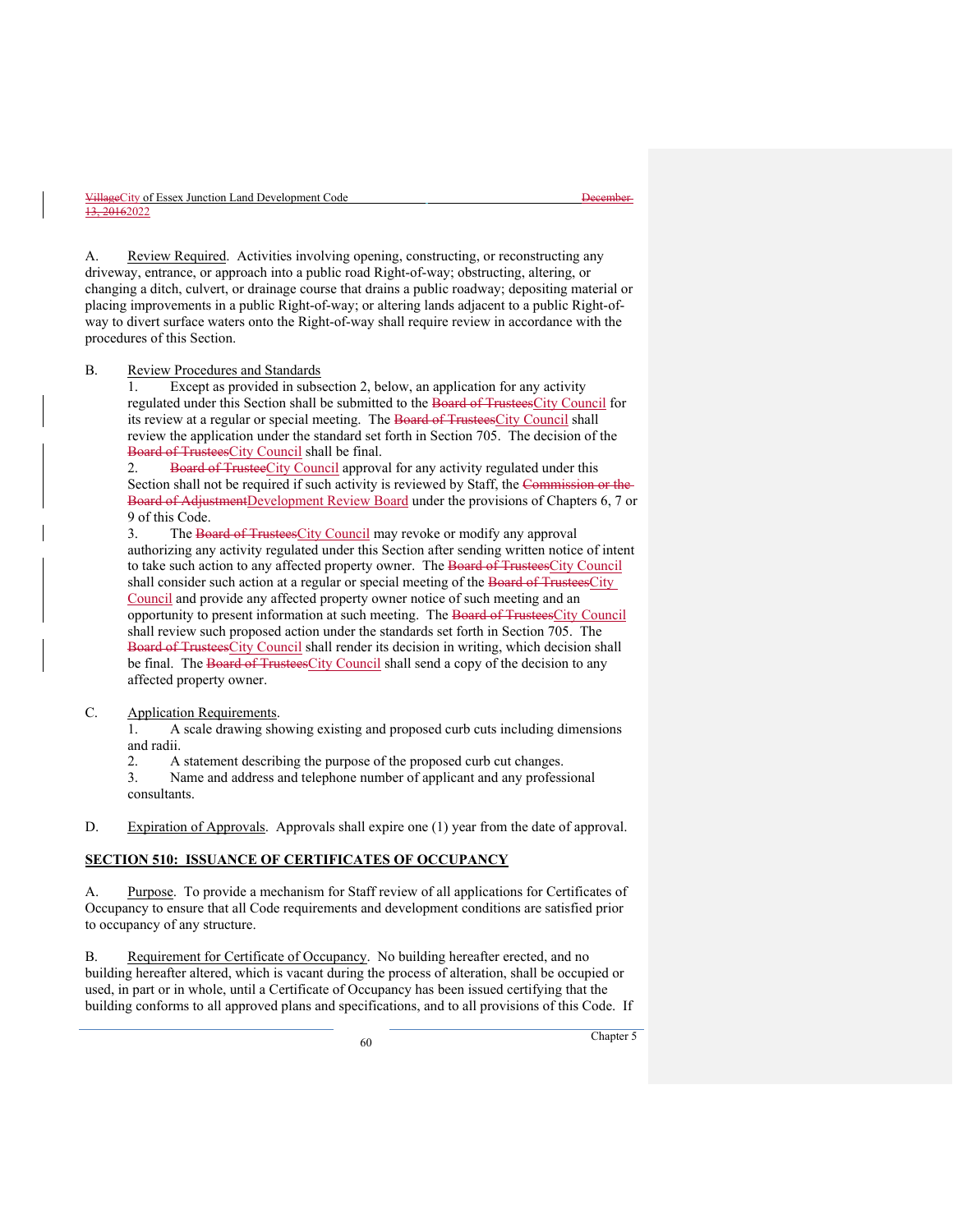a previously occupied building undergoes a change of use, a new Certificate of Occupancy must be reviewed and issued by Staff.

C. Temporary Certificate of Occupancy. Upon request of the owner or his agent, a Temporary Certificate of Occupancy may be issued for occupancy of part of a building, provided that such temporary occupancy would not in any way jeopardize life or property.

D. Requirements. Prior to issuance of a Certificate of Occupancy, the owner or his agent shall provide Staff with evidence that a water meter has been installed (if needed) and that the building conforms to all approved plans and specifications, and to all provisions of this Code. Staff may inspect the building to verify that all requirements are satisfied.

#### **SECTION 511: GENERAL REVIEW PROCEDURES FOR PLANNED UNIT DEVELOPMENTS**

A. Purpose. To provide a procedure for the timely and efficient review by the Development Review BoardCommission of any proposals for Planned Unit Developments. Planned Unit Development review is intended to combine subdivision and site plan review into a unified process. This Section is intended to supplement the procedures set forth in Section 502 above and shall be reviewed under the applicable standards of Section 723.

Review Requirements and Review Standards. With the exception of applications for Exposition Center PUD's, the review of applications for a Planned Unit Development approval shall include review of a Conceptual Plan and review of a Final Development Plan. Review of a Preliminary Development Plan between Conceptual Plan review and Final Development Plan submittal is optional but highly recommendedmay be required by the Development Review Board at the Conceptual Plan review stage. Where applicable, Site Plan Approval is also required. All applicable site plan information as outlined in Section 502.F shall be submitted with all final development plans.

**General Review Standards** (a) Physical characteristics of the site and relation to surrounding properties. (b) Relationship to major transportation facilities, including mass transit, walkways and bike paths. (c) Design characteristics of the proposal and compatibility to adjoining developed land. (d) Unique design or land planning characteristics. (e) Methods used to provide a transition between adjoining uses and proposed uses including, but not limited to, setbacks, screening, fencing, building design and parking design. (f) The preservation of unique natural physical characteristics. (g) Building design compatibility with adjoining structures. (h) Other criteria, as deemed necessary by the Commission to evaluate the of a specific proposal. **Specific Review Standards** (a) Proposed traffic flow and circulation design. (b) Design compatibility with adjoining developed properti-(c) Scale and design of proposed structures. (d) Location and setbacks of all proposed structures.

<sup>61</sup> Chapter 5

**Commented [RM24]:** Recommend deleting all of this as it isn't necessary in the Procedures section. The waivers section has been incorporated into 723.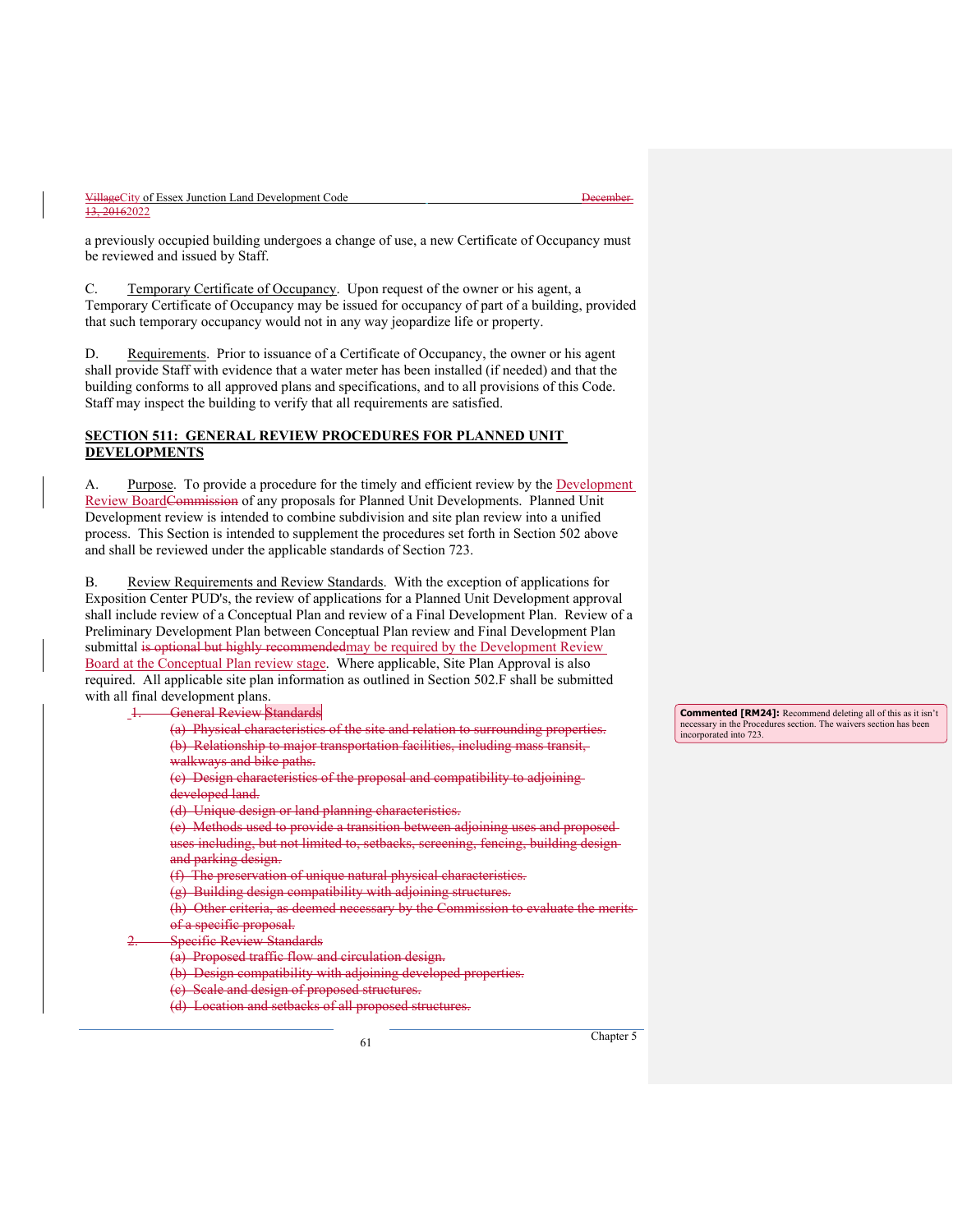(e) Unique physical characteristics of the

(f) Unique characteristics of the proposed use.

(g) Use of innovative techniques, including but not limited to Lot Lines development, purchase/leaseback arrangements, and the amenities including biking and hiking trails.

Waivers. The Commission may waive requirements parking and height based upon the merits of the specific proposal. Waivers shall be based upon the following criteria and may include specific conditions.

(a) Unique physical characteristics of the site proposed for development.

(b) Superior building design, lot layout and landscaping design.

(e) Provision of public open spaces or superior bicycle and pedestrian acce

(d) Joint or combined vehicular access with adjoining properties.

(e) Waiver of building height in Light Industrial District only.

C. Conceptual Plan. A Conceptual Plan review is required to discuss initial project feasibility and to give the applicant the right to proceed. Detailed engineering studies are not required but sufficient data shall be submitted to enable the Commission to review the merits of the proposal.

1. Review of a Conceptual Plan shall require a public hearing.

2. The Development Review Board Commission may approve or deny a Conceptual Plan, and may make suggestions to be included when the Preliminary or Final Development Plan is prepared.

3. Approval of a Conceptual Plan authorizes the applicant to proceed to the next steps of the approval process, but does not commit the **Development Review** BoardCommission to further approvals.

4. Submittal requirements. The Conceptual Plan application shall include sufficient information to enable the Development Review Board<del>Commission</del> to review the merits of the application and to determine that all Code standards will be met. At a minimum, the submittal shall include:

(a) The project name, address and legal description; name, address and telephone number of the developer and project design professionals.

(b) The approximate location of all proposed land uses including the number of dwelling units and/or the number, type and typical square footage of nonresidential buildings, and total square footage of the project.

(c) The proposed height and number of stories of each building.

(d) A sketch of a typical structure.

(e) The approximate location of proposed roads, parking areas, sidewalks,

bikeways, fire lanes and other proposed circulation elements and patterns.

(f) A landscape concept showing typical planting schemes, types of planting materials and general locations of major landscaping items such as berms, ponds, retaining walls or other man-made improvements.

(g) The approximate location and size of proposed curb cuts on public or private streets, and the size and type of all interior curb cuts.

(h) The approximate location and size of all common improvements, common open space and lands to be dedicated to public ownership.

(i) An estimate or projected use of public infrastructure, including a preliminary statement regarding traffic, sewer and water demand impacts.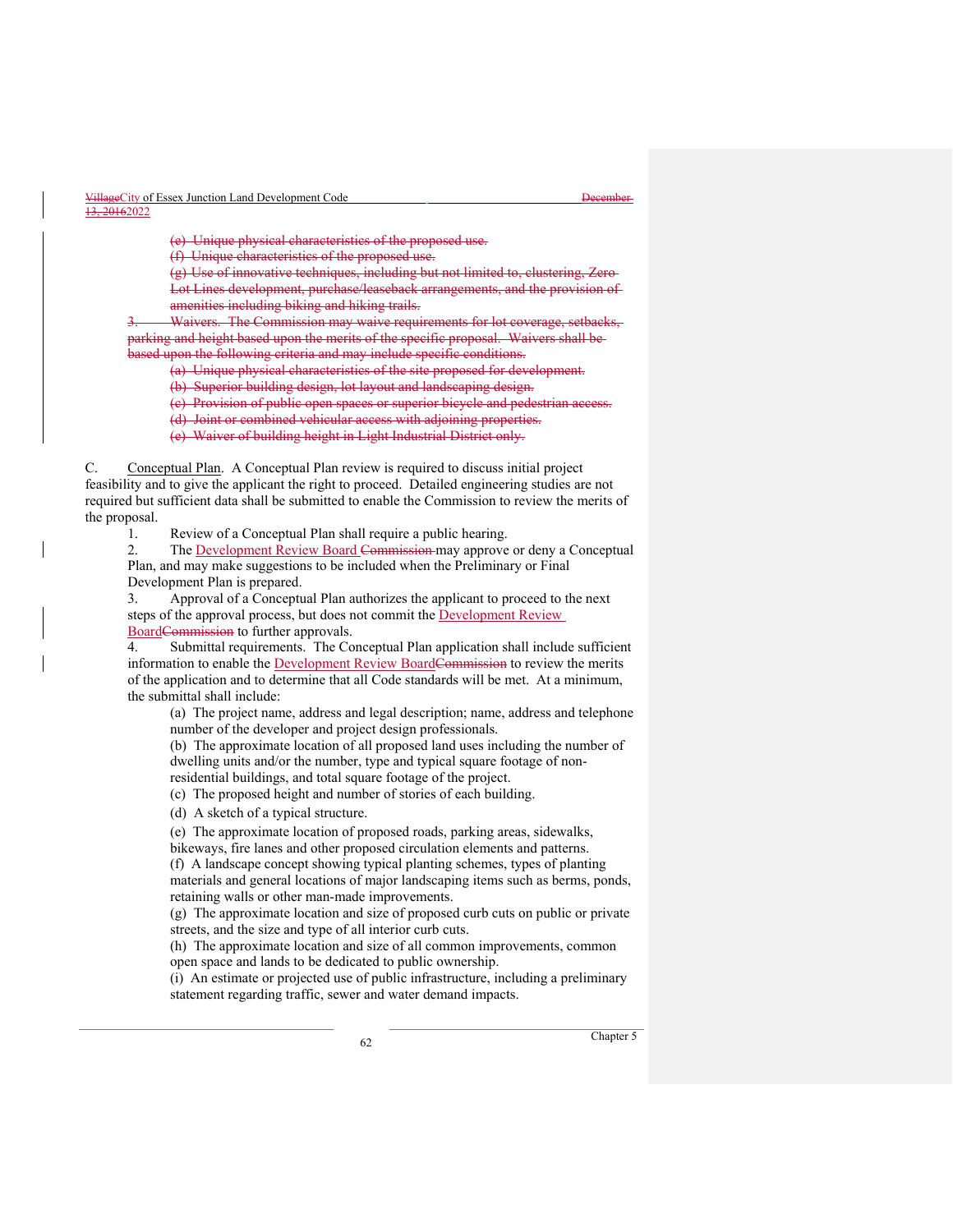| VillageCity of Essex Junction Land Development Code | t Jacombor<br><del>17000111701</del> |
|-----------------------------------------------------|--------------------------------------|
| 13, 20162022                                        |                                      |

(j) Information on surrounding properties, including land uses, zoning, ownership and traffic patterns.

(k) The height, size, location and typical sketches of proposed signs and fencing, if any.

(l) A preliminary analysis of drainage proposals, including a topographical map of the project area.

(m) An indication of proposed setbacks and minimum distances between proposed structures.

(n) A written request for any waivers to any standards contained in this Code, along with a justification for the request, in accordance with Section 723.B. (o) Any other information deemed pertinent to the review of the specific Conceptual Plan.

5. Preliminary Development Plan. Preliminary Development Plan approval is required when the proposed development includes six (6) or more units in more than one structure or six (6) or more lots <del>optional except where specifically required herein</del>. When not required, Aall applicants for Planned Development approval are encouraged to seek Preliminary Development plan approval.

(a) Review of a Preliminary Development Plan by the Development Review BoardCommission does not require a Public Hearing.

(b) Approval of a Preliminary Development Plan authorizes application for Final Development Plan, butPlan but does not commit the Development Review BoardCommission to final approval.

(c) Submittal Requirements.

(i) A statement indicating that the proposed Planned Development is in accord with previous approvals, as applicable.

(ii) A site plan, drawn to scale, and a boundary certified by a land surveyor licensed to practice in the State of Vermont. The site plan shall show the location of all improvements and the location and size of all infrastructure.

(iii) If the project is to include common open space or common improvements, provide specification of ownership and responsibility for maintenance of such commonly owned features.

(iv) The location and dimensions of all easements.

(v) Engineering reports as may be required to show conformance with this Code.

(vi) A proposed phasing schedule, if required by the Development Review BoardCommission, and estimated construction period.

(viii) (viii) A detailed landscape plan by a licensed landscape architectdesignprofessional shall specify the type, size, quantity and location of all plant materials, and a landscape cost estimate, existing and proposed.

 $(viii)(ix)$  A written request for any waivers to any standards contained in this Code, along with a justification for the request, in accordance with Section 723.B

6. Final Development Plan.

(a) Approval of a Final Development Plan authorizes the applicant to proceed with applications for all other development permits.

(b) Review of a Final Development Plan shall require a Public Hearing.

(c) Submittal Requirements.

(i) All submittal requirements specified in this Code for a Preliminary

<sup>63</sup> Chapter 5

**Commented [RM25]:** PC review: based on the last PC discussion I put in this threshold as opposed to the previous suggestion of "when the Development Review Board determines that it is at the Conceptual Plan review stage". This threshold roughly follows the minor/major subdivision definition in 502 herein.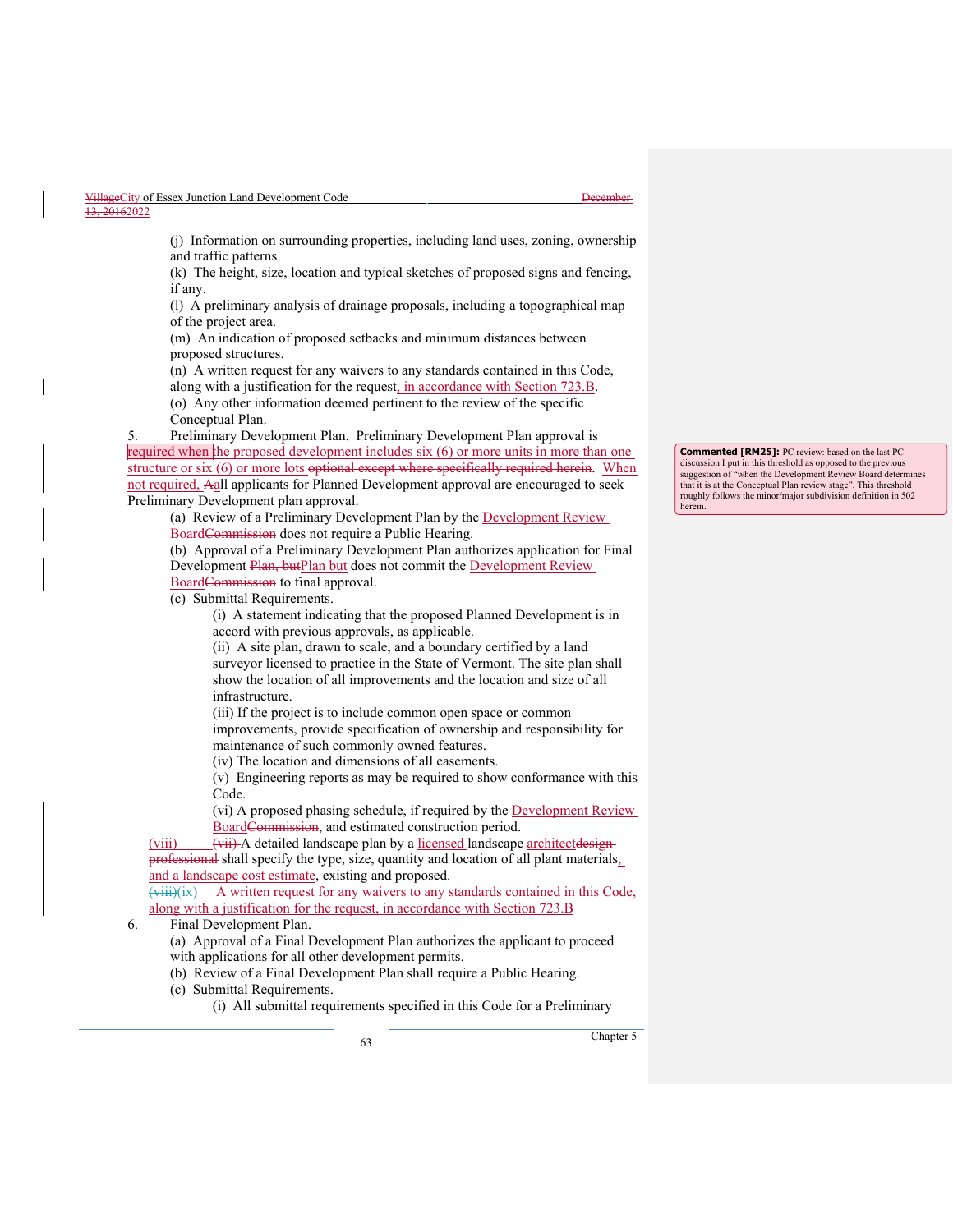Plan review.

(ii) A Final Plat, as applicable, and a phasing schedule as required by the Commission.

(iii) A survey of the property prepared by a licensed Land Surveyor. (iv) A topographic map showing final ground contours at two (2) foot maximum intervals.

(v) Architectural rendering of typical structures.

(vi) Final engineering designs for infrastructure or other improvements. (vii) A statement certifying that the development meets all applicable provisions of this Code.

(viii) A written request for any waivers to any standards contained in this Code, along with a justification for the request, in accordance with Section 723.B.

(d) Each application shall be reviewed on an individual basis in accordance with the provisions of the District in which the property is located. The application must comply with the specific standards set forth in Chapter 6 for that type of Planned Development. In general, the Development Review BoardCommission shall consider the effects of the proposal on the surrounding neighborhood, public infrastructure and potential development of adjoining property.

(e) Conditions. The Development Review BoardCommission may place conditions on any approval as necessary to ensure quality development and to limit potential negative effects of the proposal. A Planned Development may be approved in phases and may require construction within a specified time frame. Conditions shall be in accordance with the District within which the project is located and specific standards herein.

7. Amendment Procedures. Applications may be submitted to amend an approved Planned Development. Staff shall review any application and classify the proposal as follows:

(a) Major Amendment. A major amendment requires submittal of a new Conceptual Plan and review by the **Development Review BoardCommission** at a Public Hearing. The following changes at any stage of a Planned Development approval, or following approval, constitute major amendments.

(i) Any change in the proposed land use or uses which would require different standards of review, or substantial change in occupancy of commercial uses which would alter traffic and parking needs or building design.

(ii) Any change in the street pattern which would impact adjoining streets. (iii) Any increase in overall density or intensity of use within the Planned Development if that increase exceeds:

(aa) Ten (10) percent of the approved number of dwelling units or ten (10) dwelling units, whichever is less;

(bb) Ten (10) percent of the approved square footage or two thousand (2,000) square feet for commercial buildings, whichever is less;

(cc) Any other proposed changes which Staff determines will substantially alter the design or negate the intent of the Plan as approved by the Development Review BoardCommission.

(b) Minor Amendment. A minor amendment requires review by the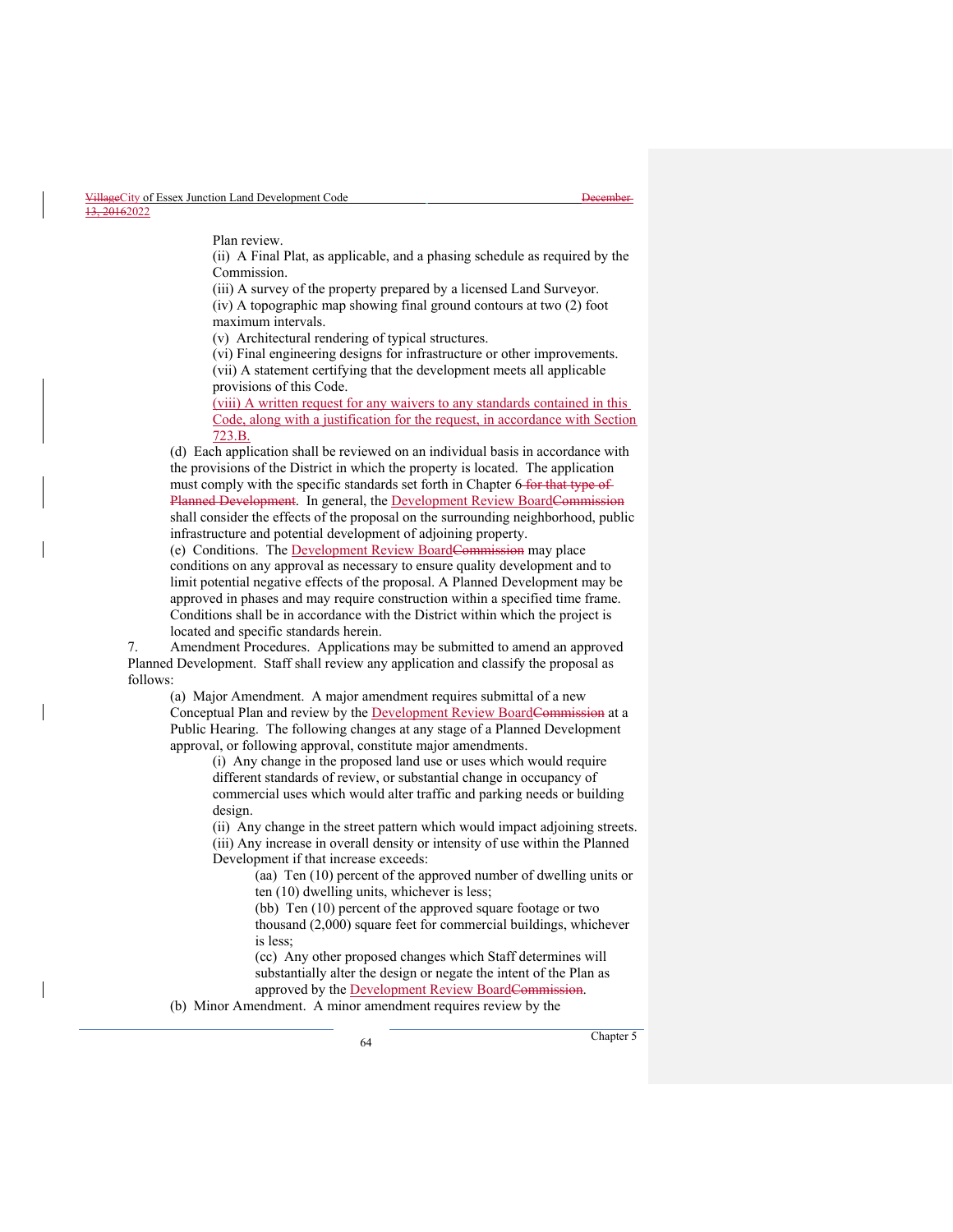Development Review BoardCommission at a public meeting unless the proposed amendment alters an approved subdivision in which case a public hearing shall be required. The following changes constitute minor amendment.

(i) Any increase in density or intensity which do not qualify as a major amendment.

(ii) A decrease in setbacks beyond what is required for the district in which the project is located.

(iii) An increase in height or number of stories of one or more buildings.

(iv) Minor changes in the approved street pattern.

(v) Any decrease in the size of designated open spaces or recreation areas. (vi) Any decrease in the number of parking spaces or loading/unloading spaces.

(vii) Any decrease in the amount of landscaping to be provided.

(viii) Any change in the phasing plan.

(ix) Any other change which Staff determines to not be either a major amendment or a minimal amendment.

(c) Minimal Amendment. Minimal amendments shall be reviewed and approved by Staff. The following changes constitute minimal amendments.

(i) Any reduction in density or intensity of use.

(ii) Any changes in setbacks which do not violate the standards of the District in which the project is located.

(iii) Any changes in the location of landscaping, fencing, signage or sidewalks, or other changes which Staff determines to be insignificant. (iv) Any changes in land uses which do not impact parking or circulation patterns.

(v) Any minor additions that do not add more than five hundred (500) square feet to any structure and which do not significantly alter the architectural appearance of the project.

#### **SECTION 512: APPROVAL OF ACTIVITIES INVOLVING A NEW CONNECTION TO THE PUBLIC STORM DRAINAGE SYSTEM**

A. Review Requirement. Activities involving the uncovering or making any connections with or openings into, or using, altering, or disturbing any public storm drainage system or appurtenance thereof, or proposing a new discharge or a substantial change in the volume into a public storm drainage system shall require review in accordance with the procedures of this section.

B. Review Standards. Activities reviewed under this section shall comply with the standards set forth in Section 713 of this Code.

C. Application Requirements. Development of any use, structure, filling activity or redevelopment activity that would increase stormwater runoff off-from the property shall be connected to the VillageCity stormwater system. The Village Engineer may require that the applicant shall provide the additional following information as relevantineluding:

1. Pre-development and post-development drainage calculations for a two (2), ten (10), and twenty-five (25) year design stormwater flow-

2. On-site drainage improvements and best management practices focused on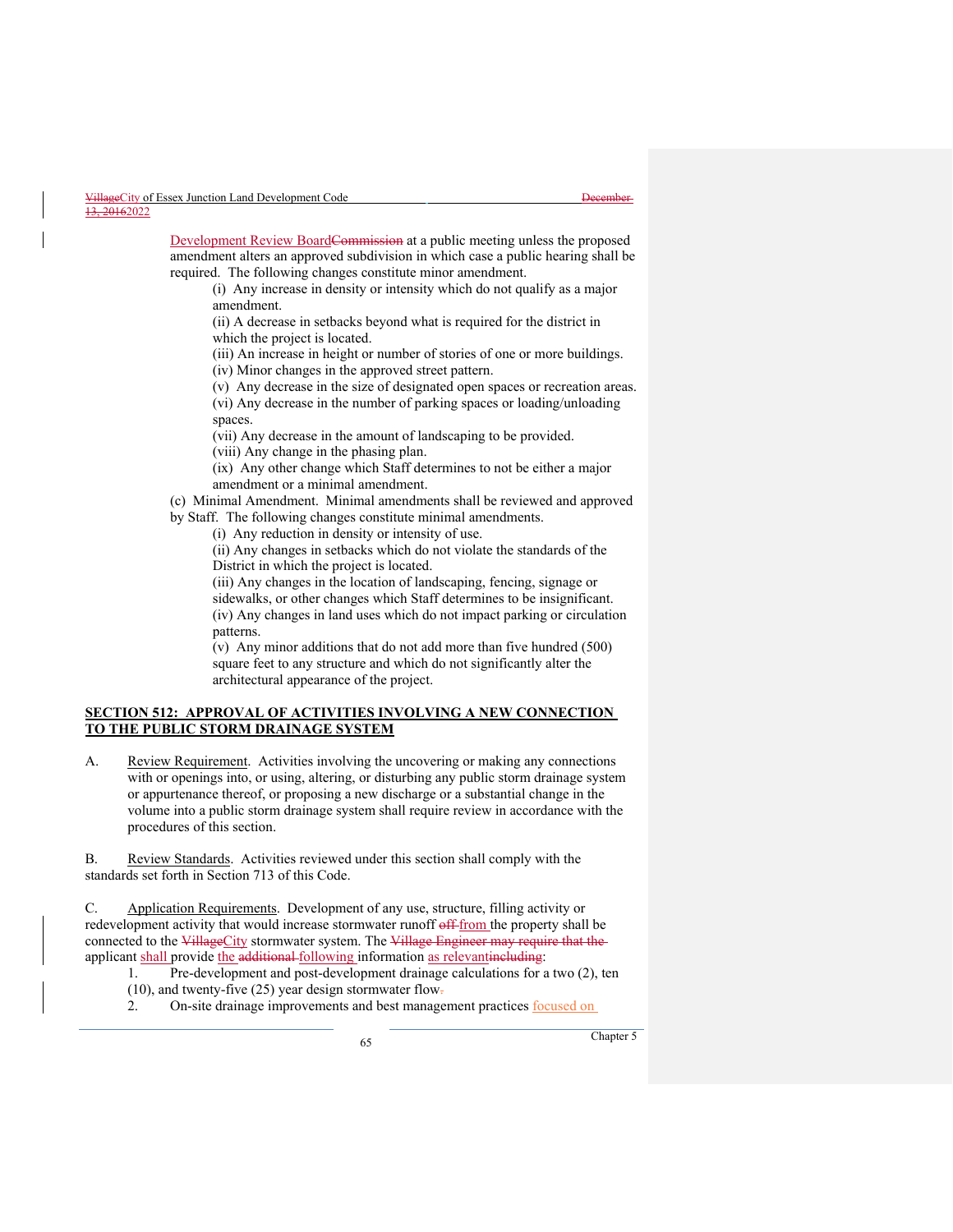GSIGreen Stormwater Infrastructure including, but not limited to: - rain gardens, buffer strips, filter strips, grass swales, swales, infiltration basins or other infiltrating practices. rain barrels. Permeable pavement systems, cisterns or other structural/ non-structural best management practices are also deemed appropriate for consideration.

3. A downstream analysis, if determined necessary by current or proposed local or state processes including, but not limited to, Total Maximum Daily Load ("TMDL").

4. Projects requiring a State stormwater permit may submit a copy of the issued State permit with supporting documentation and HydroAutoCAD calculations for consideration of compliance with the requirement for a VillageCity stormwater management plan. Such properties may include properties greater than one-half  $(1)$   $(0.5)$ acre in size and industrial facilities regulated under the Multi Sector General Permit requirements (MSGP).

5. Projects requiring further review as determined by State issued watershed permitting or TMDL (if applicable) may require further improvement to mitigate stormwater flows as part of any related permits.

D. Review Procedures. Staff shall review all applications for completeness within three (3) days of receipt. The Public Works Superintendent or Water Quality Superintendent or their designee shall act on all applications within seven  $(7)$ ten  $(10)$  days.

E. Appeals. Any interested party may appeal a decision regarding a public storm sewer connection as specified in Chapter 117 of Title 24.

F. Expiration of Approvals. Approvals shall expire one (1) year from the date permits are issued, if not implemented.

# **SECTION 513: APPROVAL OF ACTIVITIES INVOLVING THE CONSTRUCTION OF A STORMWATER SYSTEM**

A. Review Requirement. Activities involving construction of a stormwater system other than the public storm drainage system, or connection to any such system, shall require review in accordance with the procedures of this section.

B. Review Standards. Activities reviewed under this section shall comply with the procedures standards set forth herein, and the standards in Section 713 of in this Code.

#### C. Application Requirements.

1. Applications for activities involving the construction of a stormwater system must include a stormwater management plan indicating how the performance requirements and operation and maintenance requirements set forth in this Code will be met. The application shall also identify the legal entity to own and maintain the non-municipal portions of any stormwater system proposed.

Pre-development and post-development drainage calculations for a two (2), ten (10), and twenty-five (25) year design stormwater flow.

3. On-site drainage improvements and best management practices focused on Green Stormwater Infrastructure including, but not limited to: rain gardens, buffer strips, filter strips, grass swales, infiltration basins or other infiltrating practices. Permeable pavement systems, cisterns or other structural/ non-structural best management practices are also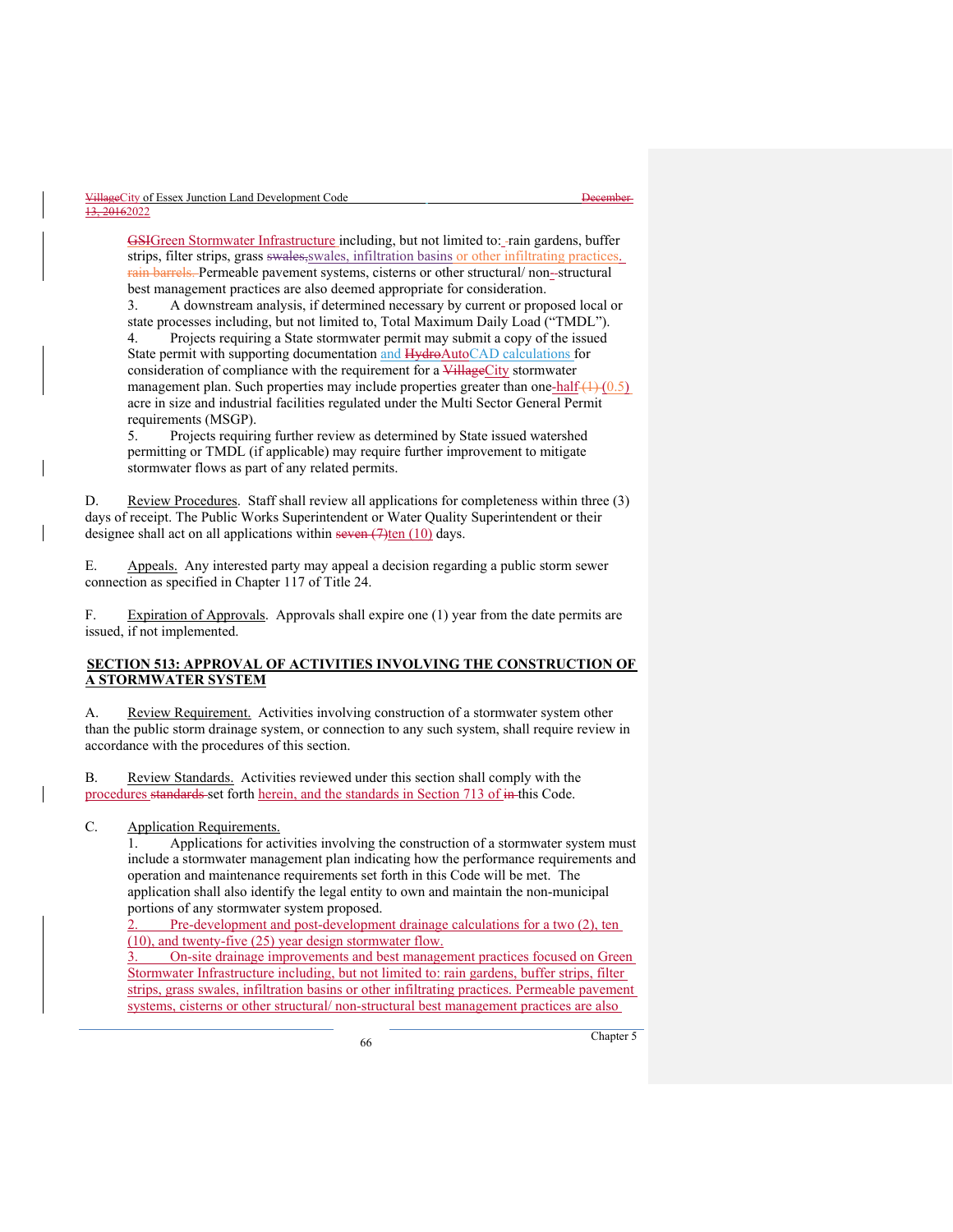| VillageCity of Essex Junction Land Development Code | December- |
|-----------------------------------------------------|-----------|
| <del>13, 2016</del> 2022                            |           |

deemed appropriate for consideration.

4. A downstream analysis, if determined necessary by current or proposed local or state processes including, but not limited to, Total Maximum Daily Load ("TMDL"). Compliance with this section of the Land Development Code may be met by eing to maintain best management practices for small construction sites as outlined in "The Low Risk Site Handbook for Erosion Prevention and Sediment Control" or "The Erosion Prevention and Sediment Control Field Guide." Both documents are available<br>for download at: http://www.anr.state.vt.us/dec/waterq/stormwater/htm/sw\_egp.htm The for download at: http://www.anr.state.vt.us/dec/waterq/stormwater/htm complexity and details of the plan submitted may vary depending on the extent of the project, the site development proximity to water courses, the size of the project, etc.

Projects requiring a State stormwater permit may submit a copy of the issued State permit with supporting documentation including all data needed to document phosphorus loading and reduction based on watershed (on the VT DEC BMP Tracking Table spreadsheet). This will serve as as evidence of compliance with the requirement for a VillageCity of Essex Junction stormwater management plan and phosphorus control plan.

6. Projects requiring further review as determined by State issued watershed permitting or TMDL (if applicable) may require further improvement to mitigate stormwater flows as part of any related permits.

Design Practices. If Low Impact Design (LID) and/or Green Stormwater Infrastructure (GSI) Practices are not incorporated into the design, the applicant shall provide justification to the Public Works Superintendent or Water Quality Superintendent or their designee. Applicants shall demonstrate why the use of LID approaches to site runoff is not possible, including anysupporting information or calculations. This must be demonstrated in order to receive permission to connect to the VillageCity stormwater system or be eligible to pay the offset fee.

LID and GSI includes a set of practices that when incorporated into the early stages of design, reduce site runoff and related pollutants. On-site LID/GSI strategies include Best Management Practice improvements such as rain gardens, buffer strips, filter strips, grass swales, infiltration basins rain barrels, permeable pavement systems, cisterns, etc. Low Impact Design practices are encouraged to the maximum extent practical given the site's soil characteristics, slope, and other relevant factors. Such factors shall include, but are not limited to:

1. Minimizing impervious surfaces, preserving open space and their natural drainage systems and preventing unnecessary soil compaction;

2. Directing rooftop runoff to a pervious area where water can infiltrate into the soil of flow overland with sufficient time and reduced velocity, thus allowing for filtering; Restoring and enhancing natural areas such as stream buffers, wetlands and

forests, steep slopes, soil permeability and natural drainage systems; and

Integration of several LID Best Management Practices such as minimizing soiland vegetation disturbances, installing rain gardens, diverting roof downspouts from hard surfaces to allow for infiltration, installing grass swales, etc.

ED. Review Procedures. Staff shall review all applications for completeness within three (3) days of receipt. The Public Works Superintendent or Water Quality Superintendent or their designee shall act on all applications within seven  $(7)$ ten  $(10)$  days.

**Commented [RM26]:** Delete. This isn't an application requirement and it's covered under Section 514.

**Commented [RM27]:** Delete this whole section. It shouldn't talk about standards. Part B now includes reference to Section 713 which includes all the standards.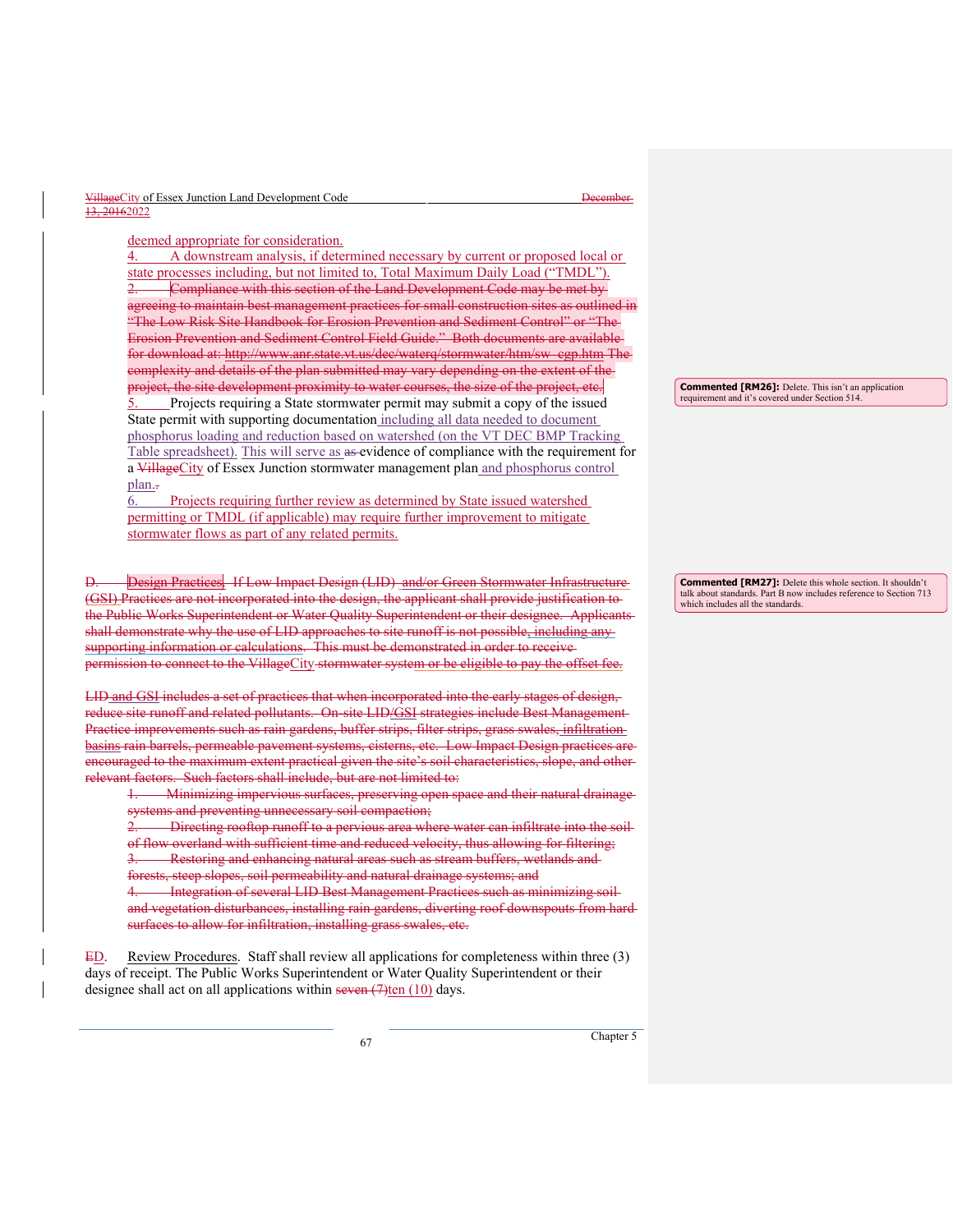FE. Appeals. Any interested party may appeal a decision regarding construction of a stormwater system plan as specified in Chapter 117 of Title 24.

GF. Permits for Stormwater Discharges Associated with Construction Activities. Under the National Pollutant Discharge Elimination System (NPDES), construction projects involving one (1) acre or more of land disturbance require a stormwater permit to discharge stormwater runoff from construction activities, as covered by Construction General Permit 3-9020, which is overseen by The Vermont Department of Environmental Conservation's Watershed Management Division.

HG. Expiration of Approvals. Approvals shall expire one (1) year from the date permits are issued, if not implemented

# **SECTION 514: APPROVAL OF ACTIVITIES INVOLVING THE DISTURBANCE OF LESS MORE THAN 0.5ONE (1) ACRE OF LAND**

A. Review Requirement. Activities involving clearing, grading, construction or land development/disturbance of less-more than half an one acre of land  $(0.54)$  acre shall require review in accordance with the procedures of this section.

B. Review Standards. Activities reviewed under this section shall comply with the standards set forth in Section 713 of this Code. General requirements may be waived by the Public Works Superintendent or Water Quality Superintendent or their designee if the applicant conforms to the State of Vermont Best Site Management practices as outlined in: "The Low Risk Site Handbook for Erosion Prevention and Sediment Control" (as amended) or in the "Vermont Erosion Prevention and Sediment Control Field Guide" (as amended). The state guidelines are available at http://www.vtwaterquality.org/stormwater/htm/sw\_cgp.htm.

# C. Application Requirements.

1. Activities involving clearing, grading, construction or land development of land less-more than half an acre of land (0.5) acre one (1) acre must include an erosion and sediment control plan indicating compliance with the "Low Risk Site Handbook for Erosion Prevention and Sediment Control."

2. Additional erosion control stipulations may be required depending on the specific site conditions, such as the extent of disturbed land, proximity of water, percent slope and soil types.

D. Review Procedures. Staff shall review all applications for completeness within three (3) days of receipt. The Public Works Superintendent or Water Quality Superintendent shall act on all applications within seven  $(7)$ ten  $(10)$  days.

E. Appeals. Any interested party may appeal a decision regarding an erosion and sediment control plan as specified in Chapter 117 of Title 24.

F. Expiration of Approvals. Approvals shall expire one (1) year from the date permits are issued, if not implemented.

# **SECTION 515: APPROVAL OF ACTIVITIES INVOLVING THE DISTURBANCE OF**

<sup>68</sup> Chapter 5

**Commented [RM31]:** Changed "disturbance" back to 1 acre or more based on above change. But I kept the "creation of impervious surface" change at 0.5 acre. Need final okay from CM.

**Commented [RM28]:** Edited to mimic state permit threshold.

**Commented [RM29R28]:** From Chelsea: I checked in with Christy Witters VT DEC on the state on this. She said it made more sense for it to read more than 0.5. Here was her response<br>If you meant reviewing activities that disturb 'more' than 0.5 acres I

If you meant reviewing activities that disturb 'more' than 0.5 acres I think that your approach looks good. The MS4 permit and state regulation threshold for disturbance is still 1 acre, but if you dropped your threshold for review to 0.5 acres of disturbance, you would catch impervious development proposals that are less than 0.5 acres. I think there is a lot to think about in changing MCM 5, but the MS4s will be given time to adopt any new changes. I would suggest that you make some change now since you are already opening up the LD code and we'll see what happens down the road with MS4 changes.

**Commented [RM30R28]:** I made this edit and changed the next one to 1 acre or more accordingly.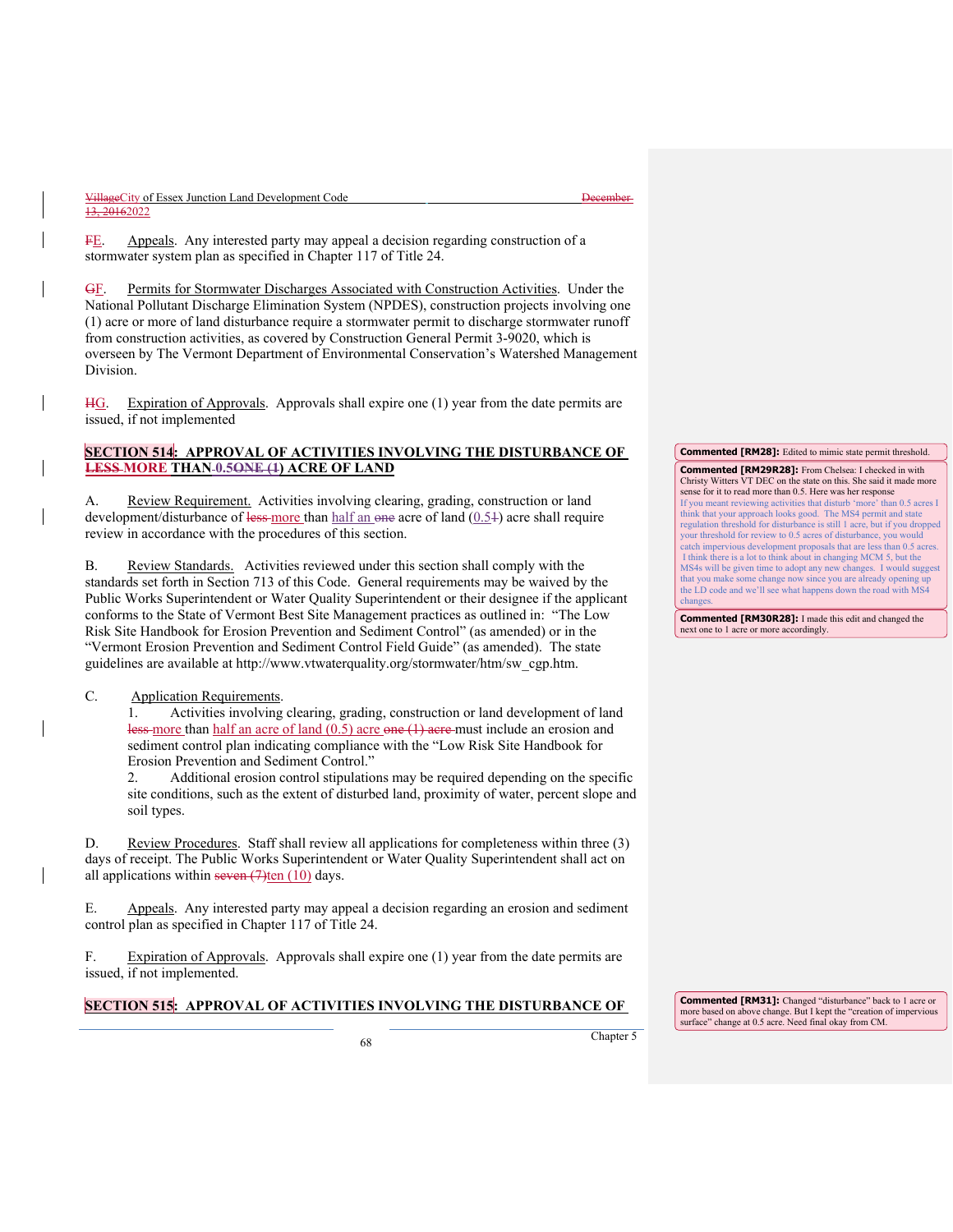# **EQUAL TO OR GREATER THAN ONE (1) ACRE AND/OR THE CREATION OF MORE THAN 0.5 ONE (1) ACRE OF IMPERVIOUS SURFACE**

A. Review Requirement. Activities involving clearing, grading, construction or land development of one (1) acre or more of land and/or creating a total resulting impervious surface equal to or greater than  $half$  an acre  $(0.5)$  acre one  $(1)$  acre shall require review in accordance with the procedures of the State of Vermont Construction General Permit 3-9020 and General Permit 3-90153-9050 or other applicable state permits governing erosion and stormwater control of large construction sites. Evidence of compliance with this provision of Vermont State requirements must be provided in order toto receive local approval to proceed. Projects with more than  $half$  an acre  $(0.5)$  acre one acre of impervious surface shall also conform with the general standards.

B. Review Standards. Based on State design criteria.

C. Application Requirements. Application is made to the Agency of Natural Resources Water Quality Division.

D. Review Procedures. The VillageCity of Essex Junction reserves the right to require additional conditions above and beyond those in the State issue permit for due cause. The VillageCity reserves this right in order to to address specific operational concerns related to the site and its impact on abutters including the municipal right of way and the municipal infrastructure.

E. Appeals. Any interested party may appeal a decision regarding an erosion and sediment control plan as specified in Chapter 117 of Title 24.

F. Expiration of Approvals. Approvals shall expire as per the Land Development Code, concurrent with the permits issued by the State of Vermont depending on the phasing and size of the project.

# **SECTION 516: APPROVAL OF ACTIVITIES INVOLVING DEVELOPMENT WITHIN 200 FEET OF A WATERWAY, FLOODPLAIN OR WETLAND**

A. Review Requirement. Activities involving development within 200 feet of a waterway, floodplain or wetland shall require review in accordance with the procedures of this section. The property shall maintain a fifteen (15) foot or more undisturbed buffer to adjacent streams. The buffer may be required to be extended based on flood plain profile, slope of the land or other conditions where further setback is warranted for protection of the stream. A set back of fifty (50) feet above high water mark of the floodplain will be considered for impact of stream meandering, streambank crossing, flooding or other natural stream processes that may have an impact on developed land. Development activity in the area of a wetland will require state and federal regulatory review, and set backs will be the same as required by those authorities and permits.

**Commented [JJ32]:** DEFER immediately to state regulation on WETLANDS. this is NOT an LDC or staff determination **Commented [RM33R32]:** I agree, but the state only requires review within 50' of a wetland. Does the City want to regulate a larger buffer? If so, then the local regs will need to be met.

**Commented [RM34R32]:** PC only wants to do what the state wants to do. So make that clear.

**Commented [RM35R32]:** Done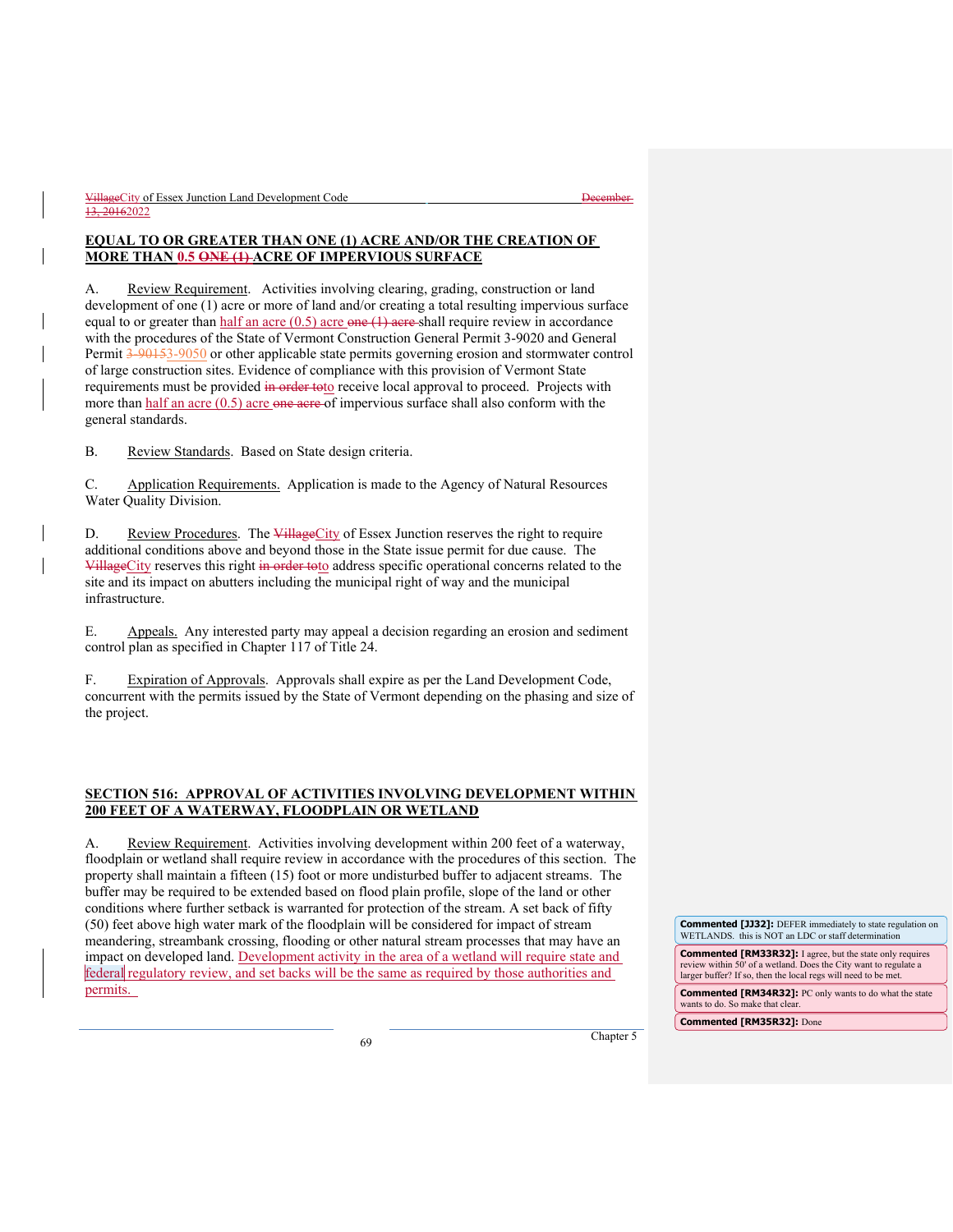B. Review Standards. Activities reviewed under this section shall comply with the standards set forth in this Code.

C. Application Requirements. Applications for development of any use, structure, excavation, filling, clearing or grading activity located within two hundred (200) feet of a waterway, floodplain or wetland shall indicate the distance from the proposed activity to the waterway, floodplain or wetland and the percent slope of the proposed site.

D. Review Procedures. Staff shall review all applications for completeness within three (3) days of receipt. The Public Works Superintendent or Water Quality Superintendent shall act on all applications within seven ten  $10 \text{ days}$  (7) days.

E. Appeals: Any interested party may appeal a decision regarding a zoning district as specified in Chapter 117 of Title 24.

F. Expiration of Approvals. Approvals shall expire one (1) year from the date permits are issued, if not implemented.

G. Conditional Use Review. Shall be considered if it is determined that there is no potential adverse impact to the waters of the same.

H. Riparian Buffer Landscaping Requirements. It is the objective of these standards to promote the establishment and protection of heavily vegetated areas of native vegetation and trees along waterways in order toto reduce the impact of stormwater runoff, prevent soil erosion, protect wildlife and fish habitat and maintain water quality.

Any application for development approval under this Code shall provide that all lands within a required riparian buffer are left in an undisturbed, naturally vegetated condition. These standards shall apply to all zoning districts. The following activities are not permitted within Riparian Buffer areas:

1. The creation of new lawn areas.

2. The clearing of trees that are not dead, heavily damaged by ice storms or other natural events, or diseased.

3. Property owners already encroaching on a riparian buffer shall be encouraged to return mowed areas to their naturally vegetated state.

The following conditions will apply to any application for development approval under this Code:

1. Prior to issuing a zoning permit, the Commission may require on-site restoration of degraded riparian habitats through supplemental planting and landscaping with appropriate species and by designating no mow zones.

2. Restoration standards for planting and landscaping appropriate for riparian buffers are outlined in the *Vermont Stormwater Management Manual Rule and Design Guidance (as most recently amended)Vermont Stormwater Management Manual – Volume II, Appendix A2.* 

3. Riparian buffers established as part of this section shall be maintained by the developer and all other subsequent property owners or associations within the development. Reference to these established buffers shall be made in the appropriate deeds or common property documents.

The standards for maintenance of the stream buffer zone prohibit the following: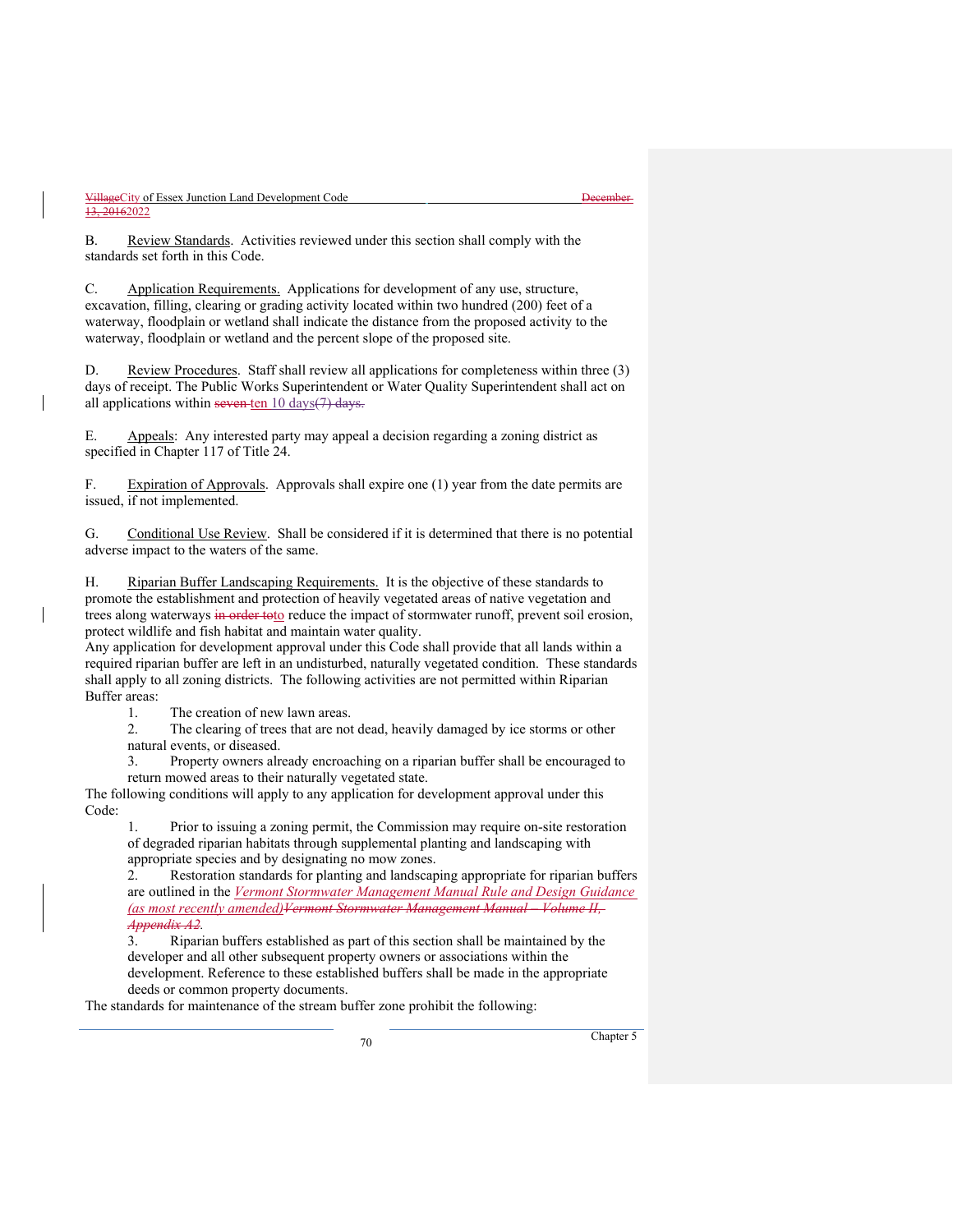The creation of new lawn areas within stream effective date of these regulations.

2. Property owners already encroaching on the stream buffer are encouraged to return mowed areas to their naturally vegetated state.

3. Any areas within a required stream buffer that are not vegetated or that are disturbed during construction shall be seeded with a naturalized mix of grasses rather than standard lawn grass, and shall not be mowed more than one (1) time per calendar year after establishment.

4. Supplemental planting and landscaping with appropriate species of vegetation to restore and enhance the effective filtering function of a stream buffer is encouraged.

Expansion of pre-existing structures within stream buffers: Any building, structure, or land or use thereof, which is made nonconforming by reason of the adoption of this section, may be expanded or reconstructed, subject to the following provisions:

1. The structure to be expanded or reconstructed was originally constructed on or before promulgation of this rule.

2. The total building footprint area of the expanded or reconstructed structure shall not be more that fifty (50) percent larger than the footprint of the structure lawfully existing.

3. The non-conforming use shall not be changed to another non-conforming use.

4. A non-conforming use that is changed to a conforming use, discontinued for six (6) months, or abandoned shall not be resumed.

5. Enlargement, repair and reconstruction of pre-existing structures within stream buffers shall be permitted if it is determined that the development activity will not decrease the existing structure setback from the water body or increase the encroachment within the stream buffer.

New uses and encroachments within stream buffers: The encroachment of new land development activities into the VillageCity's stream buffers is discouraged. The Zoning BoardDevelopment Review Board of Adjustment may authorize the following as uses within stream buffers subject to the standards and conditions enumerated for each use:

1. Agriculture, horticulture and forestry including the keeping of livestock, provided that any building or structure appurtenant to such uses is located outside the stream buffer.

2. Clearing of vegetation and filling or excavating of earth materials, only to the extent directly necessitated for the construction or safe operation of a permitted or conditional use on the same property and where the Planning Commission Development Review Board finds that there is no practicable alternative to the clearing, filling or excavating within the stream buffer. This section is not meant to exclude any streambank alteration permitting requirements of the State of Vermont.

3. Encroachments necessary to rectify a natural catastrophe for the protection of the public health, safety and welfare.

4. Encroachments necessary for providing for or improving public facilities.

5. Public recreation paths located at least fifteen (15) feet above the ordinary high water mark or measured from the top of bank, whichever is greater.

6. Stormwater treatment facilities meeting the stormwater treatment practices and sizing criteria set forth in the *Vermont Stormwater Management Manual Rule and Design Guidance (as most recently amended)Vermont Stormwater Management Manuals Volumes I and II* as most recently amended. Evidence of an approved permit from the Vermont Agency of Natural Resources for coverage under the applicable permitting

**Commented [JJ36]:** update this to the DATE originally updated so that each revision is not considered a new start date.

**Commented [RM37R36]:** Just delete b/c redundant with above. Just make it clear that no lawns are allowed in buffers.

**Commented [RM38R36]:** Done